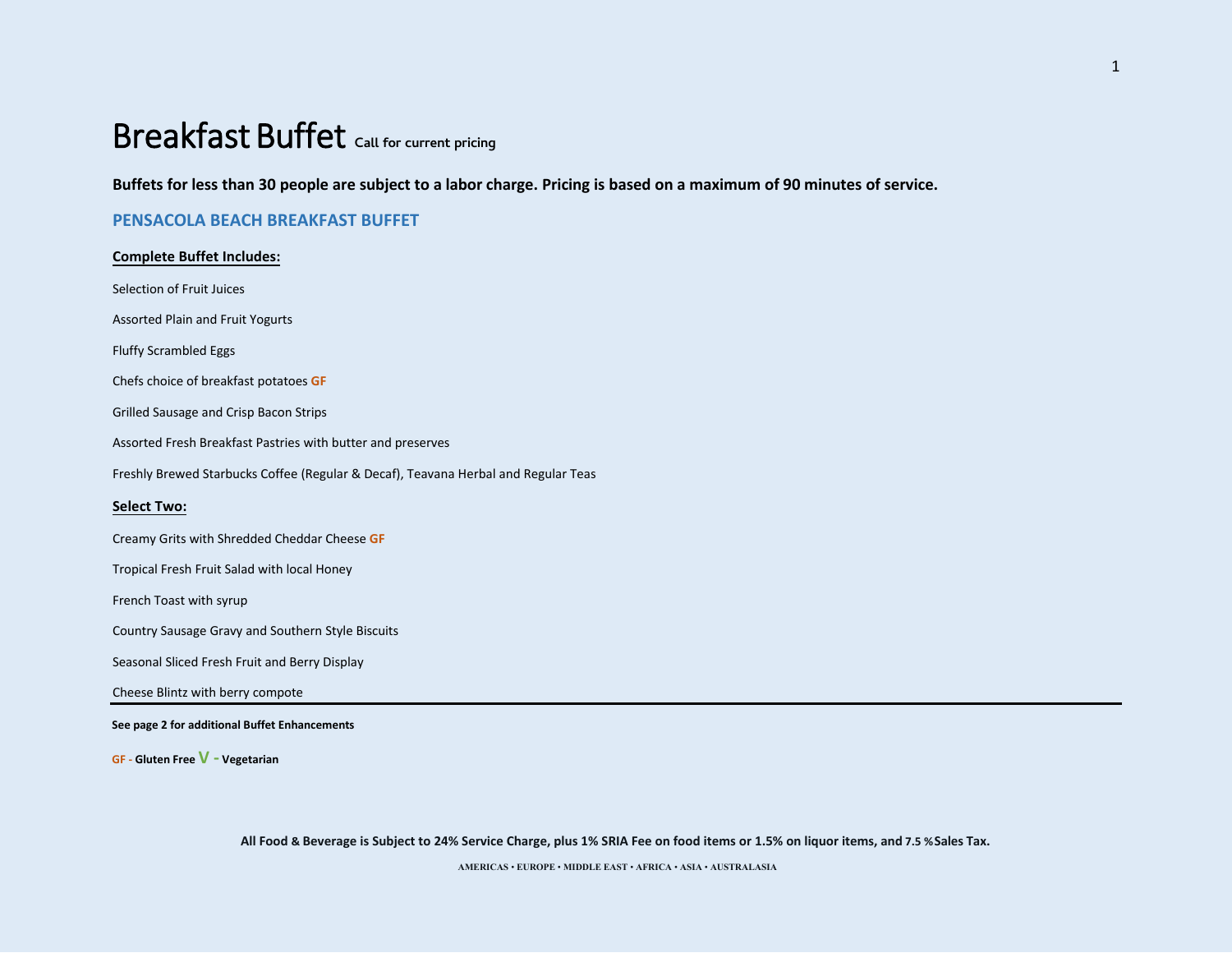# Breakfast

**Add any of the following to any breakfast buffet:** 

**Chef attended station will have an attendant fee per attendant. Station will be attended for up to 90 minutes.** 

## Buffet Enhancements

Conecuh sausage with peppers and onions

Chicken apple sausage patties or Turkey bacon **GF**

O'Brien red skin potatoes

Smoked Salmon display with chopped eggs, capers, red onions, mini bagels and cream cheese

Oatmeal with raisins and brown sugar

Country sausage gravy and southern style biscuits

Quiche assortment

Eggs Benedict prepared with soft poached eggs, toasted English muffins, Canadian bacon and hollandaise sauce

Egg white frittata

**Chef Attended Omelet station -** Prepared to order omelets with a choice of sautéed garden vegetables, crisp bacon, honey roasted ham, spinach, pepper jack cheese, and fresh salsa. (1 attendant per 40 guest)

**Chef Attended Shrimp and Grits station -** Prepared to order shrimp and grits. (1 attendant per 40 guest)

**Smoothie station -** Prepared to order with fresh berries, bananas and yogurt. (1 attendant per 40 guest)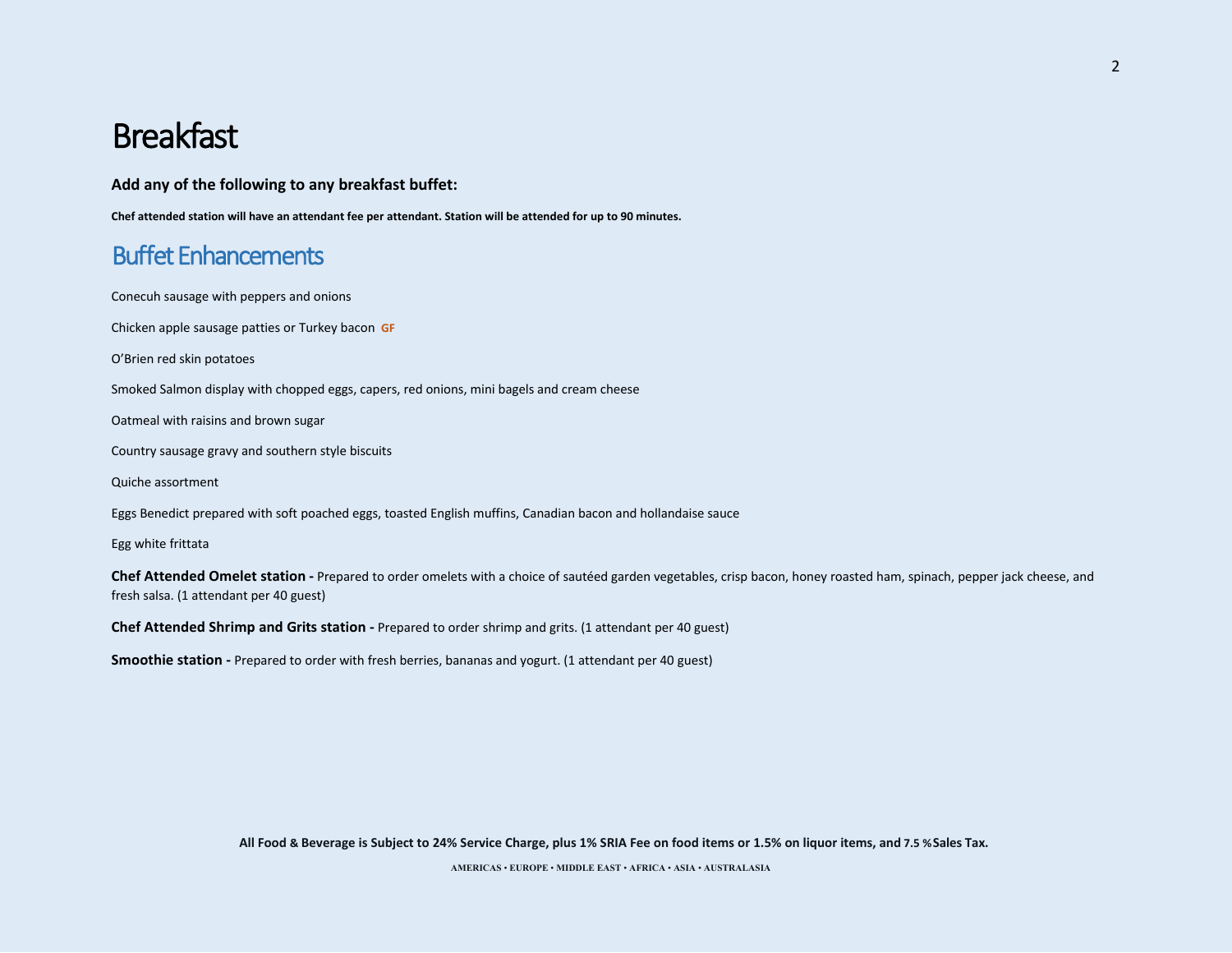# Continental Breakfast Selections

Plain and fruit yogurts

**Each Continental Includes Freshly Brewed Seattle's Best Coffee (Regular & Decaf), Teavana Herbal and Regular Teas, Orange Juice, and a selection of Juices. Pricing is based on 60 minutes of service.** 

| <b>Pensacola Sunrise</b>                                    | <b>Healthy Start</b>                                                                                                   |
|-------------------------------------------------------------|------------------------------------------------------------------------------------------------------------------------|
| Fresh seasonal sliced fruit and berry display               | Bowls of fresh cut seasonal fruit and orange segments                                                                  |
| Plain and fruit yogurts                                     | Greek Yogurt with Granola and fresh berries                                                                            |
| Assorted Cereals served with Whole and Skim Milk            | Toasted bagels with assorted cream cheeses & preserves                                                                 |
| Assorted Fresh Breakfast Pastries with butter and preserves | Zucchini bread                                                                                                         |
|                                                             |                                                                                                                        |
| <b>The Mid-Morning</b>                                      | <b>Southern Hospitality</b>                                                                                            |
| Fresh seasonal sliced fruit and berry display               | Fresh seasonal sliced fruit and berry display                                                                          |
| Individual assorted Quiche                                  | Build your own southern style biscuits served with ham and country sausage.<br>Served with honey butter and preserves. |

**All Food & Beverage is Subject to 24% Service Charge, plus 1% SRIA Fee on food items or 1.5% on liquor items, and 7.5 %Sales Tax.**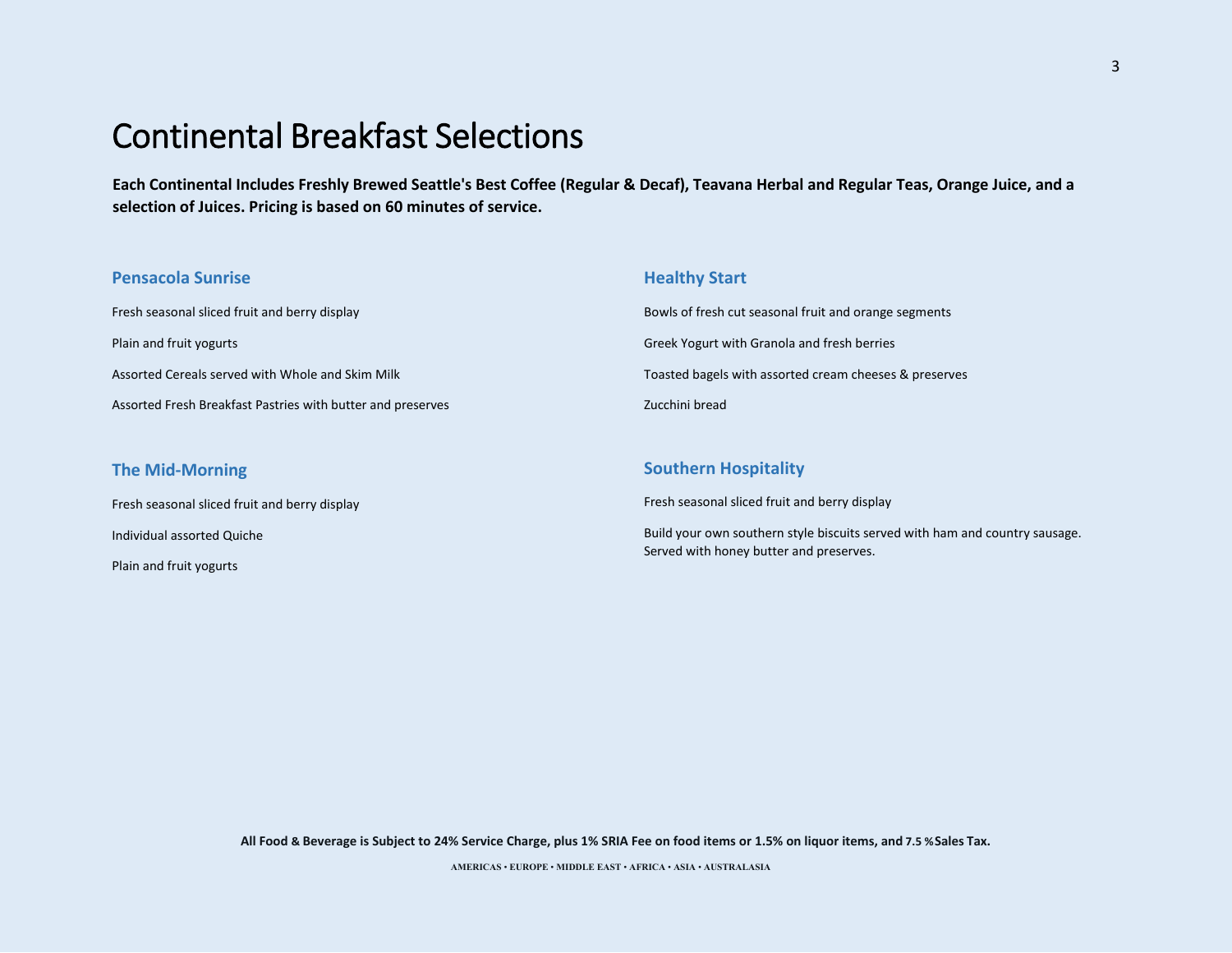# Plated Breakfast

**Each breakfast Includes Freshly Brewed Seattle's Best Coffee (Regular & Decaf), Teavana Herbal and Regular Teas, Orange Juice, and a selection of Juices. Fresh bakery selection including muffins, breakfast Danish, Pecan rolls, and fruit preserves and butter.** 

| <b>Southern Breakfast</b>                    | <b>French Toast</b>                                                   |
|----------------------------------------------|-----------------------------------------------------------------------|
| Fresh seasonal sliced fruit and berry plate  | Fresh seasonal sliced fruit and berry plate                           |
| Fluffy scrambled eggs                        | Panettone French Toast served with warm maple syrup and berry compote |
| Chef's choice of breakfast potatoes          | Grilled sausage links and crisp bacon strips                          |
| Grilled sausage links and crisp bacon strips |                                                                       |

#### **The Hilton Quiche**

Fresh seasonal sliced fruit and berry plate

Choice of: Quiche Lorraine | Black forest ham and swiss quiche |Roasted vegetable quiche

Seasonal fresh greens and tomatoes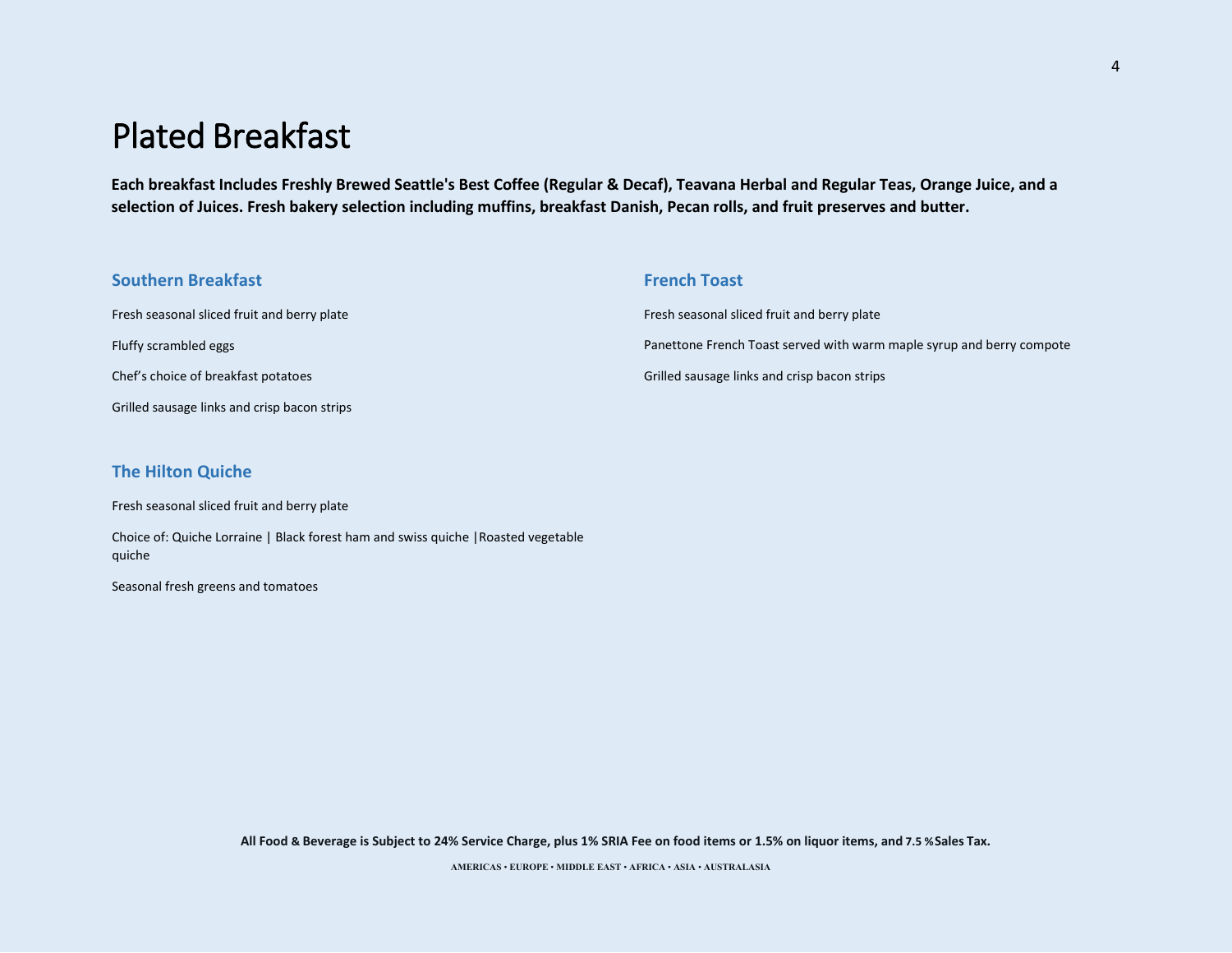# On the Go Breakfast

## Butler's Pantry on the go Breakfast

Warm miniature Croissants stuffed with ham and cheese

Two hardboiled eggs in the shell

Granola Bar

Freshly baked muffin

Whole seasonal fruit

Bottled Orange juice

**Add Starbucks coffee to go with any on the go breakfast for an additional fee**

**All Food & Beverage is Subject to 24% Service Charge, plus 1% SRIA Fee on food items or 1.5% on liquor items, and 7.5 %Sales Tax.**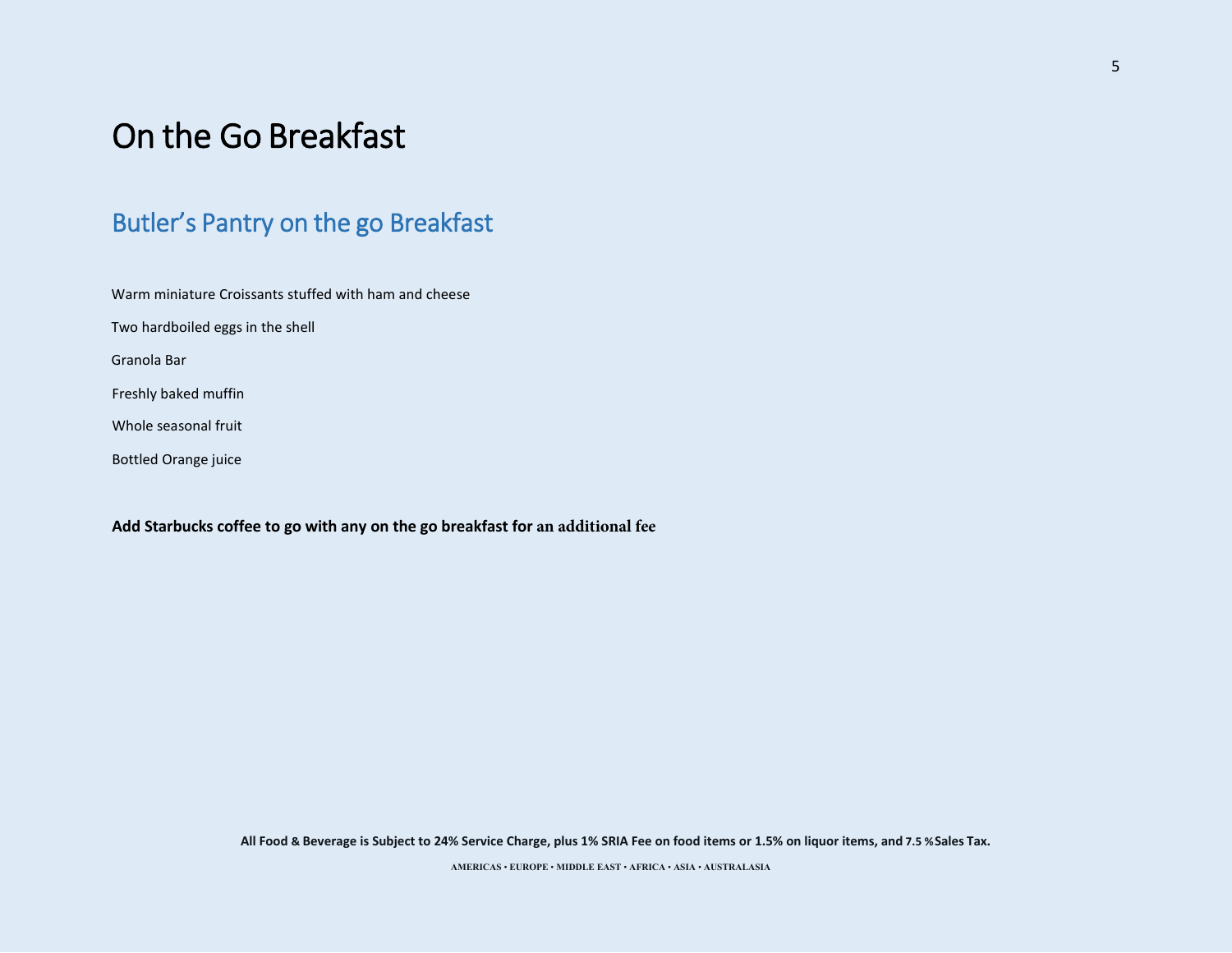## Beverage Selections

Freshly Brewed Starbucks Coffees (Reg & Decaf) Freshly Brewed Seattle's Best Coffee (Reg & Deacf) Bottled Frappuccino and double shot canned coffee beverages Selection of Fruit Juices to include Orange juice, Apple juice, and Grapefruit juice V-8 juice Bottled Fruit Juices (Orange, Apple, and Cranberry flavors) Assorted Sodas Dasani Bottled Water Smart Water Whole, skim, or chocolate milk (Individual 8 oz milk chugs) Freshly brewed iced tea, sweet tea, or lemonade Teavana Herbal and regular hot tea bags Energy Drinks (Monster, Red bull, Bang, and assorted brands) Fruit infused water station – choose on of the following: lemon/lime – cucumber – or strawberry Muscle Milk / Protein drinks in assorted flavors Yup Fairlife Body Armor Sparkling water (Perrier and Dasani assorted flavors) Powerade

**All Food & Beverage is Subject to 24% Service Charge, plus 1% SRIA Fee on food items or 1.5% on liquor items, and 7.5 %Sales Tax.**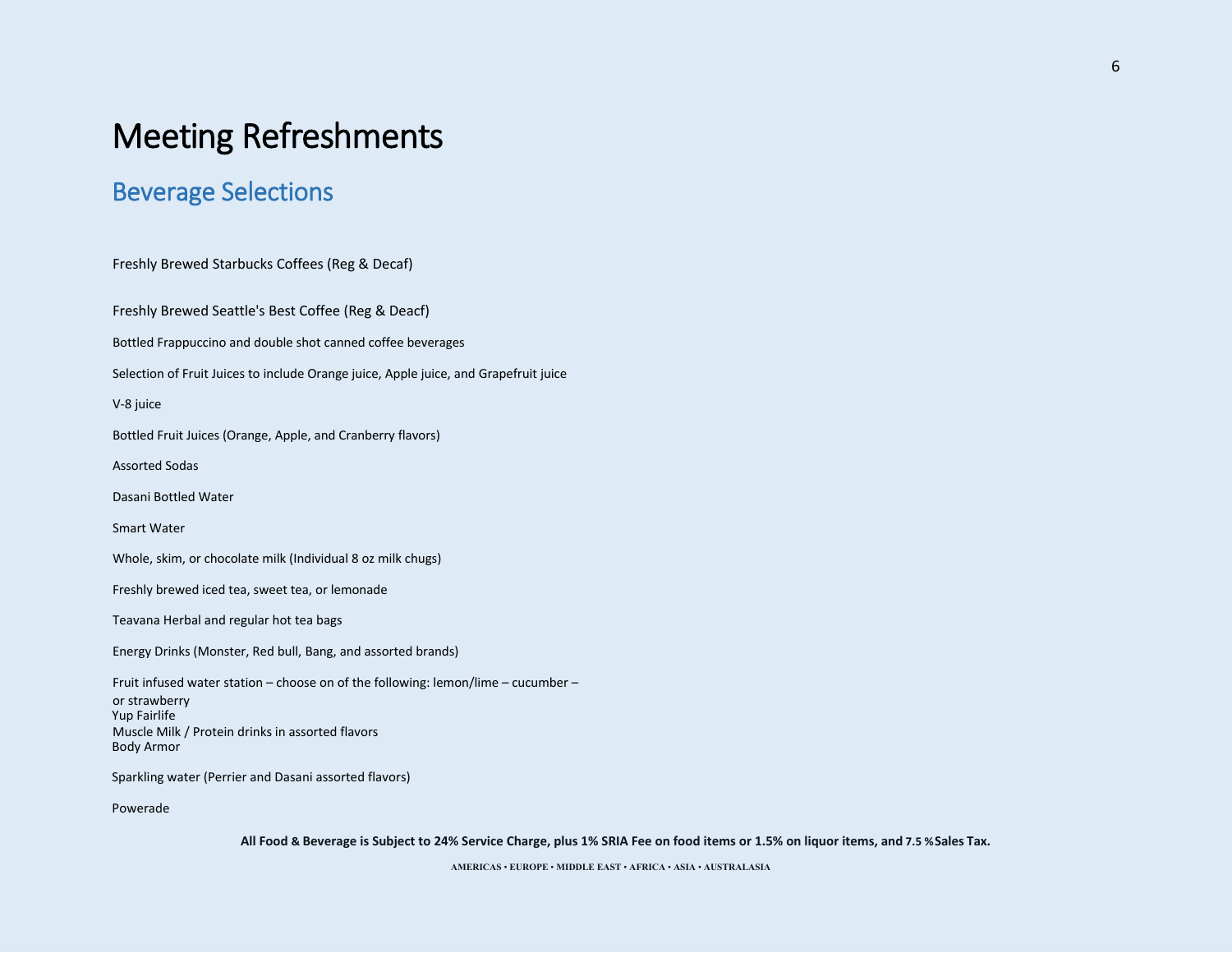## Morning Food Selections

Assorted individual yogurts Greek yogurt Assorted individual cereals with whole and skim milk Fresh strawberries and blueberries Hard boiled eggs Assorted granola bars and Nutra-grain bars Assorted protein bars and Kind bars Cottage cheese with berries and toasted pecans Freshly baked Danishes Assorted breakfast breads Assorted fresh baked muffins and croissants Bagels with assorted cream cheeses – regular, lite, and strawberry Chocolate croissants and apple fritters Assorted fruit scones Smoked Salmon display with chopped eggs, capers, red onions, mini bagels and cream cheese Whole fruit Fruit Display with a yogurt dipping sauce

**All Food & Beverage is Subject to 23% Service Charge, plus 1% SRIA Fee on food items or 1.5% on liquor items, and 7.5 %Sales Tax.**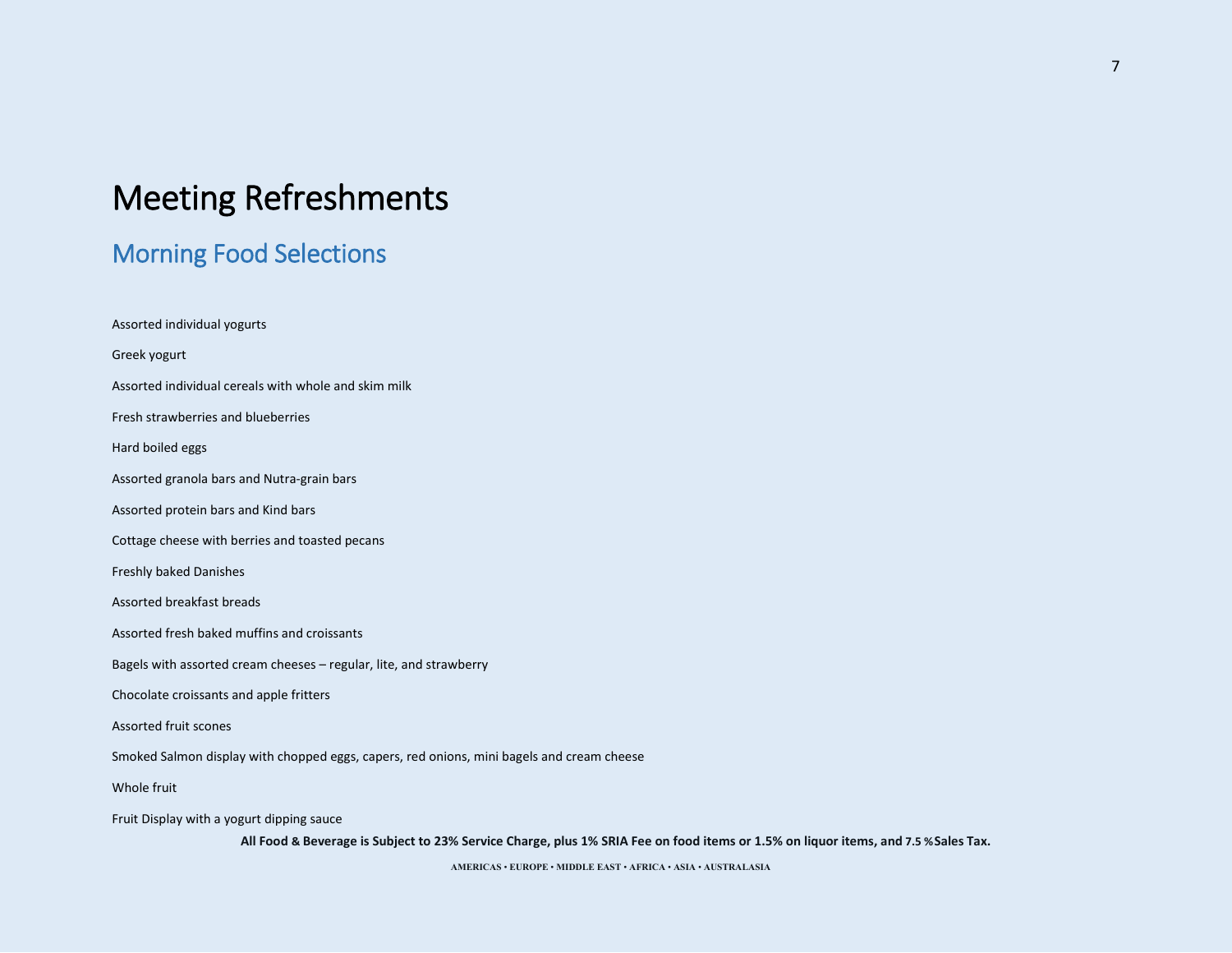## Morning Food Selections

House made granola and milk Assorted Donuts Individual Quiche assortment Breakfast parfait with flavored yogurt, fresh fruit and granola European smoked and cured meats and cheeses with fresh baked hard rolls Country sausage gravy and southern style biscuits Savory croissant filled with spinach and ricotta cheese Savory croissant filled bacon and egg Savory croissant filled ham and cheese Creamy grits with shredded cheddar cheese Oatmeal with raisins and brown sugar Breakfast burritos with fresh scrambled eggs, bacon & cheese served with guacamole, salsa and sour cream Crispy chicken breast and biscuit sandwich with honey butter

**All Food & Beverage is Subject to 24% Service Charge, plus 1% SRIA Fee on food items or 1.5% on liquor items, and 7.5 %Sales Tax.**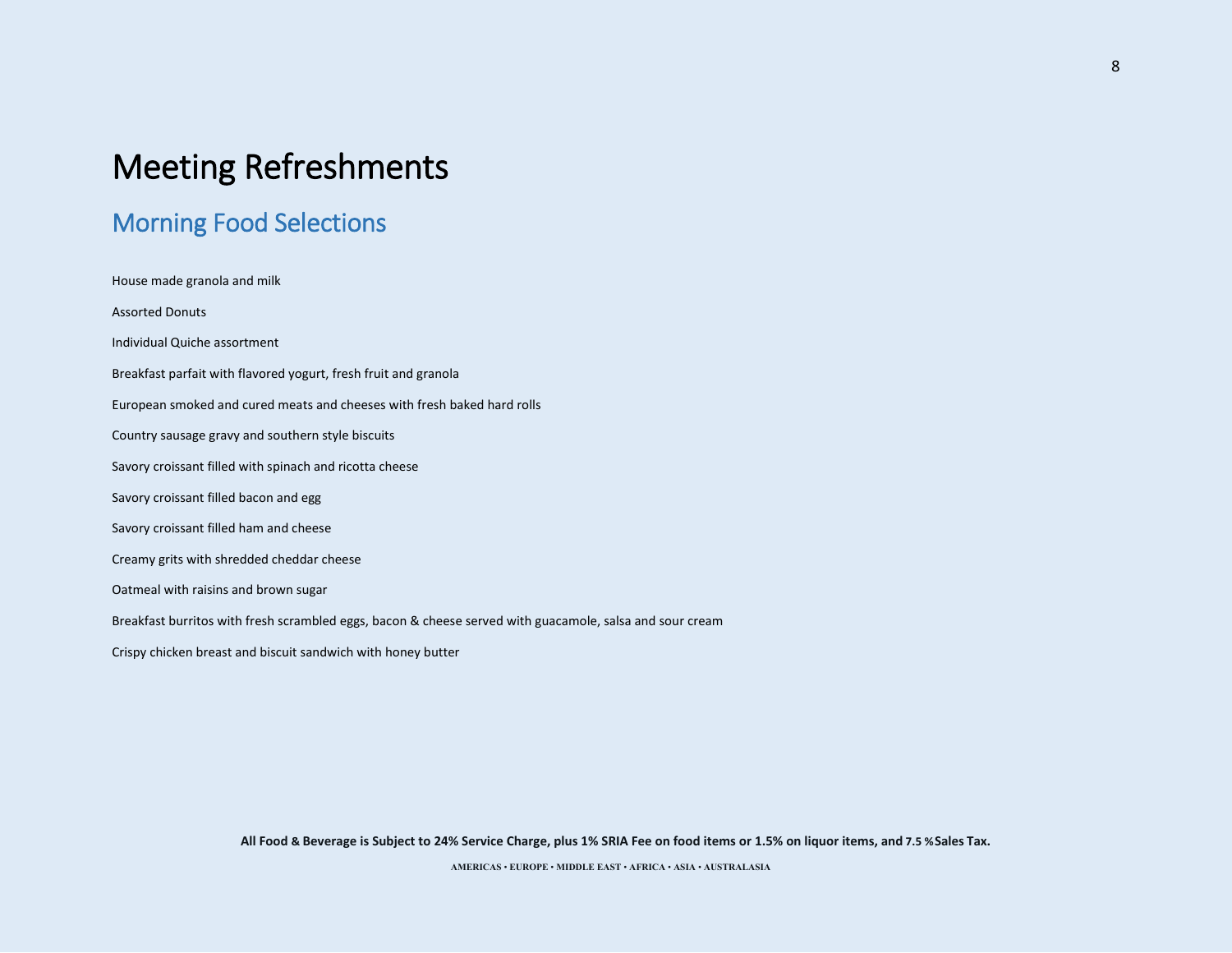## Mid-Day and Afternoon Food Selections

Assortment of Freshly baked cookies Assorted Gourmet Brownies and Blondies Lemon squares Assorted petit fours Chocolate dipped strawberries Ice cream novelties Assorted candy bars Bags of potato chips and pretzels Hot pretzels with ballpark mustard Freshly popped popcorn by the bag Deluxe trail mix Tortilla chips and salsa Mixed nuts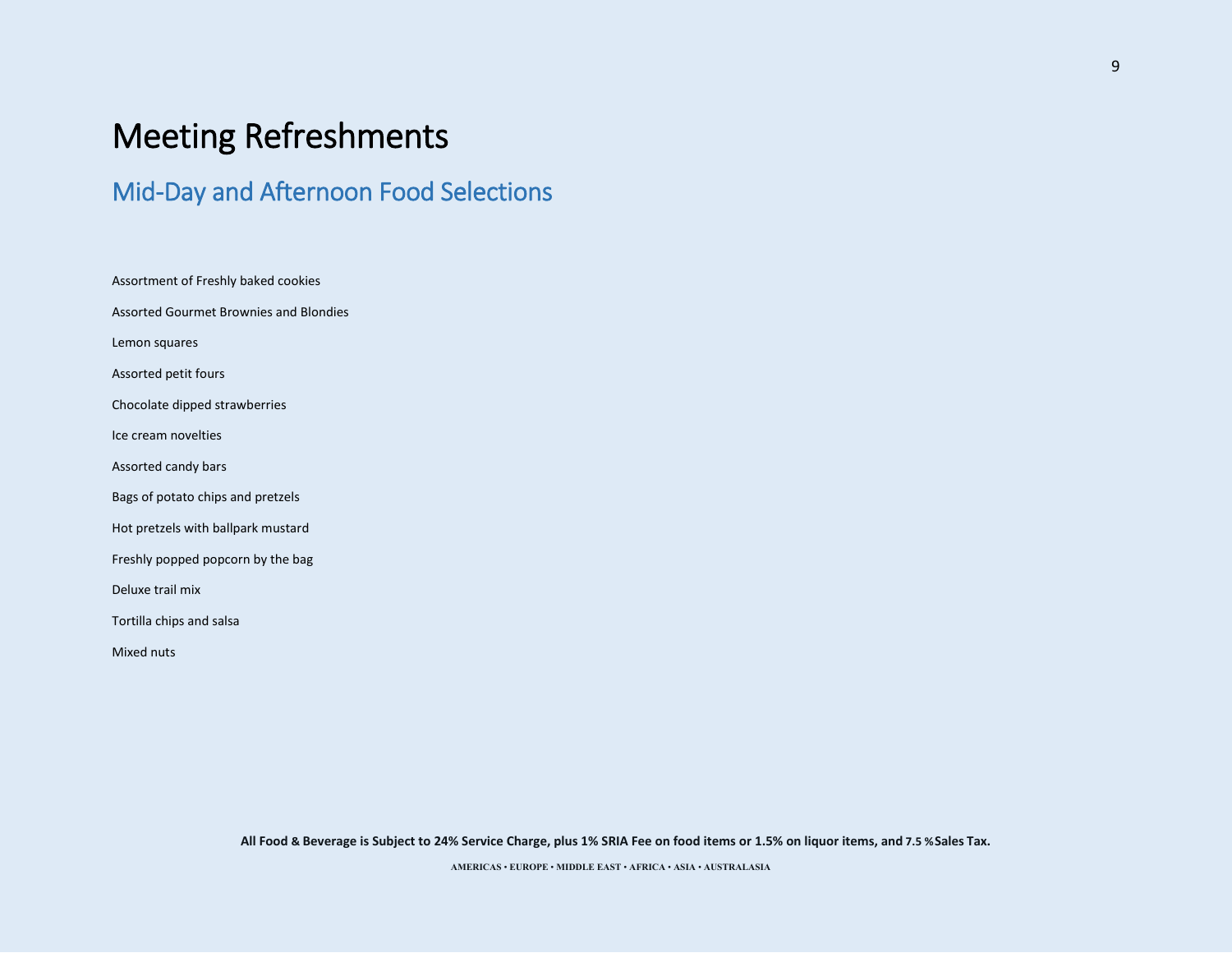# Specialty Breaks

**Pricing is based on 30 minutes of service and 60 minutes of service. Breaks may be extended on consumption if extended past the original time block and based on product availability.** 

## Starbucks and Donuts

Freshly brewed Starbucks coffees with vanilla and hazelnut creamer, Teavana Herbal and regular teas. Glazed and chocolate glazed donuts served on a donut board.

## Energy Burst

Protein and Kind bars. Chocolate covered mini pretzels, deluxe trail mix, whole fruit, muscle milk, and assorted energy drinks.

## Fountain of Youth

Assorted yogurts, deluxe trail mix, whole fresh fruit, granola and Nutri-grain bars, assorted fresh baked muffins and croissants, Selection of Fruit Juices to include Orange juice, Apple juice, and Grapefruit juice.

## Club Mediterranean

Pita chips with hummus and olive tapenade. Sliced fresh fruit and berry display. Crudité display with ranch dipping sauce and Bottled Water.

## Afternoon Iced Tea

Fruit infused iced tea, green tea, and southern sweet tea. Assorted petit fours and lemon squares.

## Ultimate Chocolate

Chocolate chip cookies and brownies. Mini chocolate covered pretzels, chocolate candy bars, ice cold milk and chocolate milk.

## Ice Cream Break

Vanilla and chocolate ice cream served in a cup with your choice of toppings to include; fudge, caramel, fruit, whipped cream and m&ms. Assorted sodas, root beer, and bottled water.

## Starbucks Cold Brew

Starbucks cold brew with simple syrup, vanilla & hazelnut creamer, white and dark chocolate. Cake pops and chocolate almond biscotti.

**All Food & Beverage is Subject to 24% Service Charge, plus 1% SRIA Fee on food items or 1.5% on liquor items, and 7.5 %Sales Tax.**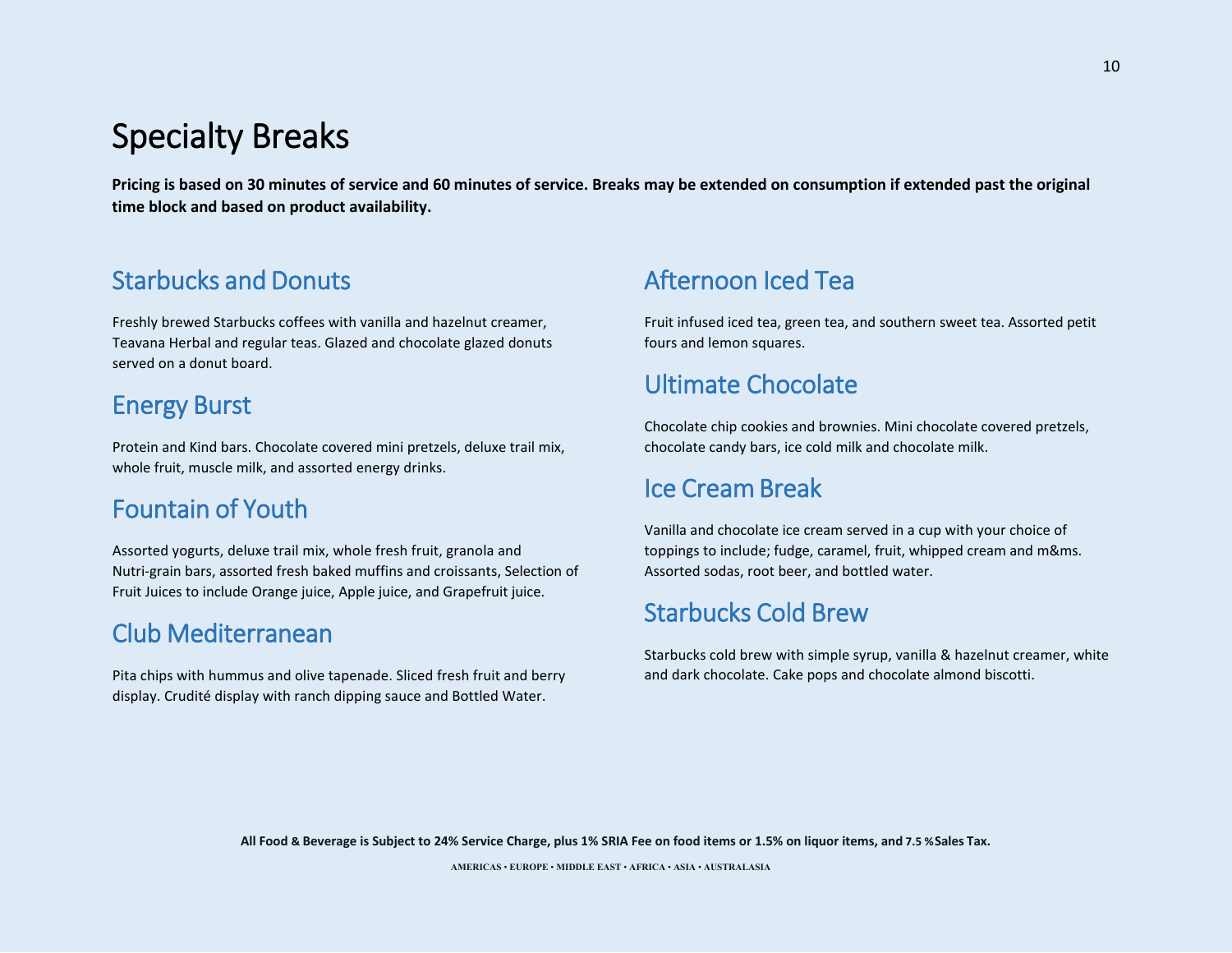# Specialty Breaks

**Pricing is based on 30 minutes of service. Breaks may be extended for an additional discounted charge per 30-minute time block.** 

## Pub Grub

Buffalo style chicken wings with ranch and bleu cheese dressing. Fried cheese sticks, cheese burger sliders, and Wasabi peas with mixed nuts. Assorted sodas and bottled water.

## Bar Treats

Wasabi peas with mixed nuts, pork skins, boiled peanuts, fried macaroni and cheese. Assorted sodas and bottled water.

## Ballpark fun

Fresh popcorn, mixed nuts, tortilla chips and salsa, mini corn dogs, assorted chips, assorted sodas, power aid, and bottled water.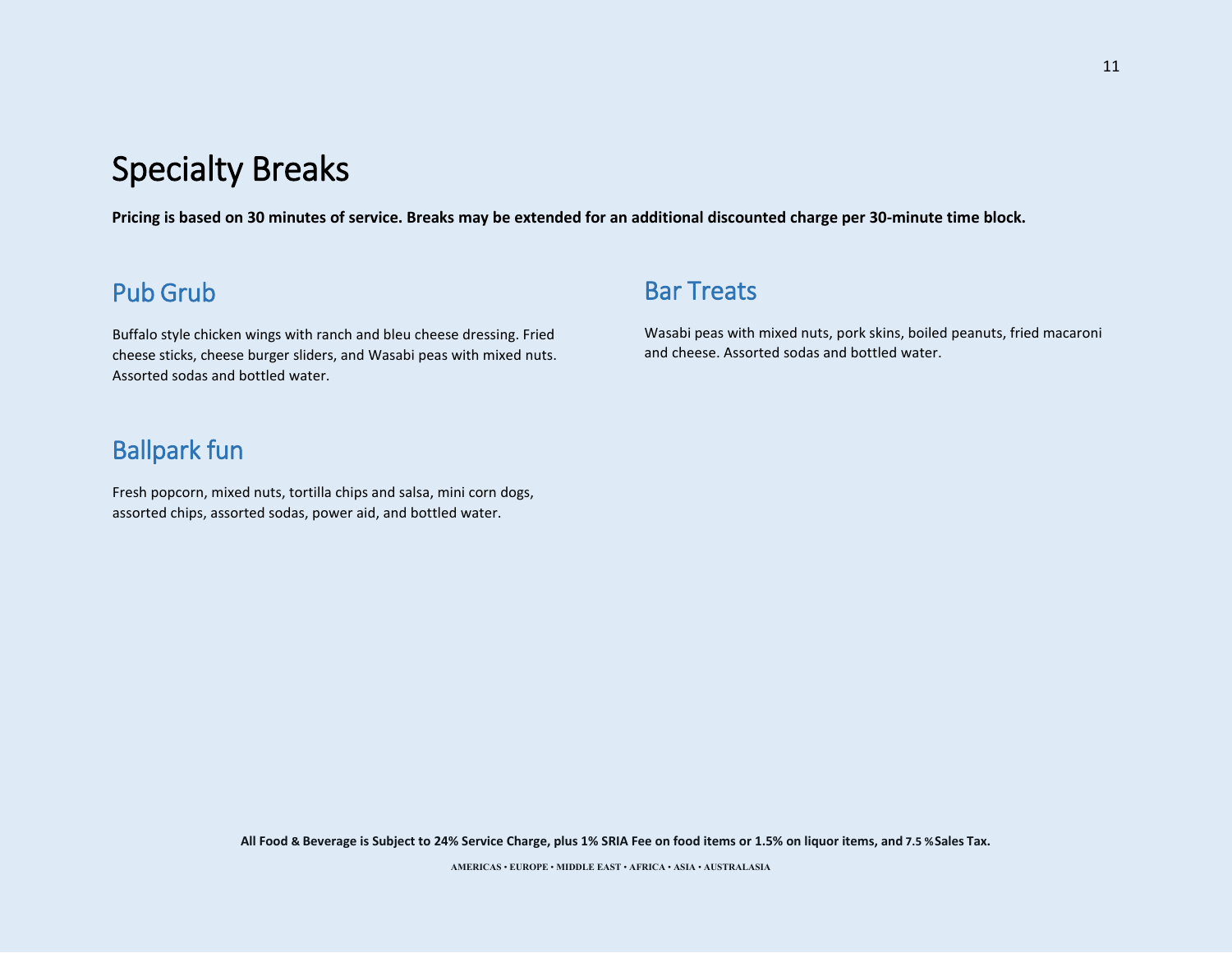# Light Lunches (Plated choice of one)

**Entrees are served with rolls and butter, a choice of one dessert, freshly brewed Seattle's Best coffee, Teavana Herbal and iced teas.** 

## Chef Salad

Fresh greens topped with smoked ham, smoked turkey, cheddar and swiss cheeses, bacon, hard boiled eggs, cucumber, tomato, and choice of Ranch or Balsamic dressing.

## Grilled shrimp cobb salad

Grilled shrimp served over mixed greens with tomato, bacon, hard boiled egg, avocado, and bleu cheese crumbles served with ranch dressing.

## Grilled Chicken Caesar Salad

Traditional Caesar salad topped with grilled chicken & Caesar dressing

### Chicken salad croissant

Chicken salad on a croissant with lettuce, tomato and cheddar cheese. Served with a side of pasta salad.

### Veggie wrap

Chef selection of roasted vegetables with lettuce, tomato, on a spinach wrap. Served with a side of mixed greens.

## Beach bomber

Turkey, ham and salami with swiss and provolone cheese, banana peppers, lettuce, tomato, onion, mustard and mayo, on a hoagie roll. Served with potato salad.

## Italian cold cut

Hoagie roll with salami and Capicola ham with lettuce, tomato, onion, and oil & vinegar. Served with a side of pasta salad

### Desserts (Choose one with any Entrée)

Key Lime pie **|** Truffle Peek A Boo Cake **GF |** Bourbon Street pecan pie **|** NY cheesecake **|** Red Velvet cake **|** Carrot cake **|** Peanut butter pie **|** Black Forest cake**|** 

#### Soup

Minestrone soup **|** Broccoli cheese soup **|** Roasted tomato and garlic **|** Crab and sweet corn chowder**|** Chicken tortilla soup **|** Gazpacho **|**Gumbo

**All Food & Beverage is Subject to 24% Service Charge, plus 1% SRIA Fee on food items or 1.5% on liquor items, and 7.5 %Sales Tax.** 

12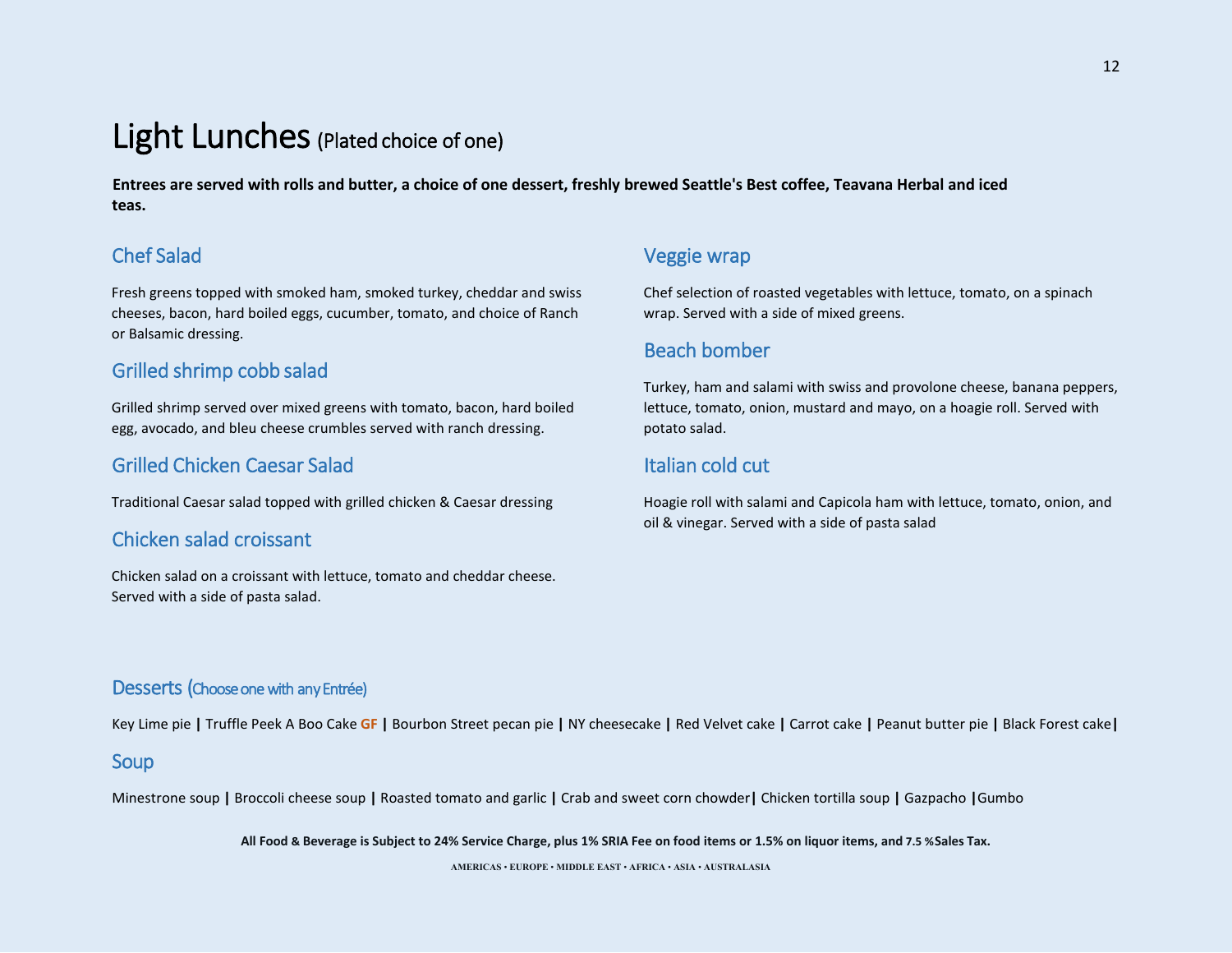## Plated Lunch Options

**Entrees are served with choice of one soup or one salad, rolls and butter, a choice of one dessert, freshly brewed Seattle's Best coffee, Teavana Herbal and iced teas**

#### Salads / Soups (Choice of one)

Traditional Caesar – Chopped romaine lettuce, marinated tomatoes, croutons, parmesan, house- made Caesar dressing

Market fresh salad – mixed greens and iceberg lettuce topped with roma tomatoes, cucumbers, and carrots

Baby spinach and micro greens – Baby spinach and micro greens, bleu cheese, and spicy pecans with teardrop tomatoes

Wine grower's salad – Boston bib, micro-greens, tear drop tomatoes, cucumber, red onion straws and walnuts

\_\_\_\_\_\_\_\_\_\_\_\_\_\_\_\_\_\_\_\_\_\_\_\_\_\_\_\_\_\_\_\_\_\_\_\_\_\_\_\_\_\_\_\_\_\_\_\_\_\_\_\_\_\_\_\_\_\_\_\_\_\_\_\_\_\_\_\_\_\_\_\_\_\_\_\_\_\_\_\_\_\_\_\_\_\_\_\_\_\_\_\_\_\_\_\_\_\_\_\_\_\_\_\_\_\_\_\_\_\_\_\_\_\_\_\_\_\_\_\_\_\_\_\_\_\_\_\_\_\_

Chopped Salad – Iceberg lettuce and spinach tossed with Asian vegetables, mandarin oranges, water chestnuts, served with sesame vinaigrette

Choice of dressings – Balsamic vinaigrette | Ranch | Bleu Cheese | Italian | Sesame vinaigrette | Peach Basil vinaigrette |

#### **Soups**

Minestrone soup **|** Broccoli cheese soup **|** Roasted tomato and garlic **|** Crab and sweet corn chowder**|** Chicken tortilla soup **|** Gazpacho **|**Gumbo

#### Entrees (Choice of one)

BBQ Beef Brisket – Served with mashed potatoes, green beans and BBQ sauce

Grilled herb roasted airline chicken breast – served with rice pilaf, steamed asparagus, and pesto cream sauce

Sautéed Mahi - Mahi with cilantro-lime glaze, fiesta rice and black bean-corn salad

Grilled Sirloin steak - served with cheddar & chive mashed potatoes, steamed asparagus, and carrot coins with a mushroom sauce

Pan seared petite filet - served with garlic mashed potatoes and red wine demi-glace, Haricots Verts and onion ring

**All Food & Beverage is Subject to 24% Service Charge, plus 1% SRIA Fee on food items or 1.5% on liquor items, and 7.5 %Sales Tax.**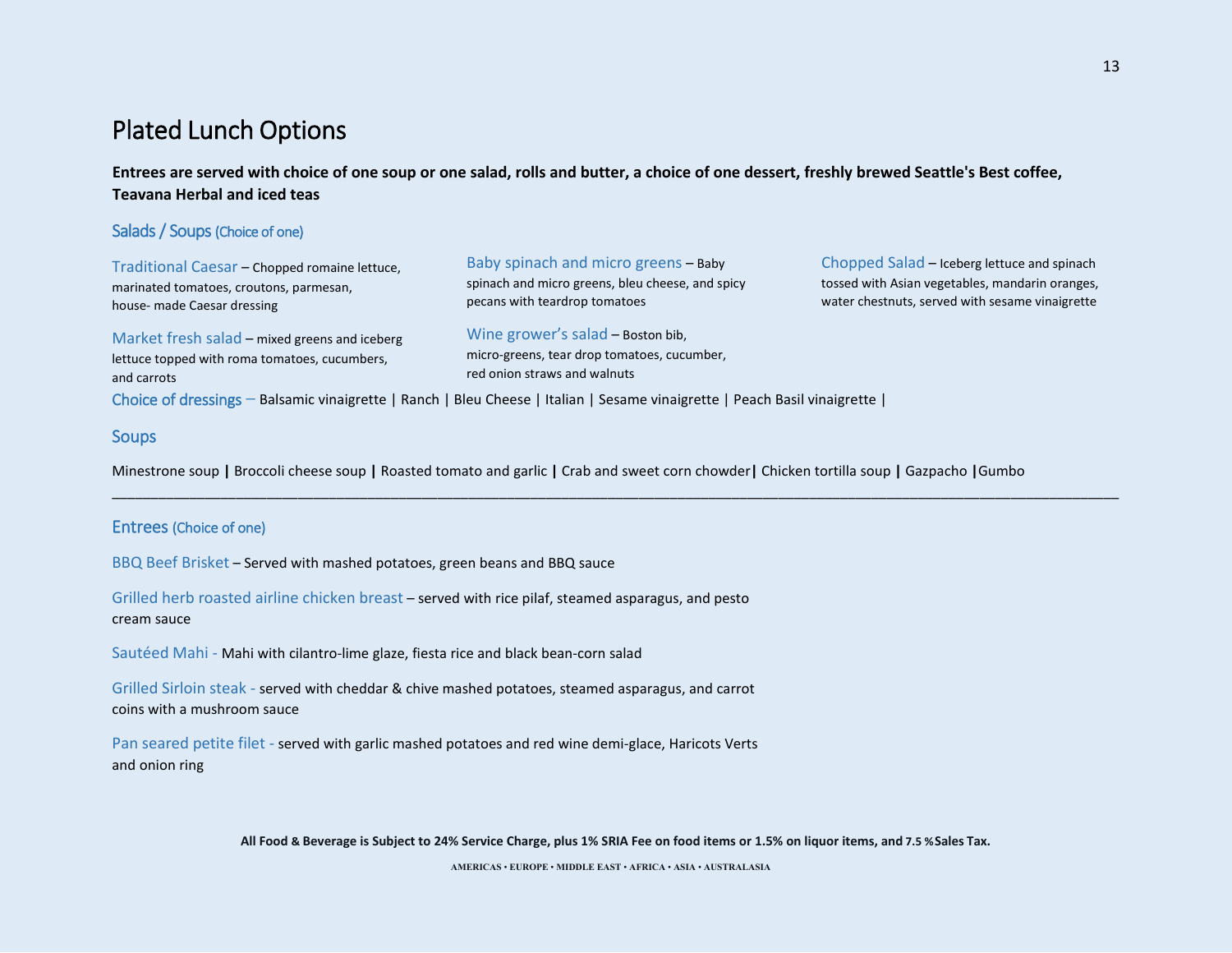### Entrees Continued (Choice of one)

Vegetarian Penne pasta – served with creamy tomato basil sauce, portabella mushrooms, artichoke hearts, grilled vegetables. **V** 

Vegetable Lasagna – served with creamy tomato basil sauce. **V** 

### Desserts (Choose one with any Entrée)

Key Lime pie **|** Truffle Peek A Boo Cake **GF |** Bourbon Street pecan pie **|** NY cheesecake**|** Red Velvet cake **|** Carrot cake **|** Peanut butter pie **|** Black Forest cake**|** 

### Desserts Duo Options (Choice of one)

Southern Duo – Red Velvet cup cake and mini pecan tart.

Strawberry – Lime Duo – strawberry cup cake and Key Lime tart.

Cheese cake – Lime Duo – mini cheese cake and Key Lime tart.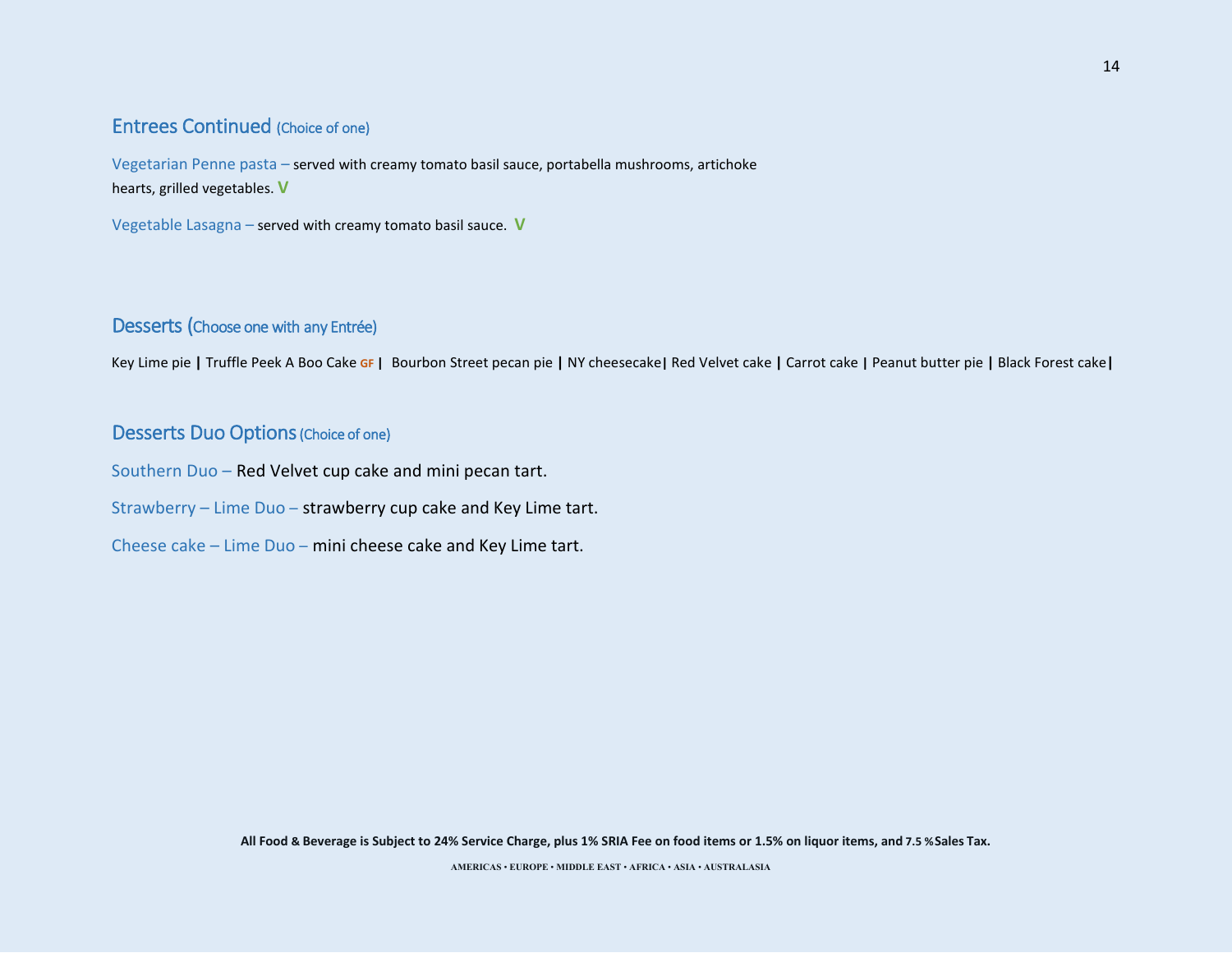**Pricing is based on a maximum of 60 minutes of service for the guaranteed amount of guest. Limited to 30 guest or less only. Each lunch buffet includes freshly brewed Seatttle's Best coffee (Regular & Decaf), Teavana herbal and regular teas, iced tea, and water.** 

## Executive boardroom lunch buffet **(**30 Guests or Less)

Individual bags of assorted chips and deli selection of condiments

#### **Salads**

Greek feta pasta salad  $\overline{P}$ Potato salad Traditional Caesar salad

#### Entrees (Choice of two sandwiches)

Mortadella, ham, hard salami, mozzarella cheese, roasted peppers, and oil & vinegar on hoagie rolls.

Tarragon chicken salad

Herb and pepper roasted top round with boursin cheese and arugula greens on a hoagie roll.

Roasted turkey with caramelized onions, imported Swiss cheese, and herb dressing on a hoagie roll.

Poached shrimp salad with dilled lemon dressing on a hoagie roll.

Grilled vegetable sandwich with provolone cheese and sun-dried tomato aioli in a spinach wrap.

#### **Desserts**

Fresh fruit, chocolate chip cookies, and brownies.

#### **\*Add Teavana sweet tea to any event**

**All Food & Beverage is Subject to 24% Service Charge, plus 1% SRIA Fee on food items or 1.5% on liquor items, and 7.5 %Sales Tax.**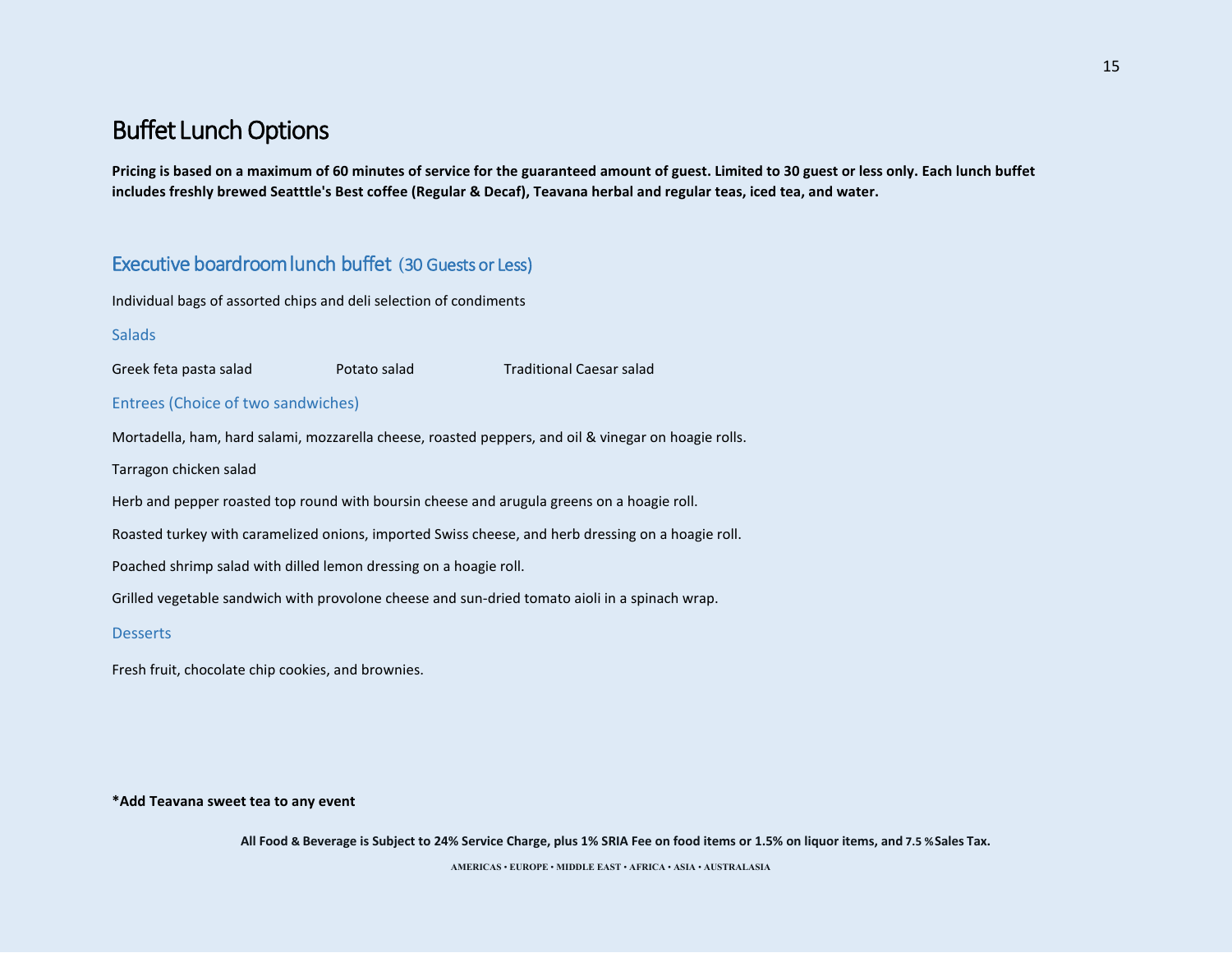**Buffets for less than 30 people are subject to a labor charge. Pricing is based on a maximum of 120 minutes of service for the guaranteed amount of guest. Each lunch buffet includes freshly brewed Seattle's Best coffee (Regular & Decaf), Teavana herbal and regular teas, iced tea, and water.** 

\_\_\_\_\_\_\_\_\_\_\_\_\_\_\_\_\_\_\_\_\_\_\_\_\_\_\_\_\_\_\_\_\_\_\_\_\_\_\_\_\_\_\_\_\_\_\_\_\_\_\_\_\_\_\_\_\_\_\_\_\_\_\_\_\_\_\_\_\_\_\_\_\_\_\_\_\_\_\_\_\_\_\_\_\_\_\_\_\_\_\_\_\_\_\_\_\_\_\_\_\_\_\_\_\_\_\_\_\_\_\_\_\_\_\_\_\_\_\_\_\_\_\_\_\_\_\_\_\_\_

### New York style deli

### Soups (Choice of one soup)

Minestrone soup **|** Broccoli cheese soup **|** Roasted tomato and garlic **|** Crab and sweet corn chowder**|** Chicken tortilla soup **|** Gazpacho **|**Gumbo

House made coleslaw Potato salad Individual bags of potato chips Sliced breads and rolls Swiss, provolone, cheddar, and American cheeses Tomatoes, onions, lettuce, pickles, olives, peppers, mayonnaise and mustards Albacore tuna salad Roast beef, turkey, and ham display New York style cheesecake with berry toppings **\*Add on Chef carved Pastrami with horseradish sauce and Dijon mustard.**

**\*Add Teavana sweet tea to any event.**

**All Food & Beverage is Subject to 24% Service Charge, plus 1% SRIA Fee on food items or 1.5% on liquor items, and 7.5 %Sales Tax.**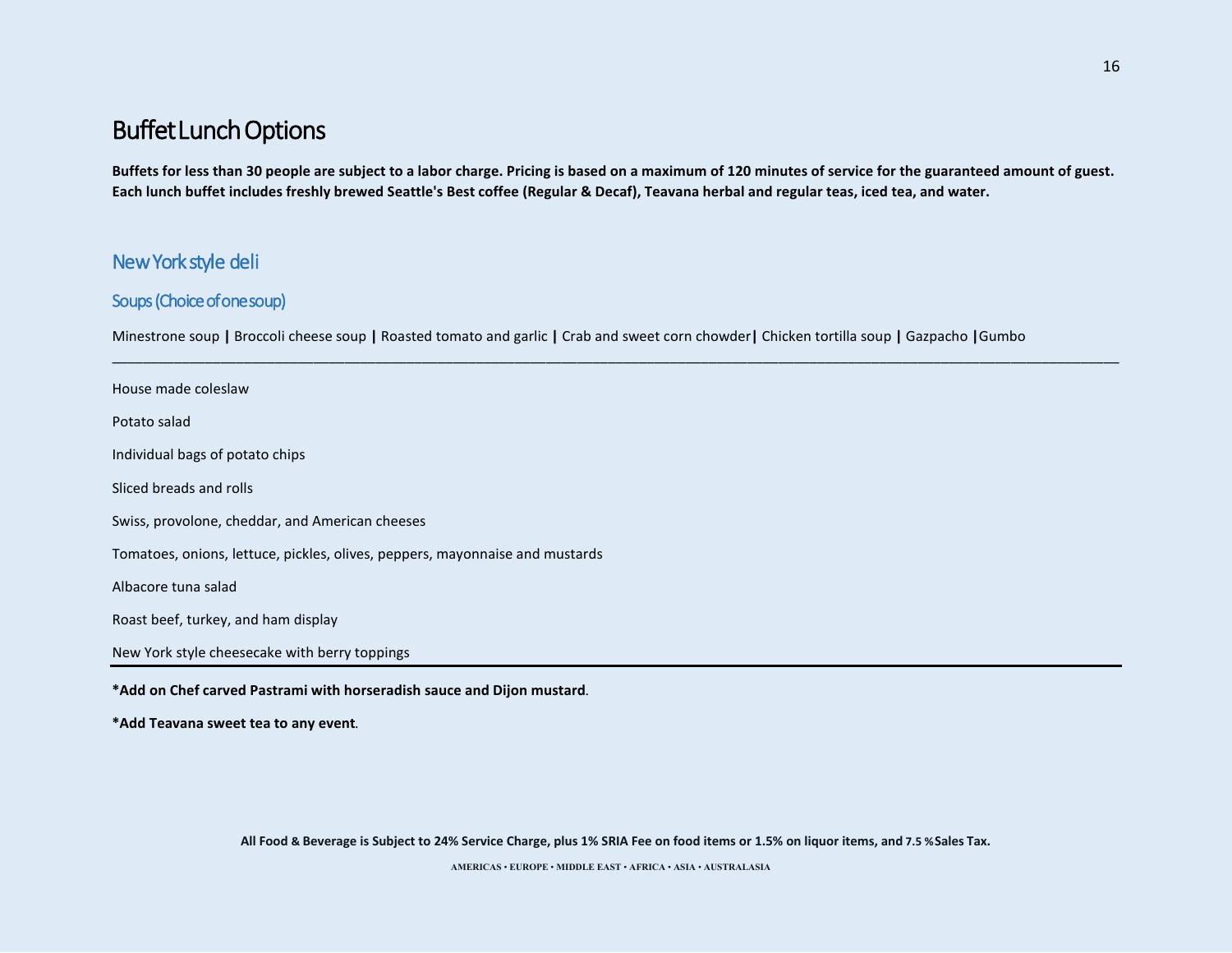**Buffets for less than 30 people are subject to a labor charge. Pricing is based on a maximum of 120 minutes of service for the guaranteed amount of guest. Each lunch buffet includes freshly brewed Seattle's Best coffee (Regular & Decaf), Teavana herbal and regular teas, iced tea, and water.** 

## Soup, Salad, and Baked Potato Bar

### Soups (Choice of one soup)

Minestrone soup **|** Broccoli cheese soup **|** Roasted tomato and garlic **|** Crab and sweet corn chowder**|** Chicken tortilla soup **|** Gazpacho **|**Gumbo

## **Salad**

Garden fresh greens served with cheese blend served on the side, red onion, tomatoes, cucumber, and served with ranch and balsamic dressings

## The buffet

Colossal Idaho baked potatoes with the following toppings -

Sautéed broccoli and cauliflower florets, bean chili, grated cheese, green onions, sour cream, bacon bits, and butter

### **Dessert**

Fresh seasonal fruit display

Carrot cake

**\*Add grilled marinated flank steak**

**\*Add grilled chicken**

**\*Add Teavana sweet tea to any event**

**All Food & Beverage is Subject to 2% Service Charge, plus 1% SRIA Fee on food items or 1.5% on liquor items, and 7.5 %Sales Tax.** 

\_\_\_\_\_\_\_\_\_\_\_\_\_\_\_\_\_\_\_\_\_\_\_\_\_\_\_\_\_\_\_\_\_\_\_\_\_\_\_\_\_\_\_\_\_\_\_\_\_\_\_\_\_\_\_\_\_\_\_\_\_\_\_\_\_\_\_\_\_\_\_\_\_\_\_\_\_\_\_\_\_\_\_\_\_\_\_\_\_\_\_\_\_\_\_\_\_\_\_\_\_\_\_\_\_\_\_\_\_\_\_\_\_\_\_\_\_\_\_\_\_\_\_\_\_\_\_\_\_\_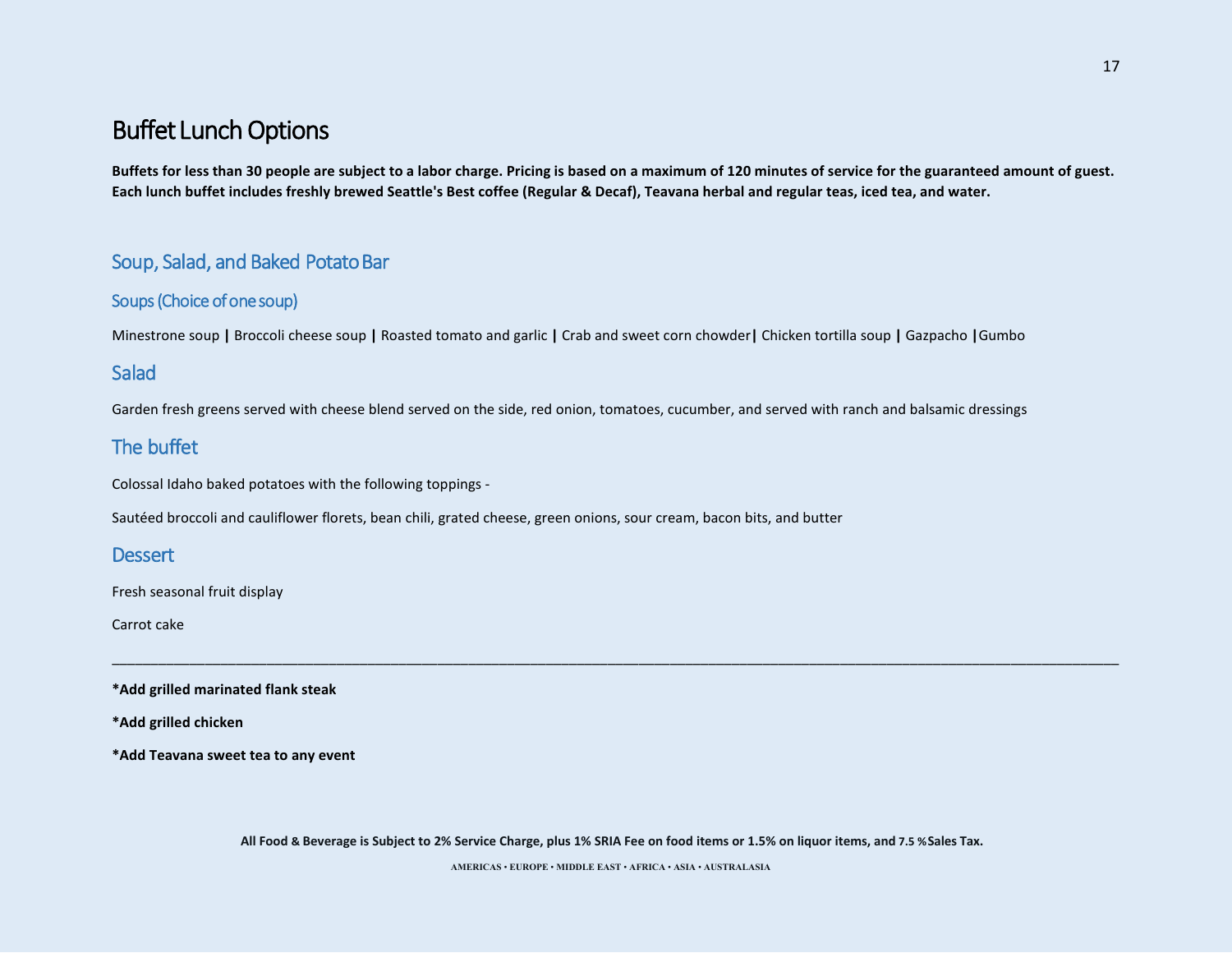**Buffets for less than 30 people are subject to a labor charge. Pricing is based on a maximum of 120 minutes of service for the guaranteed amount of guest. Each lunch buffet includes freshly brewed Seatttle's Best coffee (Regular & Decaf), Teavana herbal and regular teas, iced tea, and water.** 

## Flora-bama cookout

## Salad

Garden fresh greens served with cheese blend, red onions, tomatoes, cucumber, and served with ranch and balsamic dressings.

Homemade coleslaw

Macaroni salad

## The buffet

Hamburger and hot dog buns

Grilled hot dogs, hamburgers, and chicken breast

Traditional garnishes and condiments including lettuce, tomato, pickles, pickle relish, onions and cheeses

Corn on the cob, roasted potatoes, and southern style baked beans

### **Dessert**

Sliced watermelon

Fresh baked brownies, blondies, and cookies

**\*Add Teavana sweet tea to any event**

**All Food & Beverage is Subject to 24% Service Charge, plus 1% SRIA Fee on food items or 1.5% on liquor items, and 7.5 %Sales Tax.**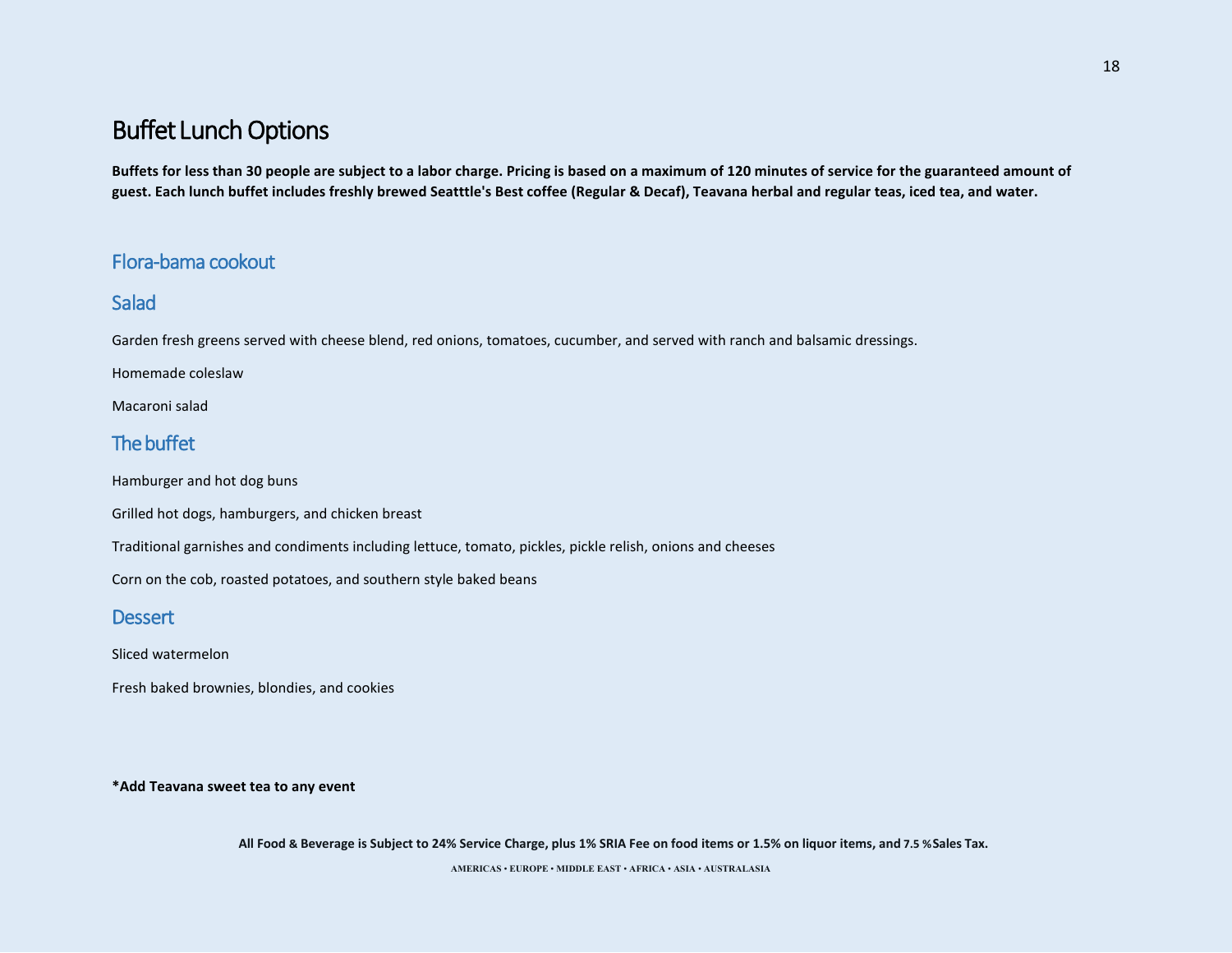**Buffets for less than 30 people are subject to a labor charge. Pricing is based on a maximum of 120 minutes of service for the guaranteed amount of guest. Each lunch buffet includes freshly brewed Seattle's Best coffee (Regular & Decaf), Teavana herbal and regular teas, iced tea, and water.** 

## Little Italy

### Soup (Choose one)

Minestrone soup **|** Broccoli cheese soup **|** Roasted tomato and garlic **|** Crab and sweet corn chowder**|** Chicken tortilla soup **|** Gazpacho **|**Gumbo

## **Salad**

Traditional Caesar salad with garlic croutons, parmesan cheese, and Caesar dressing

## The buffet

Antipasto tray of assorted deli meats, cheeses, roasted red peppers, grilled asparagus, onions, olives, and pepperoncini

Vegetable lasagna

Baked basil chicken ziti

Classic chicken piccata

Steamed vegetables

Bread sticks with marinara

### **Dessert**

Tiramisu and cannolis

**\*Add Teavana sweet tea to any event** 

**\*Add Shrimp scampi**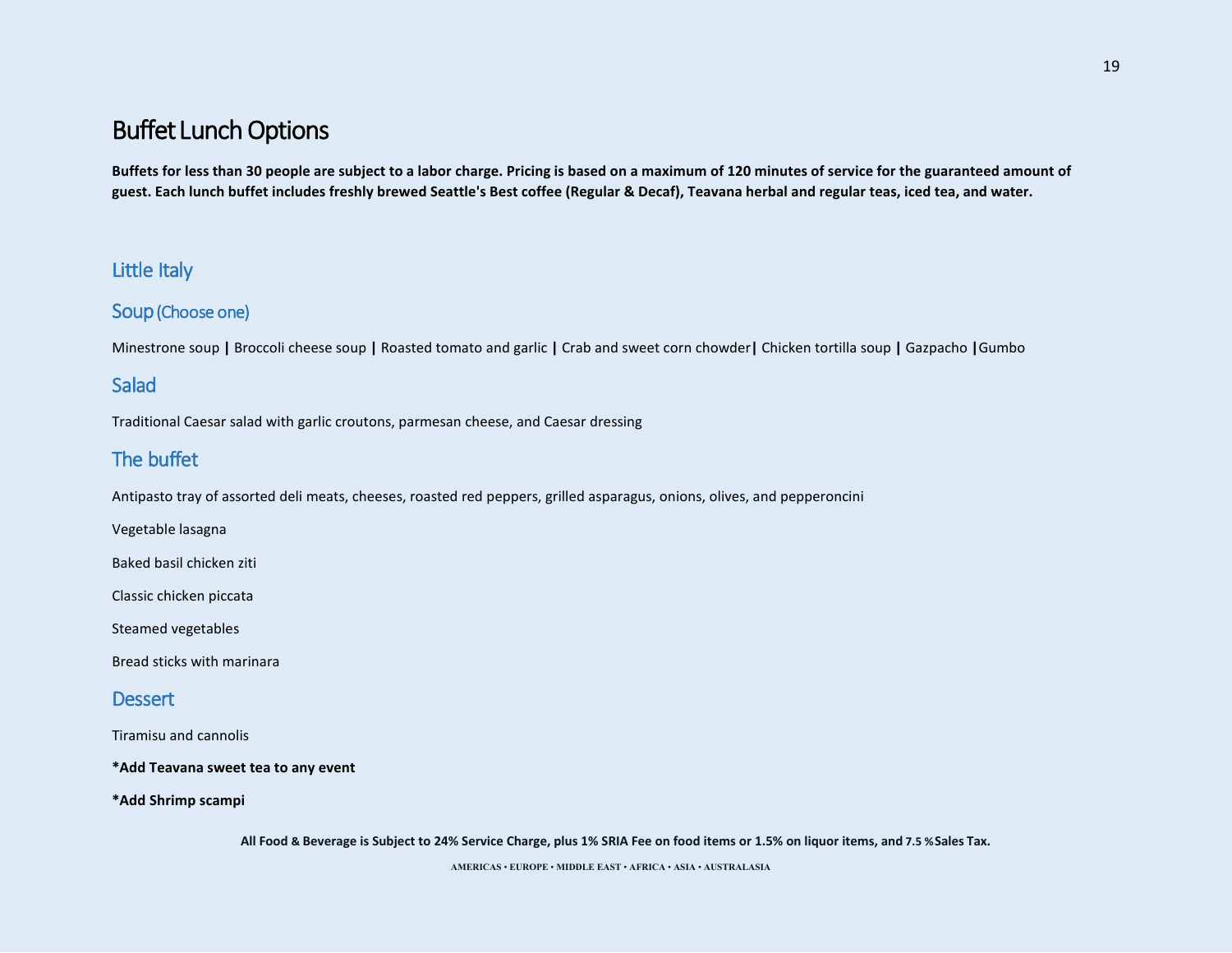**Buffets for less than 30 people are subject to a labor charge. Pricing is based on a maximum of 120 minutes of service for the guaranteed amount of guest. Each lunch buffet includes freshly brewed Seattle's Best coffee (Regular & Decaf), Teavana herbal and regular teas, iced tea, and water.** 

## South of the border

Soup

Chicken tortilla soup

### **Salads**

Cumin, sour cream, and cucumber salad**|** Black bean, roasted corn, and cilantro salad

## The buffet

Tortilla chips with roasted tomato salsa, sour cream and guacamole

Marinated and grilled chicken and beef

Sautéed onions and green peppers with warm flour tortillas

Cheddar and Monterey jack cheeses, shredded lettuce, diced tomatoes

Vegetarian Mexican rice and black beans

#### **Dessert**

Cake Tres Leches

Sopapillas

**\*Add Teavana sweet tea to any event**

**All Food & Beverage is Subject to 24% Service Charge, plus 1% SRIA Fee on food items or 1.5% on liquor items, and 7.5 %Sales Tax.**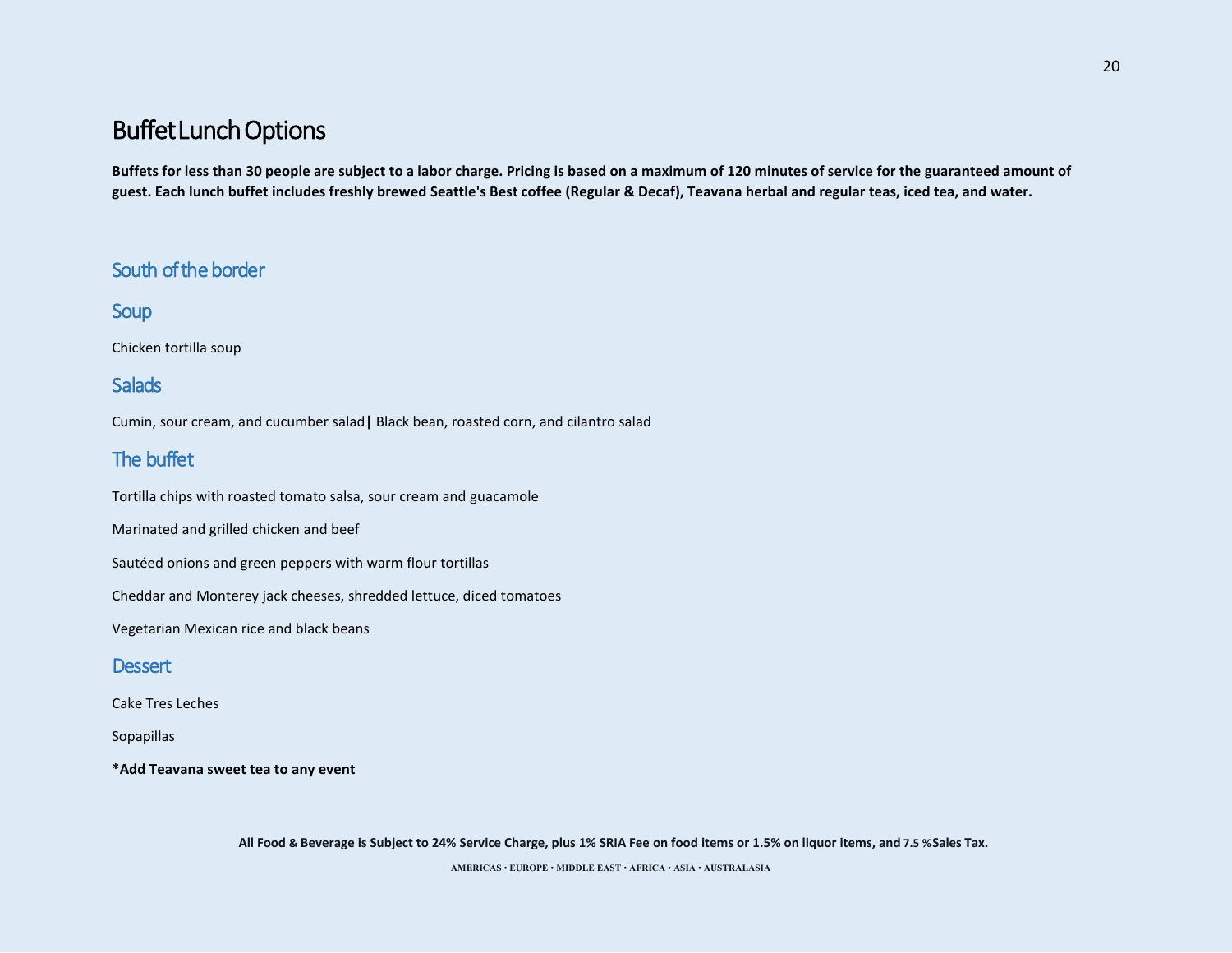**Buffets for less than 30 people are subject to a labor charge. Pricing is based on a maximum of 120 minutes of service for the guaranteed amount of guest. Each lunch buffet includes freshly brewed Seattle's Best coffee (Regular & Decaf), Teavana herbal and regular teas, iced tea, and water.** 

## Le bon temps roulez

**Soup** 

Gumbo

## **Salads**

Cajun potato salad **|** Sweet and sour green bean salad

## The buffet

Jambalaya

Red beans and rice with andouille sausage

Grits and pork grillades

Cajun spiced fresh catch on black eyed peas with a creole remoulade sauce

Corn muffins and butter

### **Dessert**

Pecan pie and King cake

**\*Add peel and eat Cajun Shrimp**

**\*Add Teavana sweet tea to any event**

**All Food & Beverage is Subject to 24% Service Charge, plus 1% SRIA Fee on food items or 1.5% on liquor items, and 7.5 %Sales Tax.**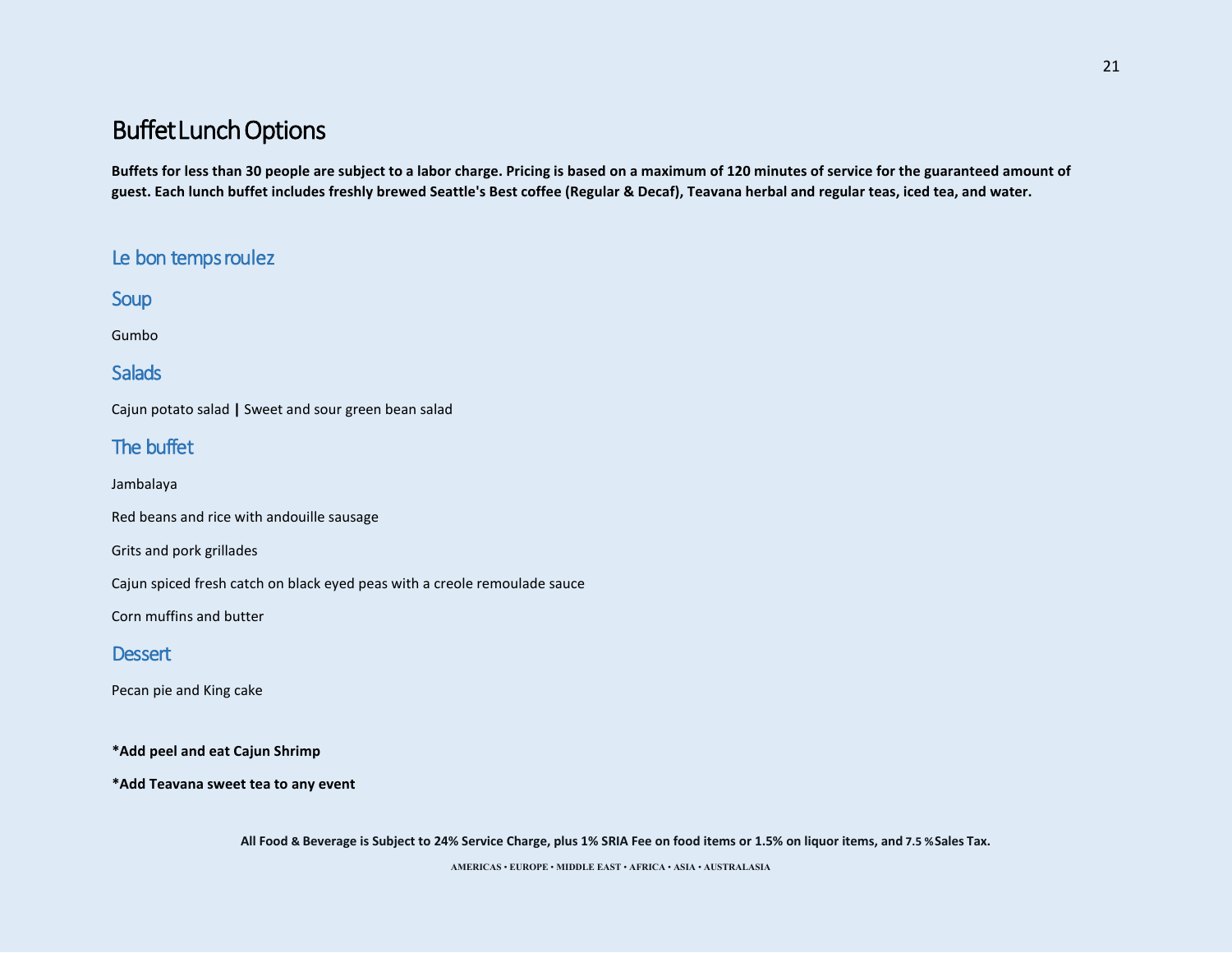**Buffets for less than 30 people are subject to a labor charge. Pricing is based on a maximum of 120 minutes of service for the guaranteed amount of guest. Each lunch buffet includes freshly brewed Seattle's Best coffee (Regular & Decaf), Teavana herbal and regular teas, iced tea, and water.** 

### Custom Buffet (Build your own buffet)

#### Soups (Select one)

Minestrone soup **|** Broccoli cheese soup **|** Roasted tomato and garlic **|** Crab and sweet corn chowder**|** Chicken tortilla soup **|** Gazpacho **|**Gumbo

### Salads (Select two)

Garden fresh greens served with cheese blend, red onion, tomatoes, cucumber, and served with ranch and balsamic dressings

Traditional Caesar salad with garlic croutons, parmesan cheese, and Caesar dressing

**|** Homemade coleslaw **|** Macaroni salad **|**Pole bean and Vidalia onion salad **|**Fresh fruit salad **|**Tomato mozzarella, and basil salad **|**  Cucumber and sweet onion salad in a sweet red wine vinaigrette

## Entrees (Select two)

Roasted pork loin with apple seasoned pork jus

Roasted chicken breast with Tasso cream sauce

Mahi with a pineapple salsa

Marinated flank steak

Fried fresh catch served with tartar and cocktail sauces

Root beer and brown sugar barbecued ribs

**All Food & Beverage is Subject to 24% Service Charge, plus 1% SRIA Fee on food items or 1.5% on liquor items, and 7.5 %Sales Tax.**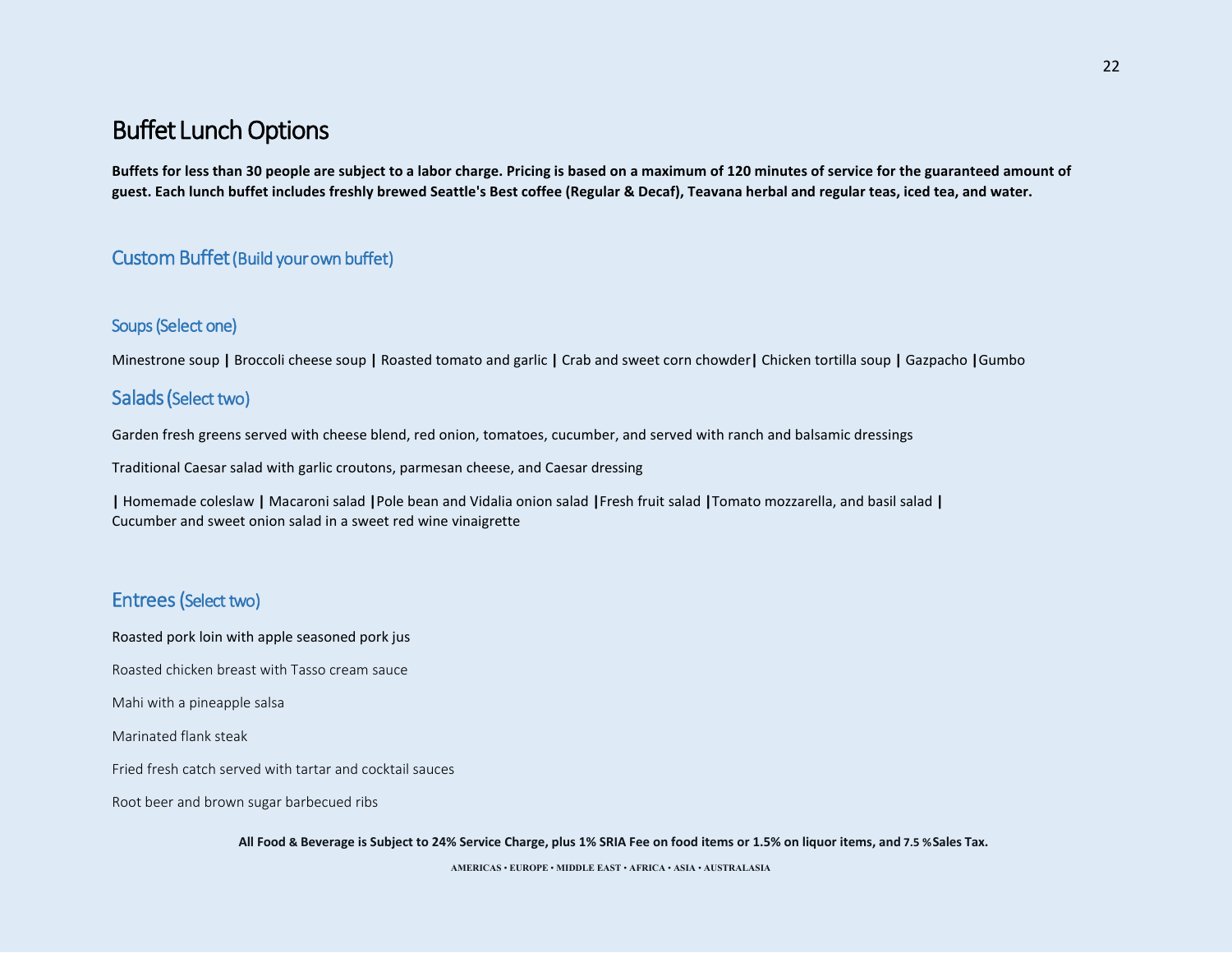**Buffets for less than 30 people are subject to a labor charge. Pricing is based on a maximum of 120 minutes of service for the guaranteed amount of guest. Each lunch buffet includes freshly brewed Seattle's Best coffee (Regular & Decaf), Teavana herbal and regular teas, iced tea, and water.** 

### Sides (Select two)

| Southern style green beans with ham and onions | Garlic mashed potatoes and gravy |
|------------------------------------------------|----------------------------------|
| Grilled asparagus                              | Rosemary red potatoes            |
| Chef choice of seasonal vegetables             | Twice baked potatoes             |

### Desserts (Choose two)

Key Lime pie **|** Truffle Peek A Boo Cake **GF |** Bourbon Street pecan pie **|** NY cheesecake**|** Red Velvet cake **|** Carrot cake **|** Peanut butter pie **|** Black Forest cake**|** Cookies and brownies

**\*All custom buffets come with warm rolls and butter.**

**\*Add Teavana sweet tea to any event**

**All Food & Beverage is Subject to 24% Service Charge, plus 1% SRIA Fee on food items or 1.5% on liquor items, and 7.5 %Sales Tax.**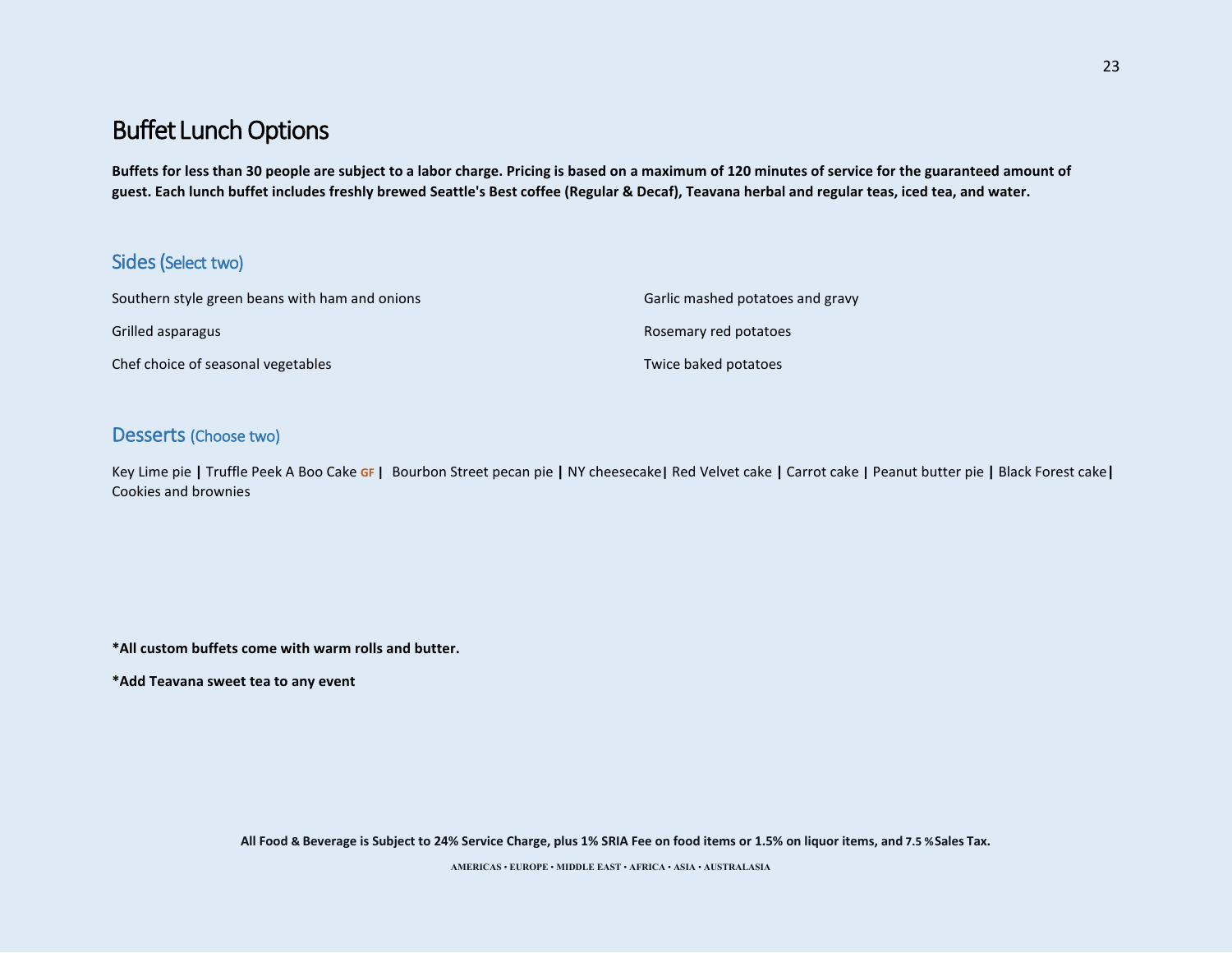## Boxed Lunch Options

**All box lunches are served with condiments, pasta salad, freshly baked cookie, chips and choice of soda or bottled water.**

### Boxed Lunches – Choose up to two box lunches for your menu

Smoked turkey – with lettuce and cheddar cheese. Served on a hoagie roll. Hero – Honey cured ham with lettuce and Swiss cheese. Served on a hoagie roll. Roast beef –with lettuce and smoked gouda cheese. Served on a hoagie roll. Deli – ham, salami, mozzarella, and lettuce. Served on a hoagie roll. Chicken salad – House-made chicken salad and lettuce. Served on a croissant. Ham and smoked turkey – with lettuce and Swiss cheese. Served on a hoagie roll. Very veggie – with grilled vegetables and mozzarella. Served in a spinach wrap. **V** Market fresh salad – mixed greens and iceberg lettuce topped with Roma tomatoes, cucumbers, and

carrots. Served with ranch and balsamic dressing. No croutons. **GF V** 

**All Food & Beverage is Subject to 24% Service Charge, plus 1% SRIA Fee on food items or 1.5% on liquor items, and 7.5 %Sales Tax.**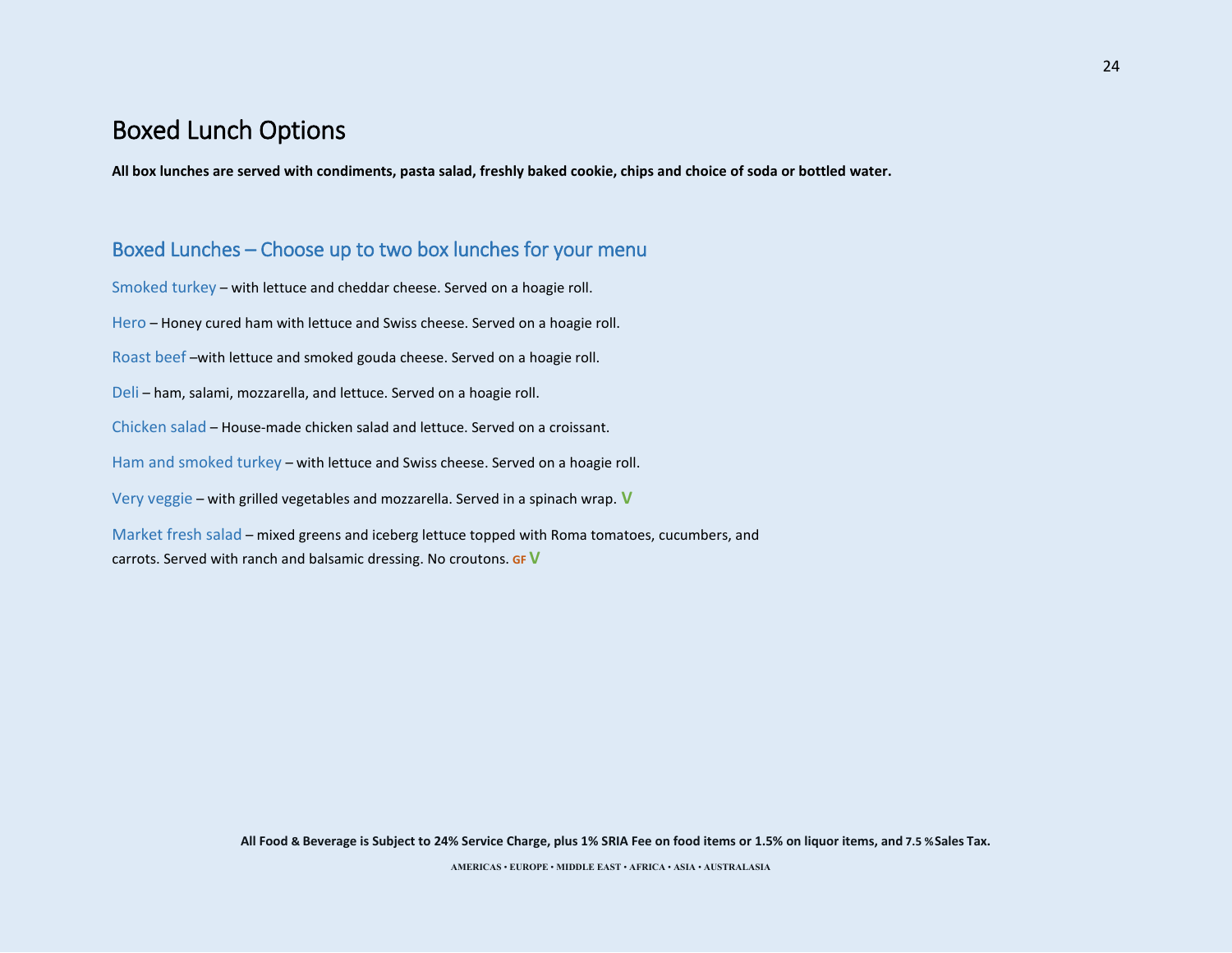## Planner Package Options

**Freshly Brewed Seattle's Best Coffees (Regular and Decaffeinated), Teavana herbal hot tea, assorted sodas and bottled water served throughout the day (8 am to 6 pm maximum) Minimum of 25 guests.** 

Planner Package # 1 | (**Early morning until 9 am)**

**Continental, breaks and lunch**

Selection of chilled juices

Assortment of fresh baked breakfast pastries, muffins, butter and fruit preserves

Fresh seasonal sliced fruit and berries

## Buffet Lunch Choices (12 pm to 2 pm) Two hour maximum

Choose from the following (3) Buffets-

New York Deli

Soup, Salad, and Baked Potato Bar

Create your own buffet from the Custom Lunch Buffet menu.

## Mid Afternoon (1 pm to 3:30 pm)

Assorted gourmet brownies and blondies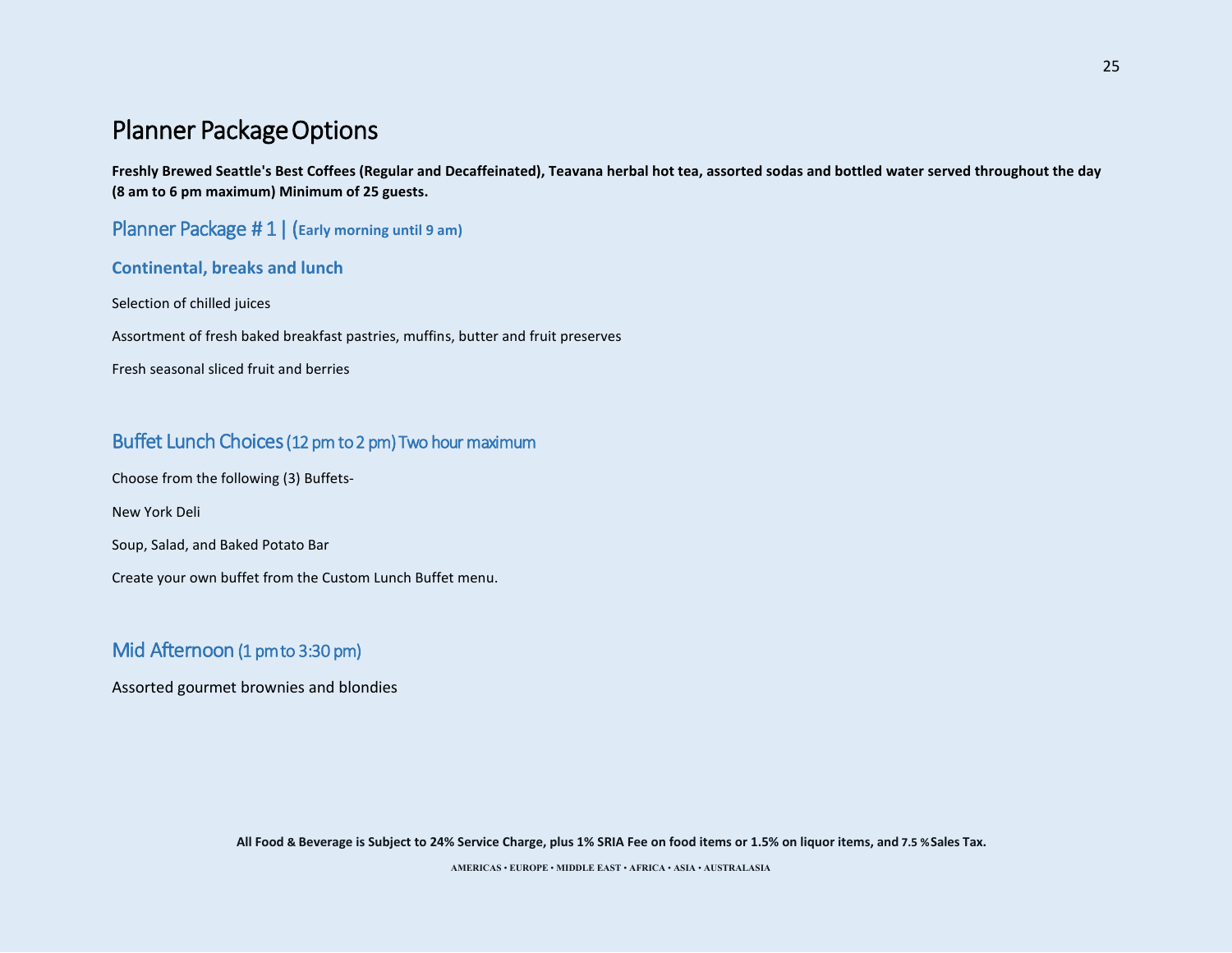## Planner Package Options

**Freshly Brewed Seattle's Best Coffees (Regular and Decaffeinated), Teavana herbal hot tea, assorted sodas and bottled water served throughout the day (8 am to 6 pm maximum) Minimum of 25 guests.** 

Planner Package # 2 | (**Early morning until 9 am)**

#### **Breakfast, breaks and lunch**

Create your own breakfast experience with the custom breakfast buffet.

### Buffet Lunch Choices (12 pm to 2 pm) Two hour maximum

Choose from the following (3) Buffets-

Little Italy

South of the Border

Create your own buffet from the Custom Lunch Buffet menu.

## Mid Afternoon (2 pm to 4 pm)

Assorted gourmet brownies and blondies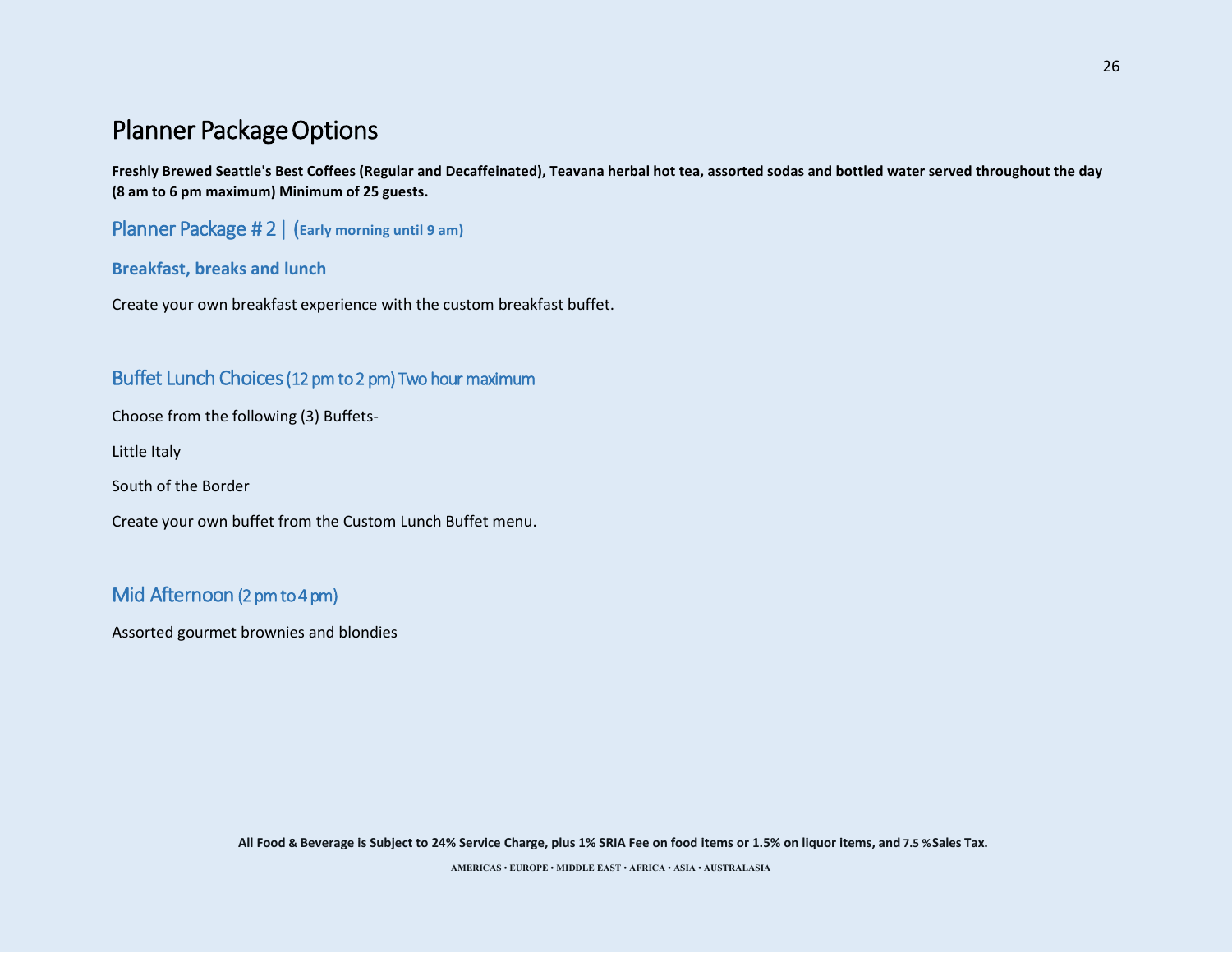## Planner Package Options

**Freshly Brewed Seattle's Best Coffees (Regular and Decaffeinated), Teavana herbal hot tea, assorted sodas and bottled water served throughout the day (12 pm to 6 pm maximum) Minimum of 25 guests.** 

Planner Package # 3 | (**Noon until 6 pm)**

**Lunch and afternoon break**

### Buffet Lunch Choices (12 pm to 2 pm) Two hour maximum

Choose from the following (3) Buffets-

Little Italy

South of the Border

Create your own buffet from the Custom Lunch Buffet menu.

## Mid Afternoon

Assorted gourmet brownies and blondies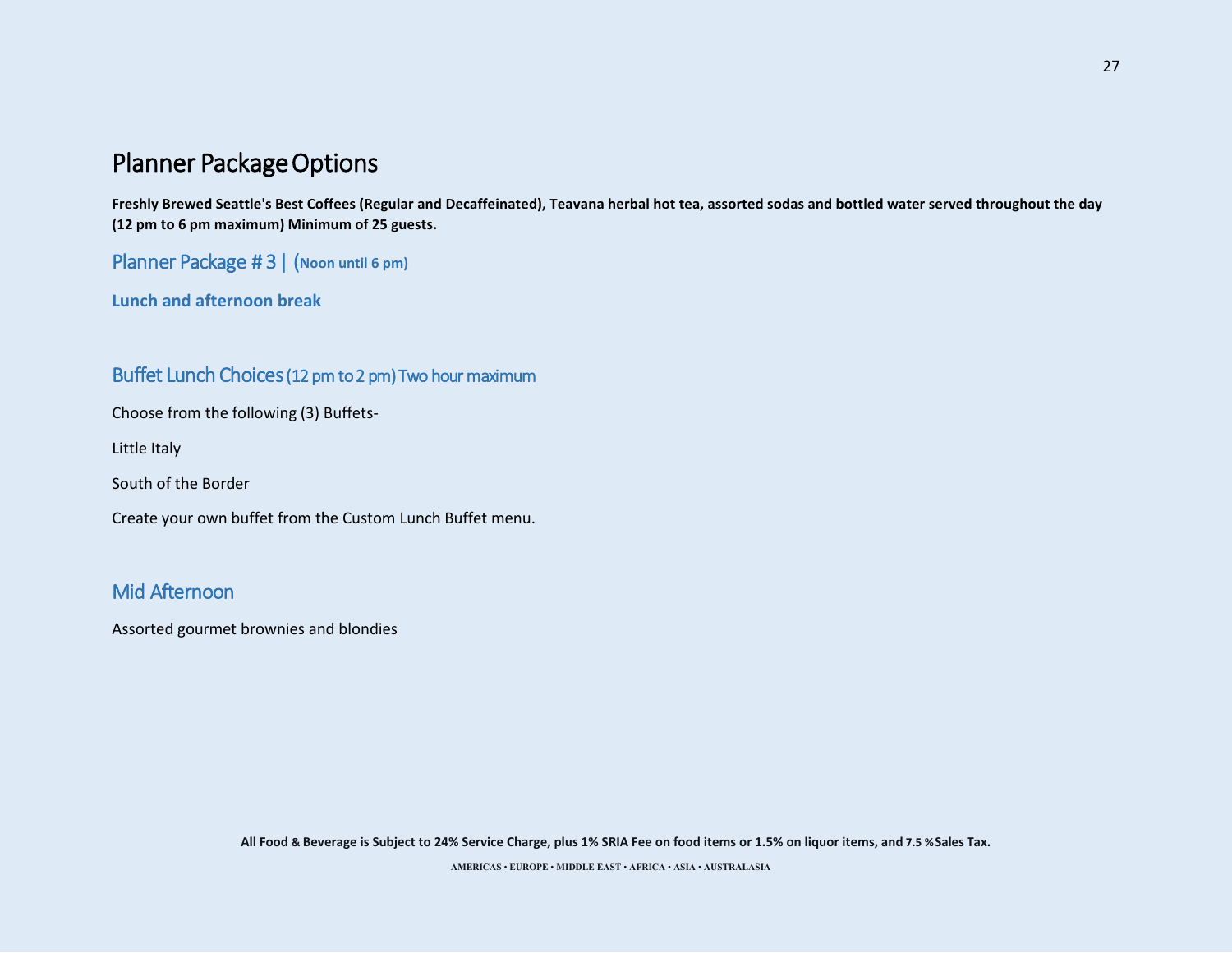## Reception Options

**All hors d'oeuvres are priced per 50 pieces. One butler per 40 guests, butler fees are per attendant. \* Items that can not be passed.**

### Cold hors d'oeuvres (priced per 50 pieces)

Honeydew & Cantaloupe wrapped with prosciutto Asparagus spears wrapped with prosciutto Tomato, basil and mozzarella bruschetta Assorted gourmet finger sandwiches Deviled eggs with bay shrimp Assorted canapes Smoked salmon on toast points, dill crème fraiche Beef Carpaccio with pickled onion relish on a baguette Seared ahi tuna on a sesame chip with wasabi aioli Jumbo lump crab and avocado tostada Duck Rillettes on toast point with mango chutney Tarragon chicken salad in a cucumber cup Smoked salmon on buckwheat blinis with caviar crème fraiche **\***Tortilla chips & salsa, Chips & French onion dip

# Hot hors d'oeuvres (priced per 50 pieces) Spinach and feta stuffed mushrooms Smoked Brisket Empanada Mini crab cakes with tartar sauce Scallop wrapped with bacon Roasted vegetable skewers Coconut shrimp with plum sauce Raspberry & brie en phyllo Fried Macaroni and cheese with ranch Beef tenderloin en croute, mushroom duxelle Thai chicken & cashew spring rolls with hot mustard Santa Fe spring roll Vegetarian spring roll with hot mustard Tandoori Chicken Satay with peanut sauce Szechuan beef satay with peanut sauce

**All Food & Beverage is Subject to 24% Service Charge, plus 1% SRIA Fee on food items or 1.5% on liquor items, and 7.5 %Sales Tax.**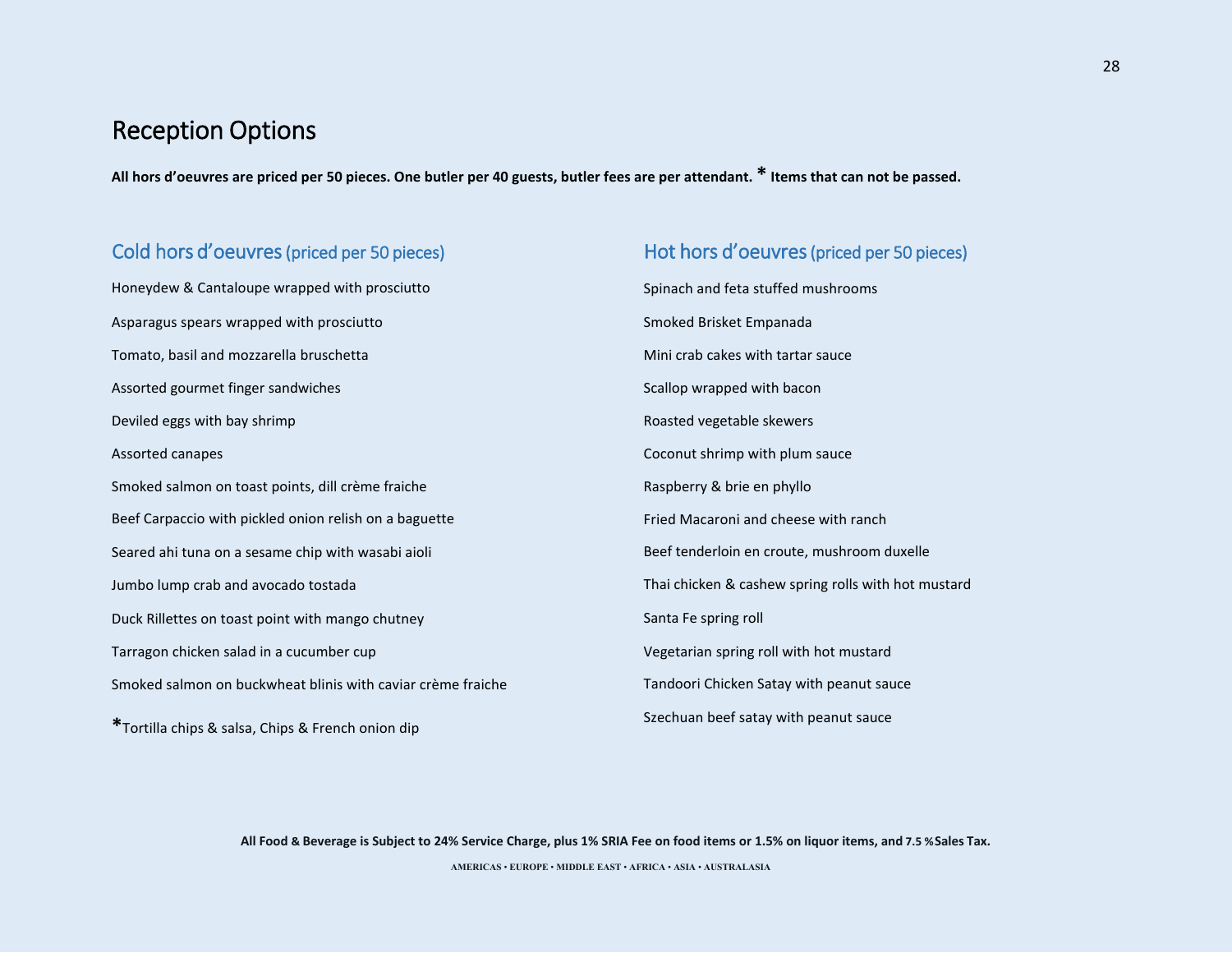## **Displays**

Imported and Domestic Cheese Displays – Served with fresh gourmet crackers, Grissini bread sticks, flat bread, grapes & berry assortment.

Fruit Displays – Assorted fresh sliced fruits, grapes, and berries with yogurt dipping sauce

Vegetable Crudité Displays – Fresh carrots, cauliflower, broccoli, grape tomatoes, celery, asparagus, and served with a jalapeno ranch dipping sauce.

Antipasto Display – Assortment of cured meats, olives, pepperoncini, mushrooms, artichoke hearts, provolone cheese, and mozzarella cheese.

Sushi Display – California Roll, HPB roll, spicy tuna, and chef's choice served with wasabi and soy sauce.

Smoked Salmon Display – Smoked Salmon display with chopped eggs, capers, red onions, mini bagels and cream cheese

**All Food & Beverage is Subject to 24% Service Charge, plus 1% SRIA Fee on food items or 1.5% on liquor items, and 7.5 %Sales Tax.**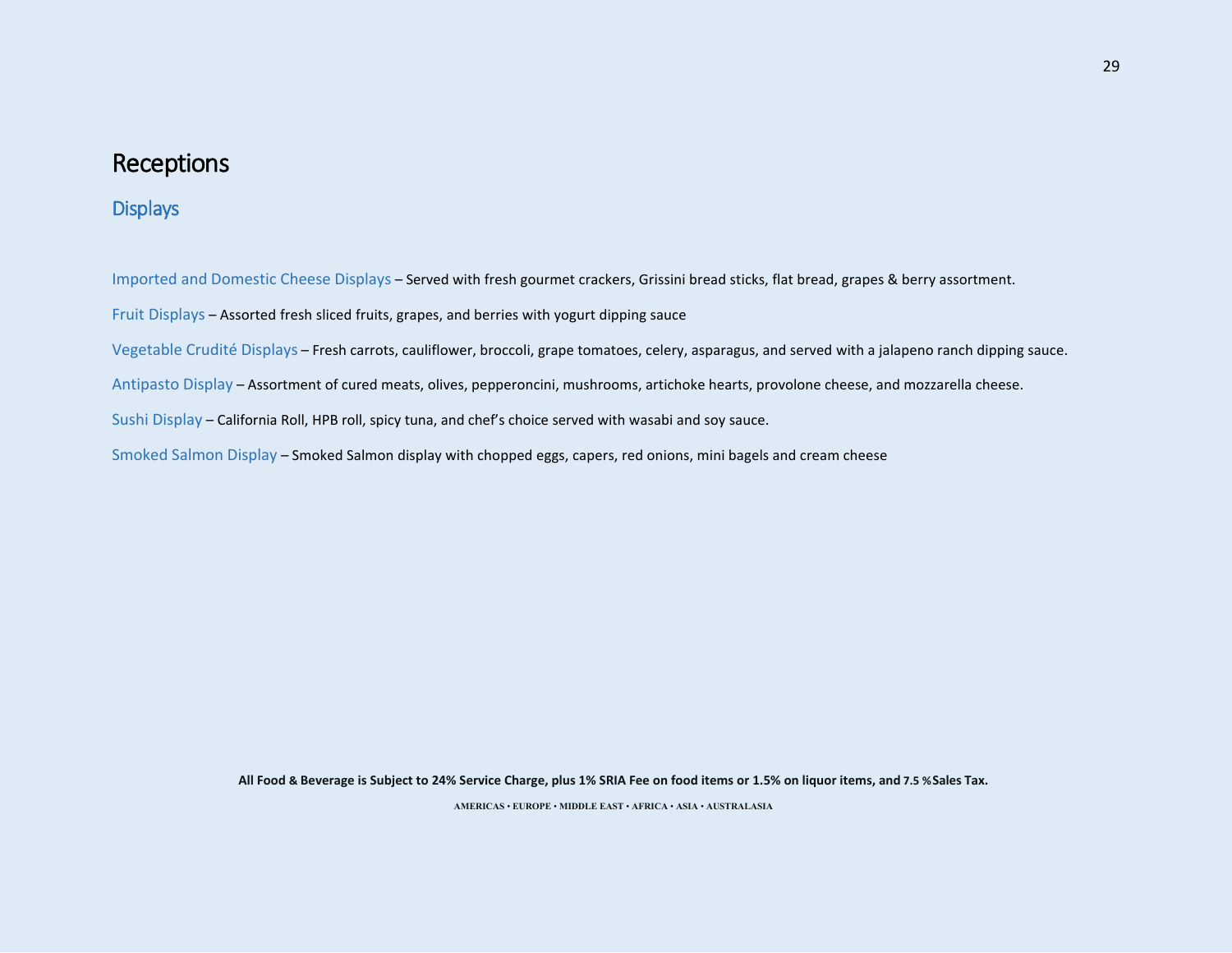## Carving Stations

**Attendant required for all carving stations. Cost based on one attendant per 40 guests.** 

#### Slow roasted turkey

Chef carved. Served with fresh cranberry orange relish and silver dollar rolls. (serves 25 guests)

#### Honey cured ham

Chef carved. Served with honey mustard sauce and savory biscuits. (serves 50 guests)

#### Roasted suckling pig

Stuffed with jambalaya, served on a traditional landau and flamed for your guests. (serves 40 guests)

#### Creole mustard rubbed pork loin

Chef carved. Served with green apple demi glaze and assorted rolls. (serves 25 guests)

#### Rack of lamb dijonnaise

Chef carved. Served with mint jelly. (serves 25 guests)

#### Roasted peppered beef tenderloin

Chef carved. Served with demi glaze, creamy horseradish and silver dollar rolls. (serves 20 guests)

#### Prime rib of beef

Chef carved. Rubbed and roasted in natural juices. Served with Au jus, creamy horseradish and assorted rolls. (serves 35 guests)

#### Top round of beef

Chef carved. Baron of beef served with silver dollar rolls and Au jus. (serves 40 guests)

**All Food & Beverage is Subject to 24% Service Charge, plus 1% SRIA Fee on food items or 1.5% on liquor items, and 7.5 %Sales Tax.**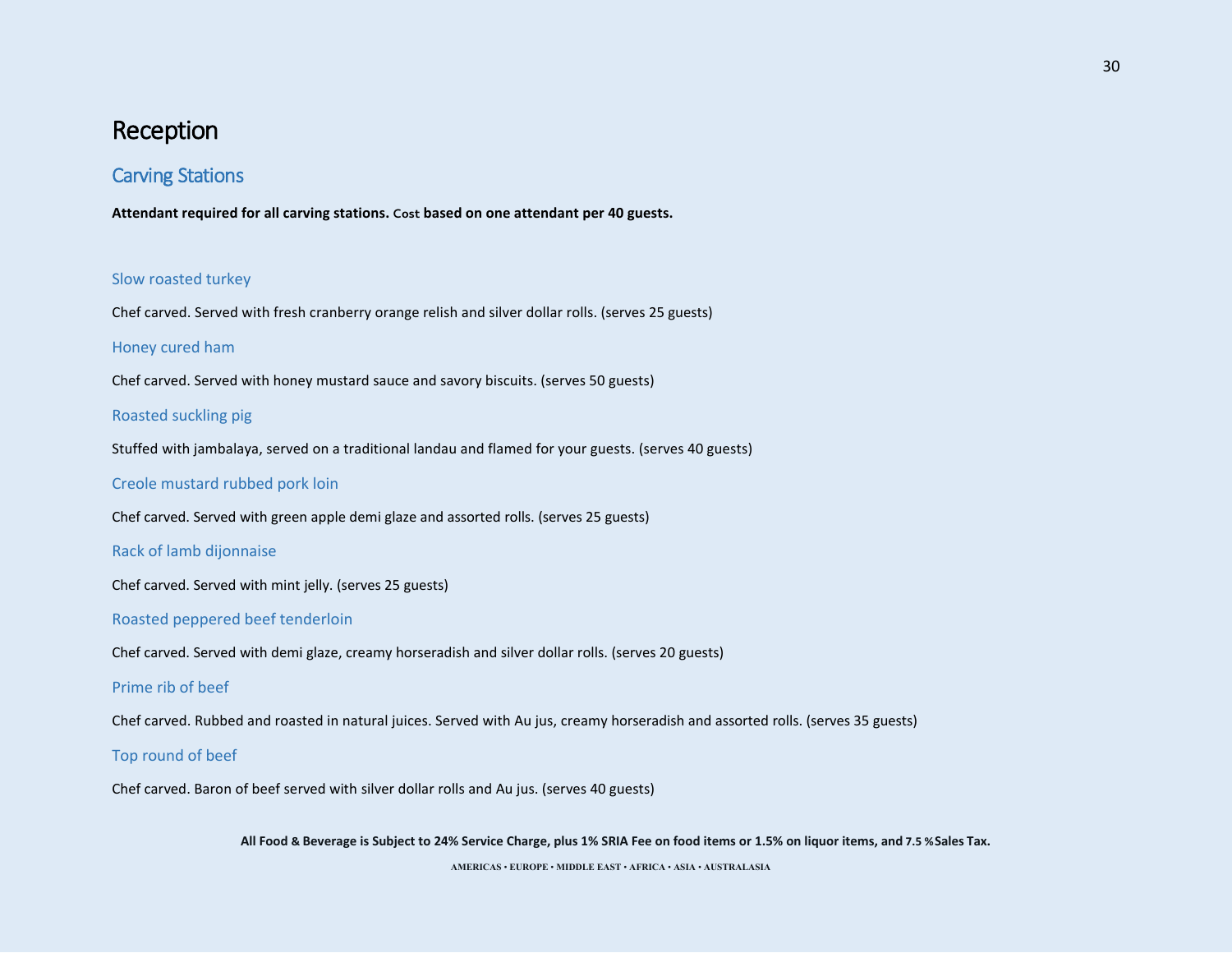## Action Stations

**Stations are priced per person with a minimum of two stations (excluding dessert stations) or add on a station to any buffet event. Stations are based on 90 minutes of service. Based on one Attendant per 40 guests.** 

#### Vegetarian Pasta Station

Served with penne pasta, bow tie pasta, classic marinara sauce, and alfredo sauce. Sun-dried tomatoes, portobello mushrooms, assortment of vegetables, roasted red peppers, and parmesan cheese. Served with fresh garlic French bread.

#### Deluxe Pasta Station

Served with penne pasta, bow tie pasta, classic marinara sauce, and alfredo sauce. Grilled chicken, Italian sausage, portobello mushrooms, sun-dried tomatoes, assortment of vegetables, roasted red peppers, and parmesan cheese. Served with fresh garlic French bread. **\* Add fresh Gulf shrimp for an additional fee**

#### Stir Fry Station

Authentic Chinese wok cookery served from Chinese to-go containers with chop-sticks and fortune cookies. Served with fried rice and soba noodles. Stir fried beef, chicken, assortment of vegetables, mushrooms, scallions, snow peas, sesame seeds, and carrots. Served with teriyaki sauce or house made stir fry sauce.

### **\* Add fresh Gulf shrimp for an additional fee**

### Raw bar & Seafood Station **\* No attendant**

Raw oysters on the half shell, shrimp cocktail, crab fingers and steamed mussels. Served with cocktail sauce, drawn butter, tartar sauce, hot sauce, and crackers.

### Mediterranean mezzo **\* No attendant**

Grilled vegetable ratatouille, tabbouleh, feta cheese and kalamata olives, hummus and olive tapenade served with pita chips, flatbreads and sesame crackers.

### Fajita station **\* No attendant**

Grilled chicken, steak, and peppers and onions. Served with roasted corn, black beans, salsa, flour tortillas, guacamole, sour cream, fajita cheese blend and jalapenos. **\* Add fresh Gulf shrimp for an additional fee**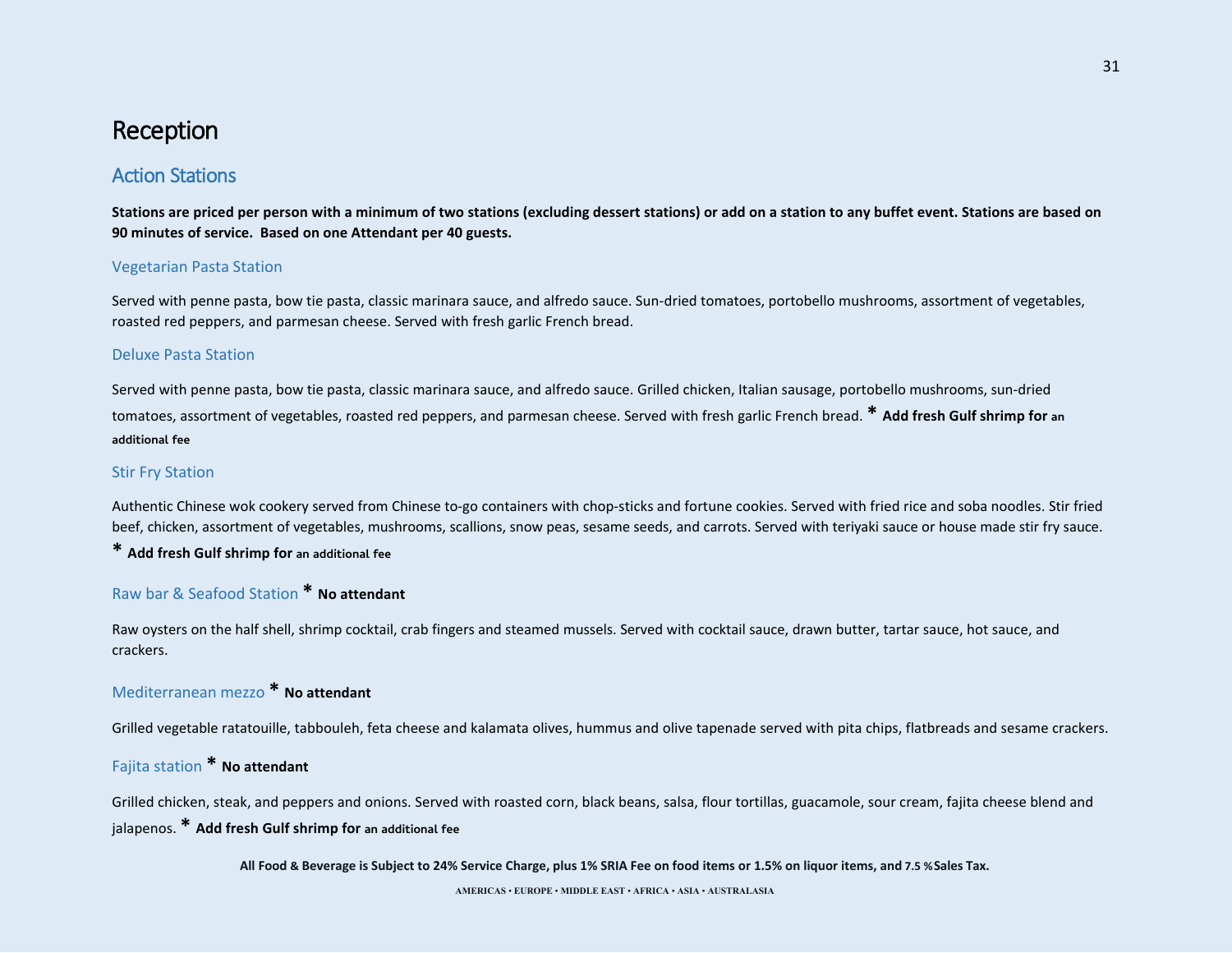## Action Stations

**Stations are priced per person with a minimum of two stations (excluding dessert stations) or add on a station to any buffet event. Stations are based on 90 minutes of service. Based on one Attendant per 40 guests.** 

#### Tacos and Nachos

Tortilla chips and taco shells served with all the toppings. Served with traditional seasoned beef, Mexican cheese blend, salsa, guacamole, sour cream,

jalapenos, pico de Gallo, diced tomatoes, and lettuce. **\* Add pork carnitas for an additional fee \* No attendant**

#### Mac and Cheese

Macaroni and Cheese topped with either short ribs or pulled pork. Served with roasted tomatoes, caramelized onions, scallions, fried onions, smoked Gouda cheese and Monterey jack cheese.

#### Slider Station

Pulled pork slider topped with coleslaw on a savory biscuit. Southern chicken slider topped with a creole mustard aioli on a silver dollar roll. Beef slider topped

with caramelized onion jam served on a slider roll. Served with hot tots with chili and cheese toppings on the side. **\* No attendant**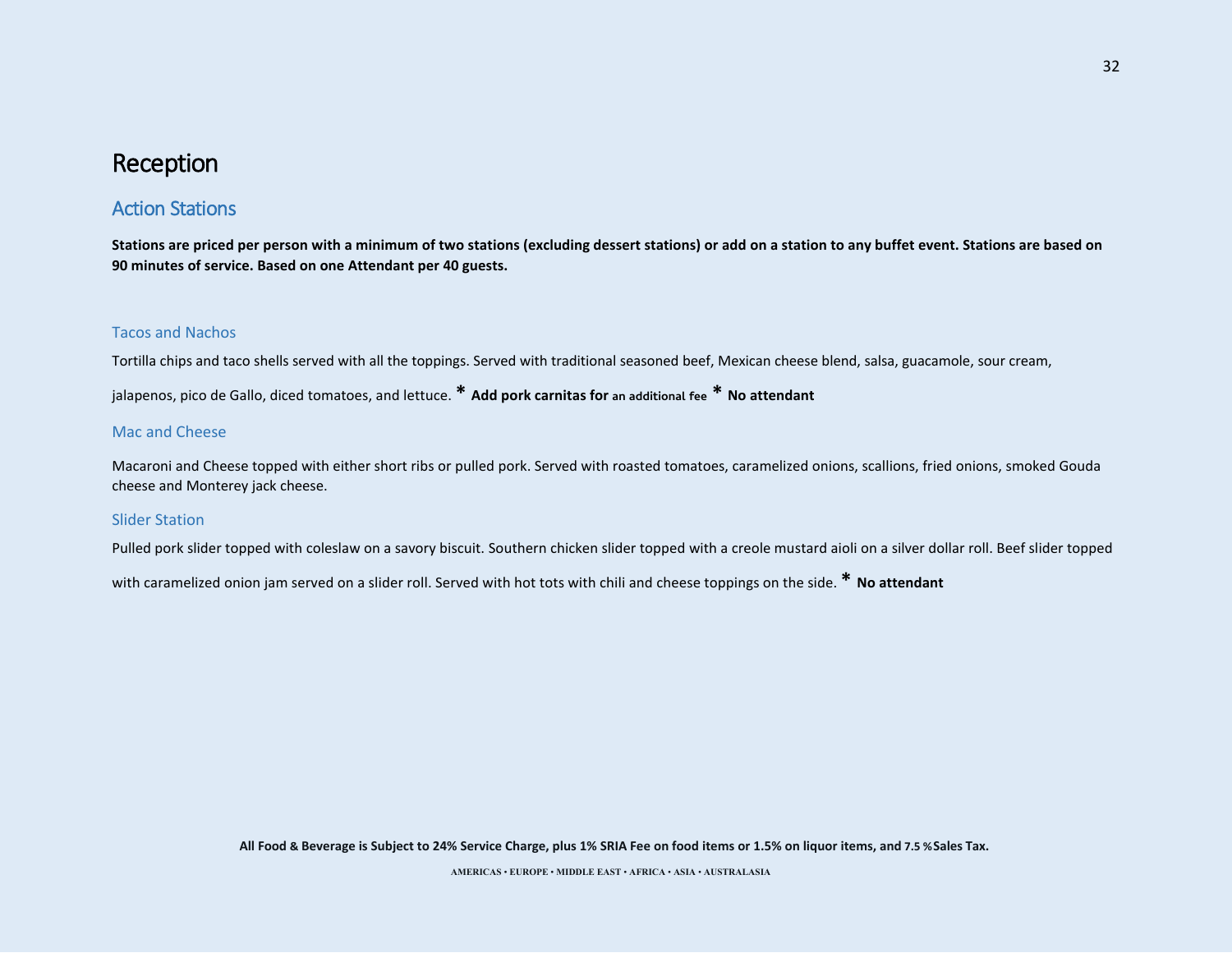### Dessert Stations (Choice of three)

**Includes freshly brewed Seattle's Best coffee (Regular & Decaf), Teavana herbal and regular teas. Based on one Attendant per 40 guests. \* No attendant**

Key Lime pie **|** Chocolate torte **GF |** Bourbon Street pecan pie **|** NY cheesecake**|** Assortment of cookies and brownies **|** House made strawberry shortcake **|**Seasonal fruit cobbler served with whip cream **|** Macadamia nut white chocolate bread pudding **|**Fresh fruit display with yogurt dipping sauce.

 $\_$  ,  $\_$  ,  $\_$  ,  $\_$  ,  $\_$  ,  $\_$  ,  $\_$  ,  $\_$  ,  $\_$  ,  $\_$  ,  $\_$  ,  $\_$  ,  $\_$  ,  $\_$  ,  $\_$  ,  $\_$  ,  $\_$  ,  $\_$  ,  $\_$  ,  $\_$  ,  $\_$  ,  $\_$  ,  $\_$  ,  $\_$  ,  $\_$  ,  $\_$  ,  $\_$  ,  $\_$  ,  $\_$  ,  $\_$  ,  $\_$  ,  $\_$  ,  $\_$  ,  $\_$  ,  $\_$  ,  $\_$  ,  $\_$  ,

### Dessert Action Stations

#### **Additional chef's attendant fee. Based on one Attendant per 40 guests.**

#### Bananas Foster Station

Fresh sliced bananas topped with vanilla ice cream, brown sugar, and cinnamon. Flambeed with dark rum in front of your guest.

#### Blondie Station

Warm blondie brownies topped with vanilla ice cream and served with an assortment of toppings.

#### Creme Brulee Station

Traditional vanilla Crème brulee flamed and caramelized in front of your guest.

#### Chocolate Fountain (Minimum of 50 guest)

Chocolate fountain with your choice of milk, dark, or white chocolate. Served with marshmallows, cubed pound cake, cubed fresh fruit, and rice Krispy treats.

**All Food & Beverage is Subject to 24% Service Charge, plus 1% SRIA Fee on food items or 1.5% on liquor items, and 7.5 %Sales Tax.**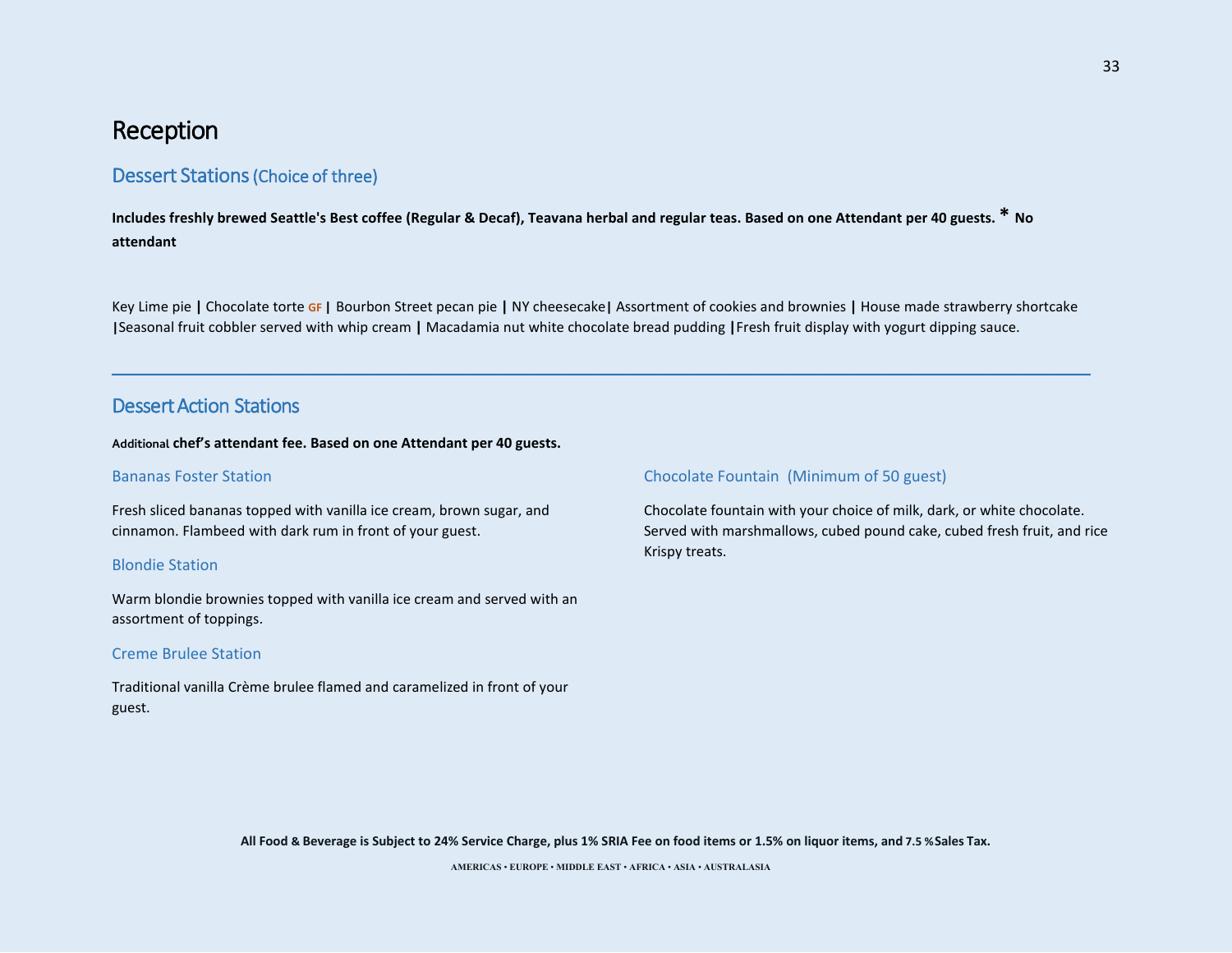## Plated Dinner

## Three Course Dinner Options

### **Entrees are served with choice of soup or salad, rolls and butter, a choice of dessert, freshly brewed Seatle's Best coffee, Teavana Herbal and iced teas. \*Add Teavana sweet tea to any event**

#### Salads / Soups (Choice of one)

| Traditional Caesar - Chopped romaine lettuce,                                                                 | Baby spinach and micro greens - Baby                                                                             | Chopped Salad - Iceberg lettuce and spinach     |
|---------------------------------------------------------------------------------------------------------------|------------------------------------------------------------------------------------------------------------------|-------------------------------------------------|
| marinated tomatoes, croutons, parmesan, house                                                                 | spinach and micro greens, bleu cheese and spicy                                                                  | tossed with Asian vegetables, mandarin oranges, |
| made Caesar dressing                                                                                          | pecans with teardrop tomatoes                                                                                    | water chestnuts, served with sesame vinaigrette |
| Market fresh salad – mixed greens and iceberg<br>lettuce topped with Roma tomatoes, cucumbers,<br>and carrots | Wine grower's salad - Boston bib,<br>micro-greens, tear drop tomatoes, cucumber, red<br>onion straws and walnuts |                                                 |

Choice of dressings – Balsamic vinaigrette | Ranch | Bleu Cheese | Italian | Sesame vinaigrette | Peach Basil vinaigrette |

### Soups (Add as a fourth course for additional **cost p**er person)

Minestrone soup **|** Broccoli cheese soup **|** Roasted tomato and garlic **|** Crab and sweet corn chowder**|** Chicken tortilla soup **|** Gazpacho **|**Gumbo

#### Entrees (Choice of one)

Asian mixed grill – 5 oz filet mignon with a port wine demi reduction, sesame seared salmon accompanied by basil scented Jasmine rice and baby bok choy

\_\_\_\_\_\_\_\_\_\_\_\_\_\_\_\_\_\_\_\_\_\_\_\_\_\_\_\_\_\_\_\_\_\_\_\_\_\_\_\_\_\_\_\_\_\_\_\_\_\_\_\_\_\_\_\_\_\_\_\_\_\_\_\_\_\_\_\_\_\_\_\_\_\_\_\_\_\_\_\_\_\_\_\_\_\_\_\_\_\_\_\_\_\_\_\_\_\_\_\_\_\_\_\_\_\_\_\_\_\_\_\_\_\_\_\_\_\_\_\_\_\_\_\_\_\_\_\_\_\_

Turf and Surf – 5 oz filet mignon with a merlot demi reduction and salmon en croute with fresh dill sauce, accompanied by Yukon gold mashed potatoes and grilled asparagus

Filet and Crab Cake – 5 oz bacon wrapped filet mignon and crab cake with a red pepper sauce accompanied by roasted brussel sprouts and Au gratin potatoes

Mahi and Grilled Shrimp – Mahi with a pineapple salsa and two Cajun spiced jumbo shrimp accompanied by rice pilaf and baby carrots

**All Food & Beverage is Subject to 24% Service Charge, plus 1% SRIA Fee on food items or 1.5% on liquor items, and 7.5 %Sales Tax.**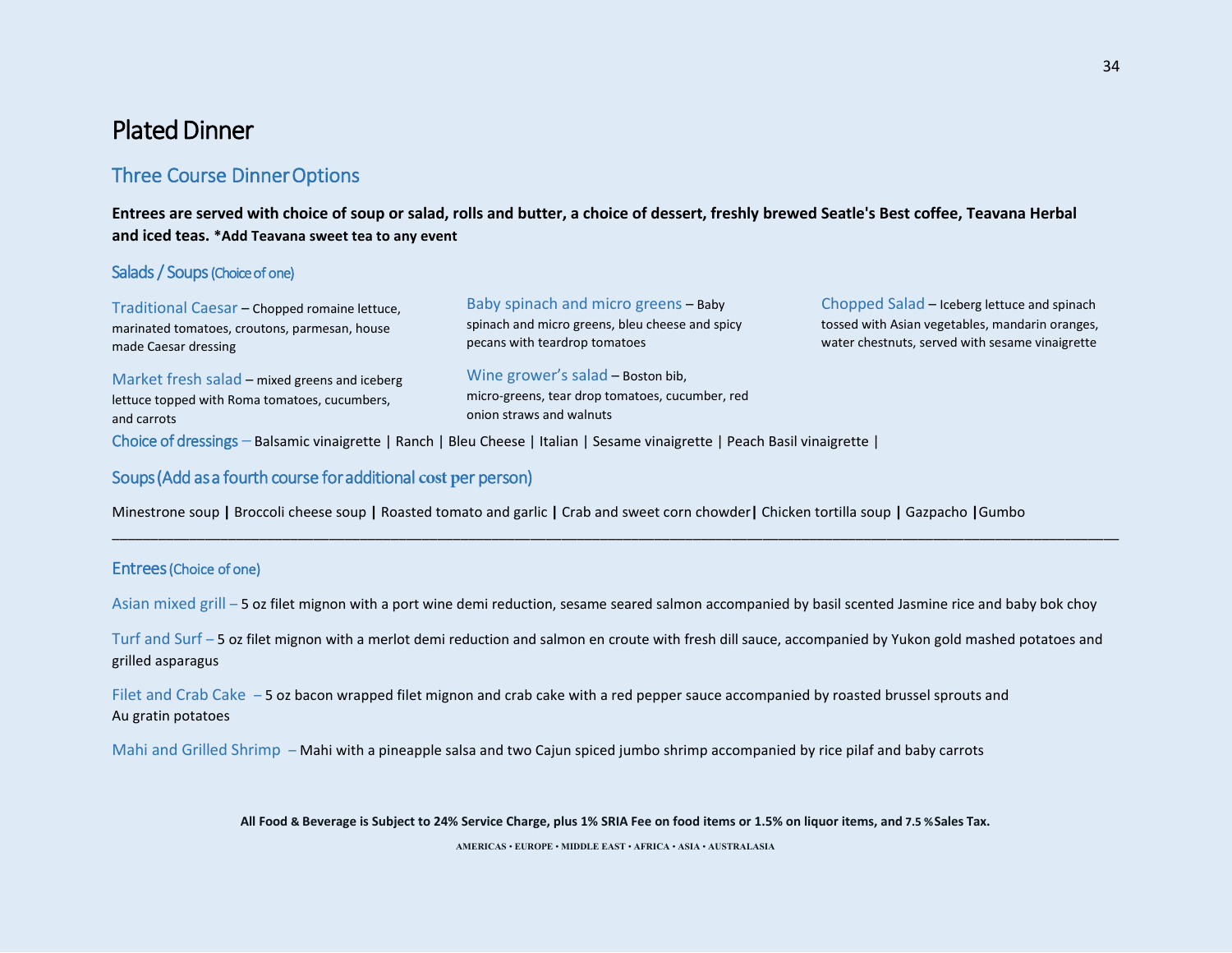## Plated Dinner

### Three Course Dinner Options (Continued)

(Choice of one)

Filet and Lobster – 5 oz beef filet mignon and broiled lobster tail with smoked gouda gratin, roasted baby carrots, demi and drawn butter Grilled center cut rib-eye – 12oz rib-eye steak grilled to perfection served with Yukon gold potato gratin, and red onion-wild mushroom ragout Grilled Filet  $-8$  oz Grilled beef filet served with horseradish mashed potatoes, roasted asparagus, onion ring and cabernet demi reduction Braised Beef Short Ribs – Served with roasted garlic mashed potatoes and French green beans Ahi Tuna – Black sesame crusted, shiitake mushrooms, basil scented Jasmine rice and carrot-ginger sauce Oven roasted chicken breast – Served with leek mashed potatoes, madeira jus and haricots verts Cumin grilled chicken – Served with roasted corn and black bean melange, fiesta rice and pineapple salsa Pecan crusted grouper – Served with dirty rice, green beans and creole mustard cream sauce Salmon – Served with spicy cucumber relish, herb & caramelized shallot sushi rice with Asian mixed vegetables Grilled Pork Tenderloin – Togarashi grilled pork with andouille-cornbread dressing, sugar snap peas and apple demi-glaze

### Vegetarian Options (Advance notice required)

Seasonal Grilled vegetables with Tofu – Served with warm couscous and a sun-dried tomato vinaigrette

Vegetable Primavera – Served over pasta

Vegetable Ratatouille

**All Food & Beverage is Subject to 24% Service Charge, plus 1% SRIA Fee on food items or 1.5% on liquor items, and 7.5 %Sales Tax. AMERICAS** • **EUROPE** • **MIDDLE EAST** • **AFRICA** • **ASIA** • **AUSTRALASIA**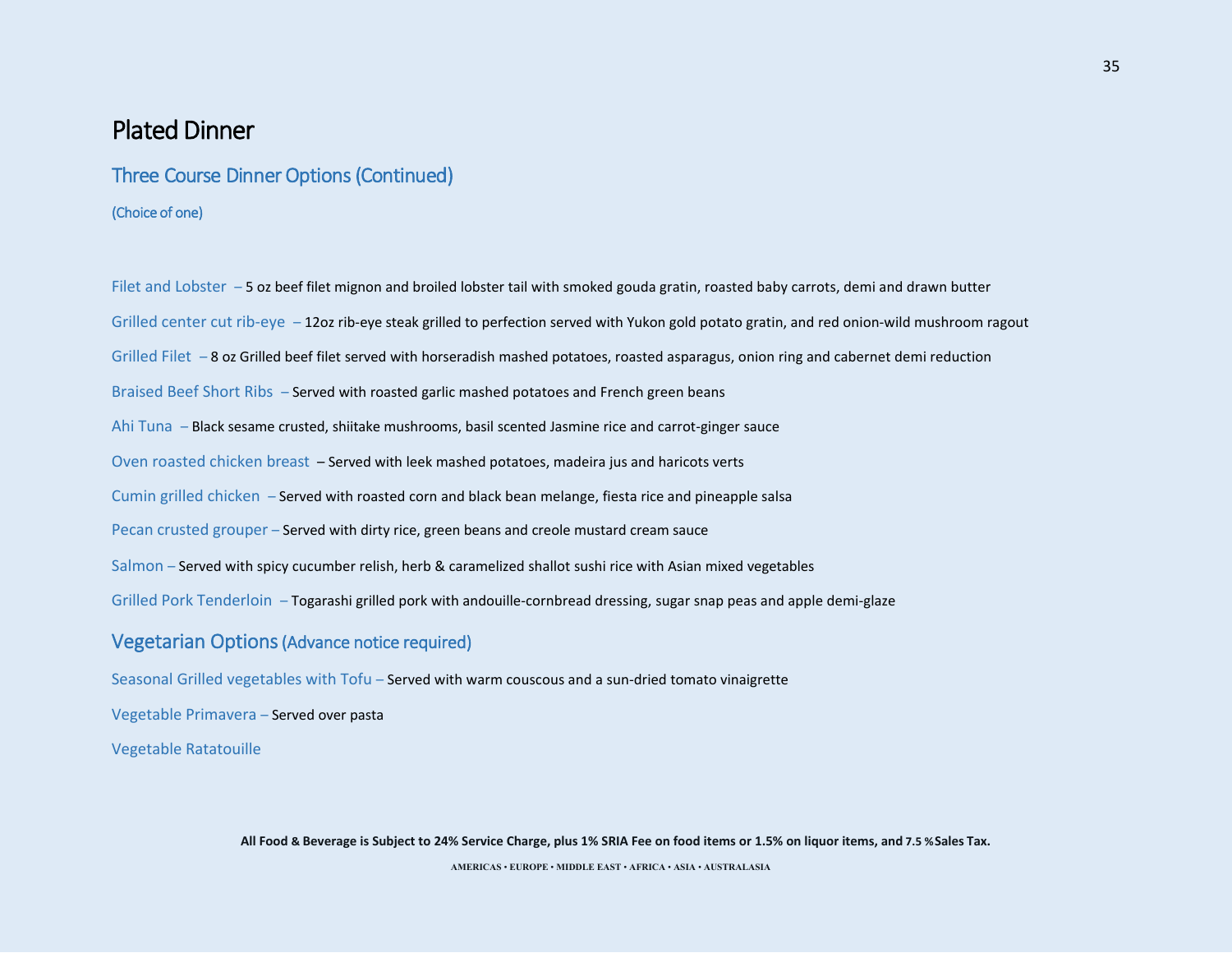## Plated Dinner

## Three Course Dinner Options

### Desserts (Choice of one)

Key Lime pie **|** Truffle Peek A Boo Cake **GF |**Bourbon Street pecan pie **|** NY cheesecake **|** Red Velvet cake **|** Carrot cake **|** Peanut butter pie **|** Black Forest cake**|** 

### Desserts Duo Options (Choice of one)

Southern Duo– Red Velvet cup cake and mini pecan tart.

Strawberry – Lime Duo – strawberry cup cake and Key Lime tart

Cheese cake – Lime Duo – mini cheese cake and Key Lime tart

### Desserts Enhancement Options (Choice of one)

Chocolate Mousse – A delicate triple mousse cake

Chocolate Peak – A decadent chocolate treat made with rich chocolate mousse, encased in a pyramid-shaped chocolate shell

Tiramisu – Espresso soaked sponge cake and sweet mascarpone dusted with dark cocoa powder

Appetizer Additions (Choice of one) Add any of the following to any dinner.

Shrimp Cocktail – Chilled fresh gulf shrimp over a bed of napa cabbage and locally sourced micro-greens, served with creole tartar and cocktail sauce

Crab Cake stacker – Crab cake, fried green tomato and corn maque choux served with red pepper jus

Shrimp Grits – Two fresh gulf shrimp and creamy southern grits

**All Food & Beverage is Subject to 24% Service Charge, plus 1% SRIA Fee on food items or 1.5% on liquor items, and 7.5 %Sales Tax.**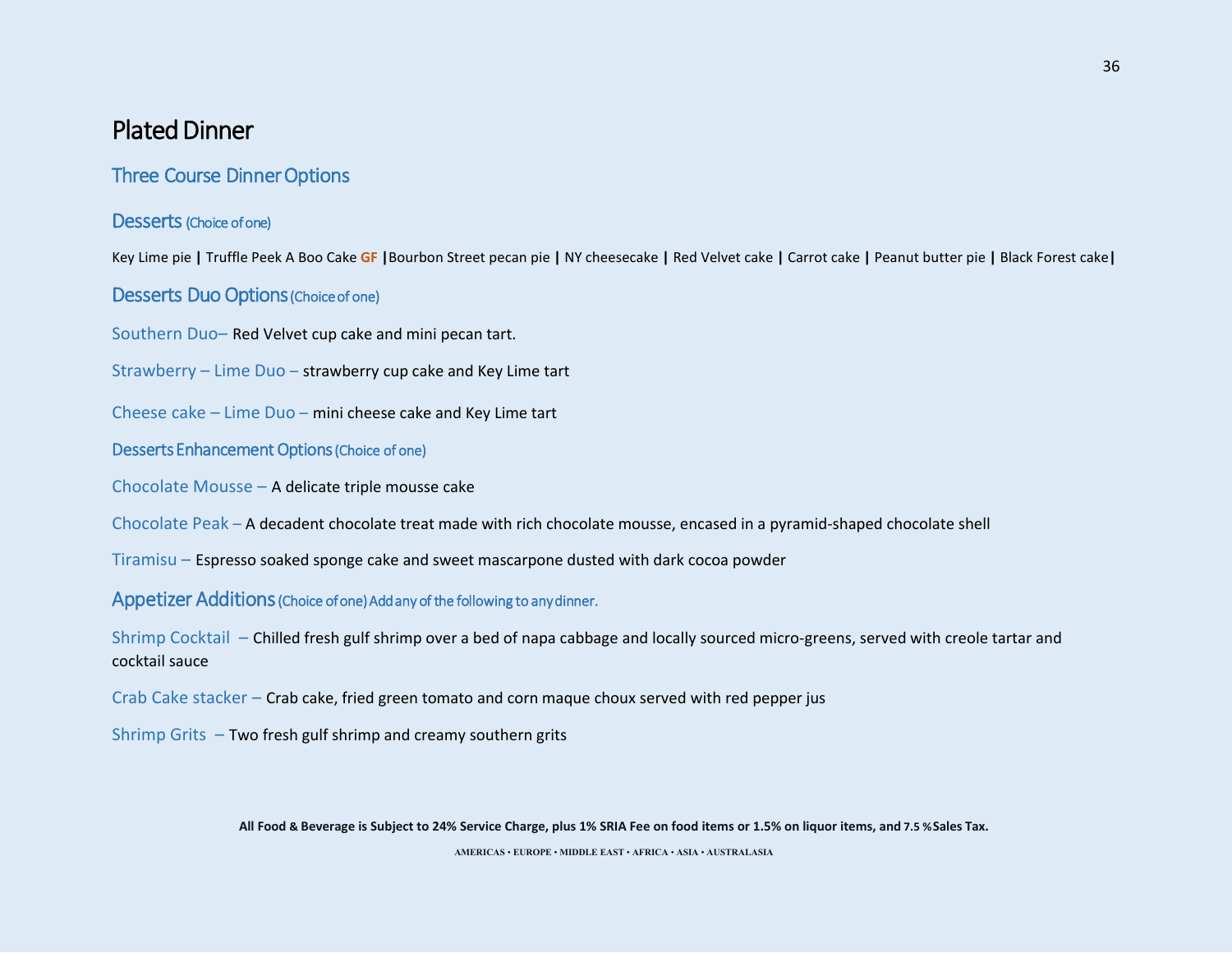**Buffets for less than 30 people are subject to a labor charge. Pricing is based on a maximum of 120 minutes of service for the guaranteed amount of guest. Each dinner buffet includes freshly brewed Seattle's Best coffee (Regular & Decaf), Teavana herbal and regular teas, iced tea, and water.** 

## American Buffet

## **Salad**

Fresh garden salad served with ranch and balsamic dressings

Homemade coleslaw

Cajun Potato salad

## The buffet

Grilled BBQ boneless chicken breast

Carved roast beef with au jus

Pecan crusted mahi-mahi

Fresh southern green beans served with ham and onion **|** Garlic and chive mashed potatoes with gravy **|** Assorted rolls and butter

## **Dessert**

Bourbon Street pecan pie

Seasonal fruit cobbler served with whipped cream

Red Velvet Cake

**\*Add peel and eat shrimp to any event**

**\*Add Teavana sweet tea to any event**

**All Food & Beverage is Subject to 24% Service Charge, plus 1% SRIA Fee on food items or 1.5% on liquor items, and 7.5 %Sales Tax.**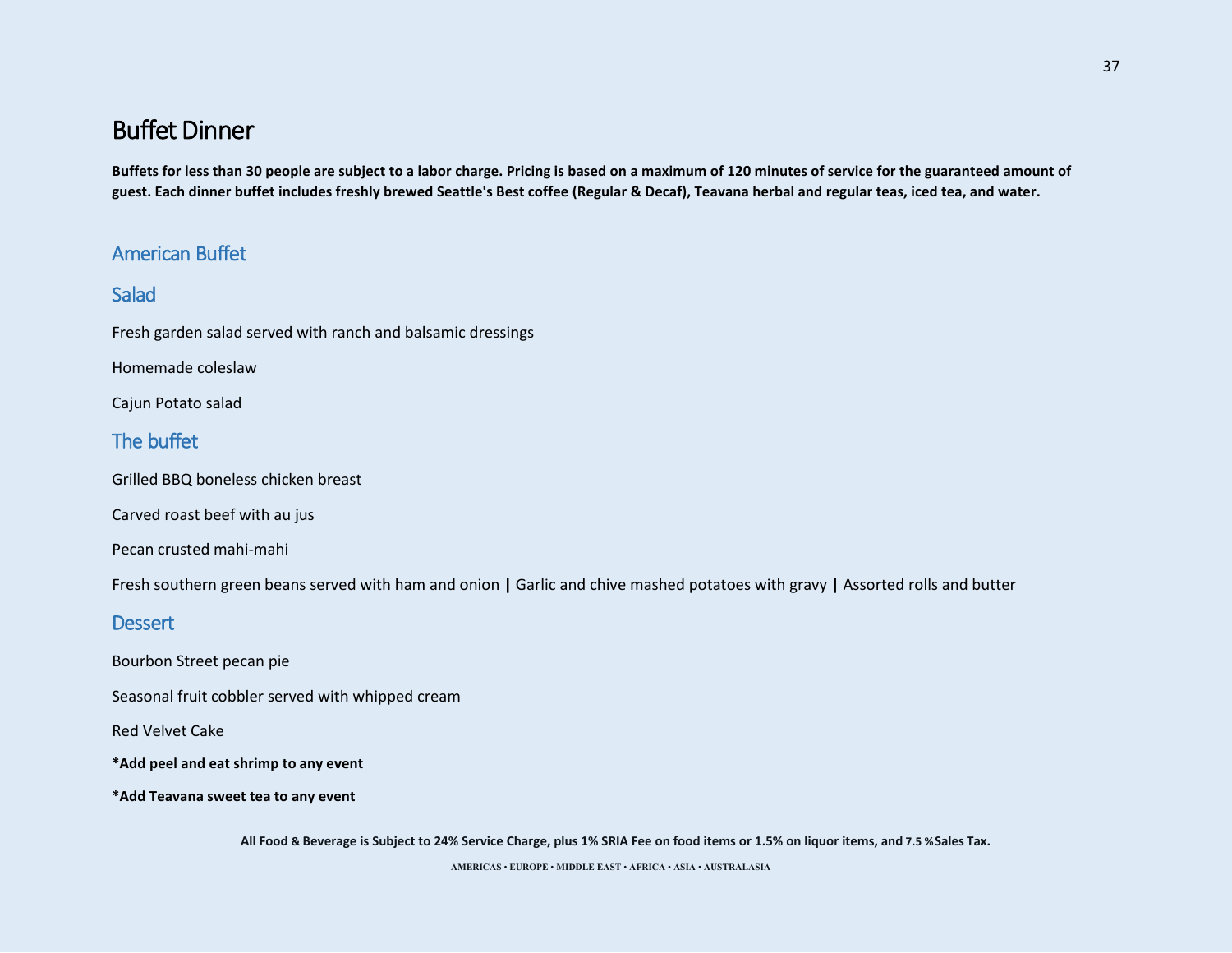**Buffets for less than 30 people are subject to a labor charge. Pricing is based on a maximum of 120 minutes of service for the guaranteed amount of guest. Each dinner buffet includes freshly brewed Seattle's Best coffee (Regular & Decaf), Teavana herbal and regular teas, iced tea, and water.** 

## Prime Rib Buffet

## **Salad**

Fresh garden salad served with ranch and balsamic dressings

Fresh fruit display

Greek feta pasta salad

## The buffet

Chef carved prime rib of beef served with creamy horseradish and au jus (Carver required)

Grilled boneless chicken breast au jus

Grilled north Atlantic salmon

Chef selection of vegetable medley **|** Twice baked potatoes **|** Assorted rolls and butter

### **Dessert**

Ney York style cheesecake with fresh berries.

Truffle Peek A Boo Cake **GF**

**\*Add peel and eat shrimp to any event**

**\*Add Teavana sweet tea to any event**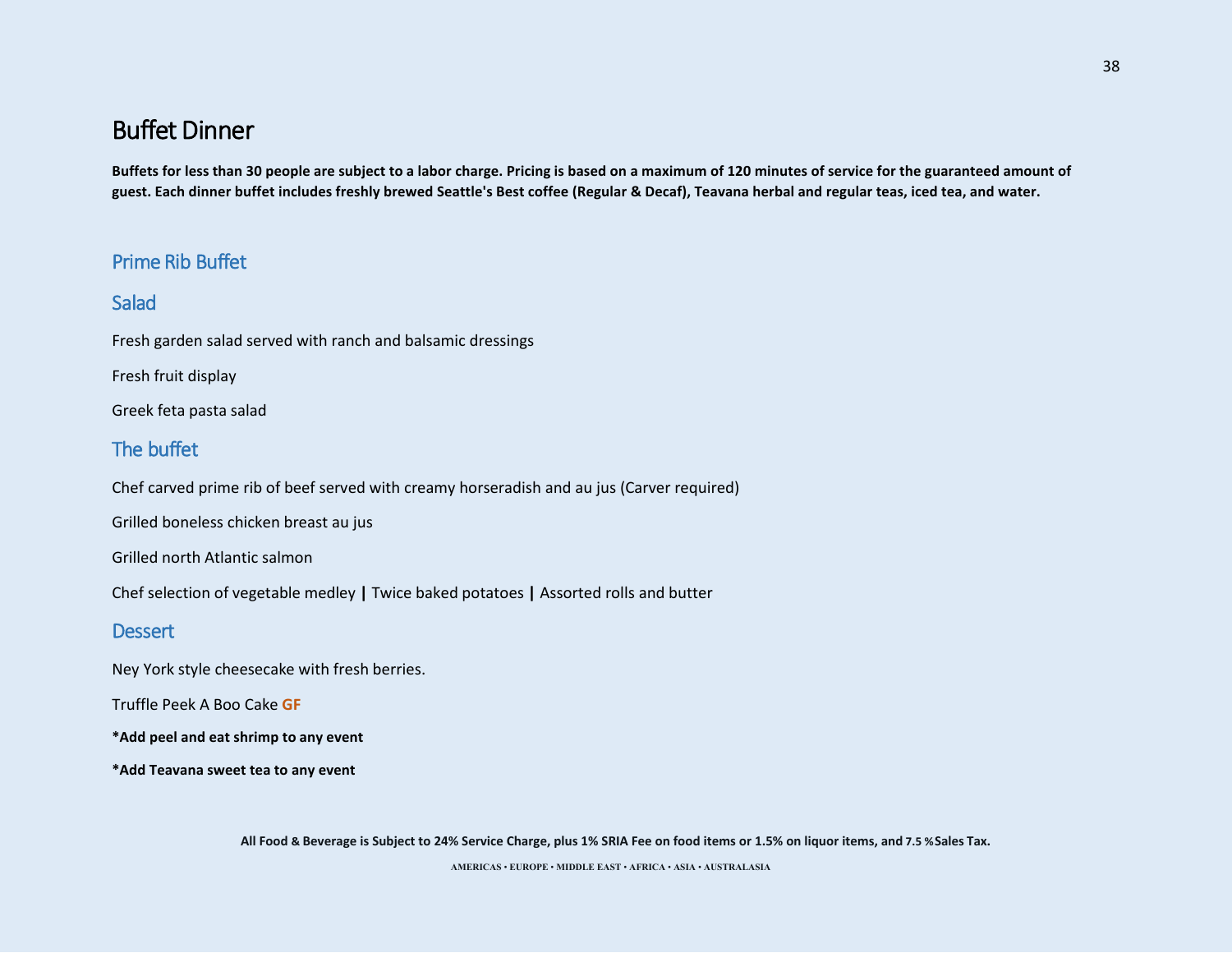**Buffets for less than 30 people are subject to a labor charge. Pricing is based on a maximum of 120 minutes of service for the guaranteed amount of guest. Each dinner buffet includes freshly brewed Seattle's Best coffee (Regular & Decaf), Teavana herbal and regular teas, iced tea, and water.** 

## Italian Buffet

## Salad

Caesar salad served with fresh parmesan, croutons, and Caesar dressing

Grilled antipasto display

Tomato, basil, and mozzarella salad

### The buffet

Shrimp scampi

Chicken parmesan

Lasagna (Choice of meat or vegetable)

Seasonal Vegetables **|** Red bliss potatoes **|** Italian bread with herb olive oil

#### **Dessert**

#### Tiramisu

Truffle Peek A Boo Cake **GF** 

#### **\*Add Teavana sweet tea to any event**

**All Food & Beverage is Subject to 23% Service Charge, plus 1% SRIA Fee on food items or 1.5% on liquor items, and 7.5 %Sales Tax.**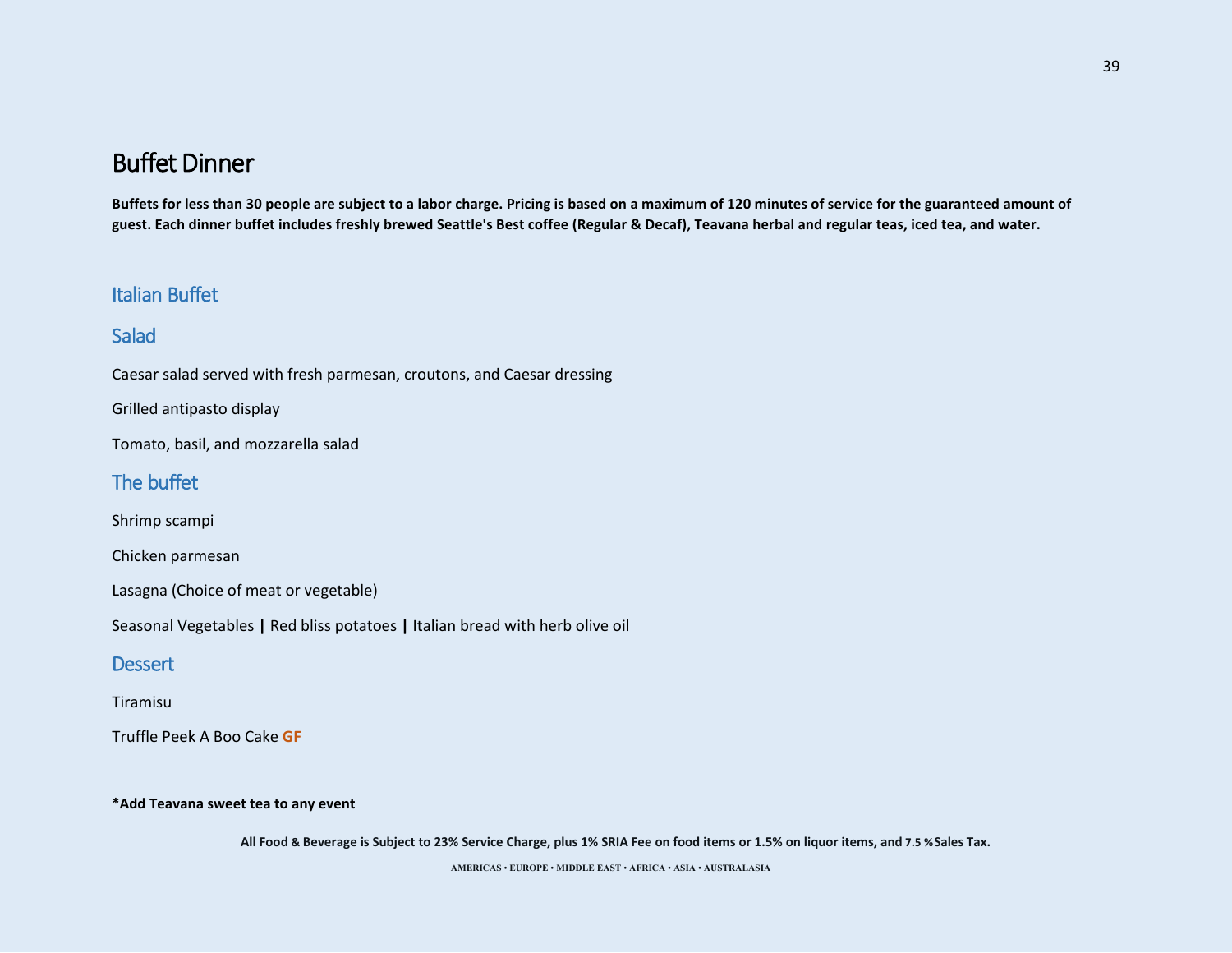**Buffets for less than 30 people are subject to a labor charge. Pricing is based on a maximum of 120 minutes of service for the guaranteed amount of guest. Each dinner buffet includes freshly brewed Seattle's Best coffee (Regular & Decaf), Teavana herbal and regular teas, iced tea, and water.** 

### Beach Bash

### **Salad**

Cucumber and sweet onion salad in a sweet red wine vinaigrette

Greek feta pasta salad.

## The buffet

Roasted chicken breast with a raspberry BBQ glaze

Grilled skirt steak with a chimichurri sauce

Grilled mahi-mahi with grilled pineapple salsa

Chef selection of vegetable medley **|** Twice baked potatoes **|** Cornbread muffins with sweet creamery butter.

### **Dessert**

Sliced watermelon

Chef's selection bread pudding

**\*Add peel and eat shrimp to any event**

**\*Add Teavana sweet tea to any event**

**All Food & Beverage is Subject to 24% Service Charge, plus 1% SRIA Fee on food items or 1.5% on liquor items, and 7.5 %Sales Tax.**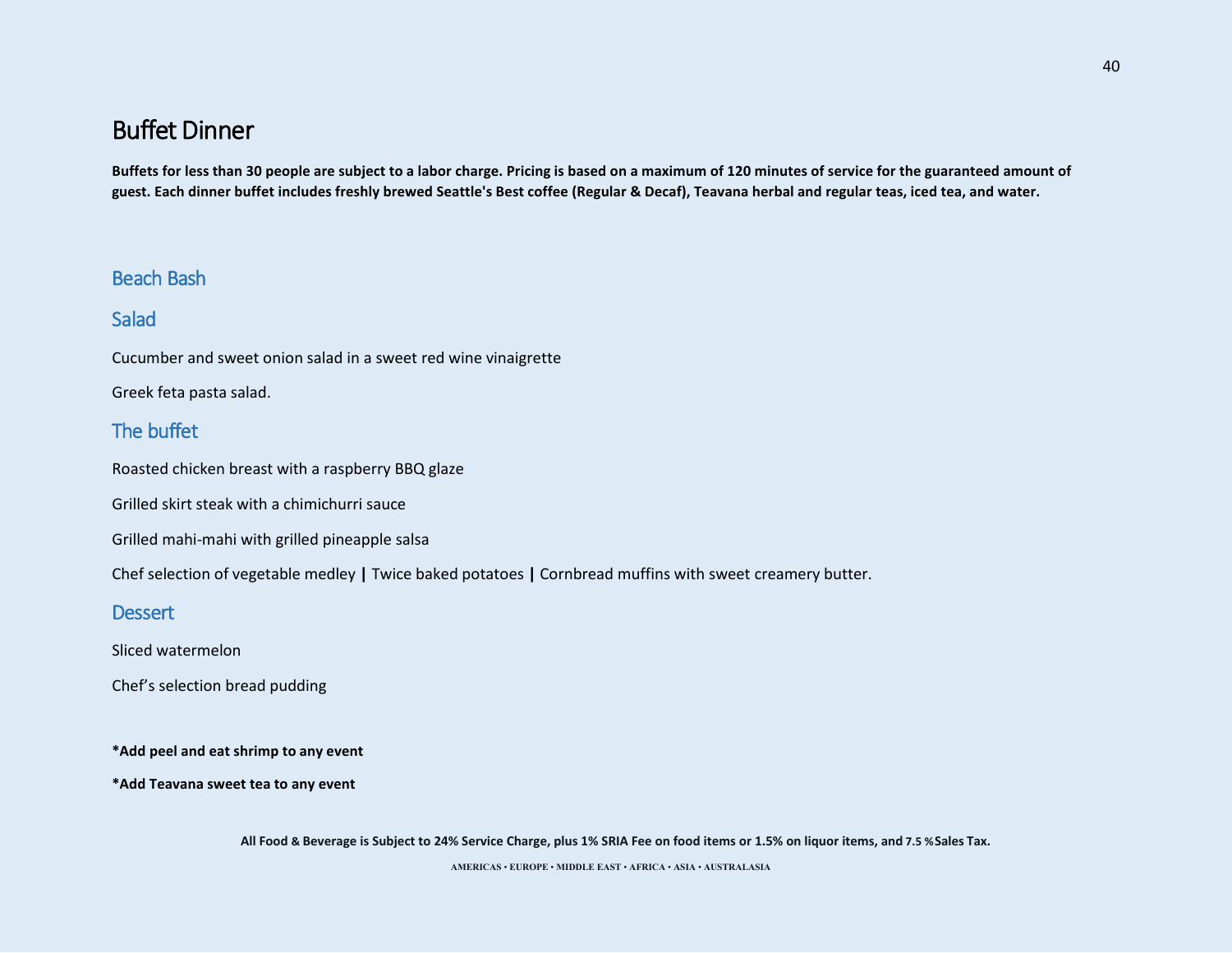**Buffets for less than 30 people are subject to a labor charge. Pricing is based on a maximum of 120 minutes of service for the guaranteed amount of guest. Each dinner buffet includes freshly brewed Seattle's Best coffee (Regular & Decaf), Teavana herbal and regular teas, iced tea, and water.** 

## Low Country Shrimp Boil

## Salad

Black bean and corn salad

Fresh garden salad served with shredded cheese, croutons, tomato, carrots, ranch and balsamic dressings

Creamy Macaroni salad

## The buffet

BBQ chicken

Pan seared mahi-mahi with creole sauce

Cajun boiled peel and eat shrimp served with tartar and cocktail sauce

Fresh corn on the cob **|** Pole beans **|** Loaded Potato Salad

### **Dessert**

Red Velvet Cake

Seasonal fruit cobbler served with whipped cream

**\*Add Teavana sweet tea to any event**

**All Food & Beverage is Subject to 24% Service Charge, plus 1% SRIA Fee on food items or 1.5% on liquor items, and 7.5 %Sales Tax.**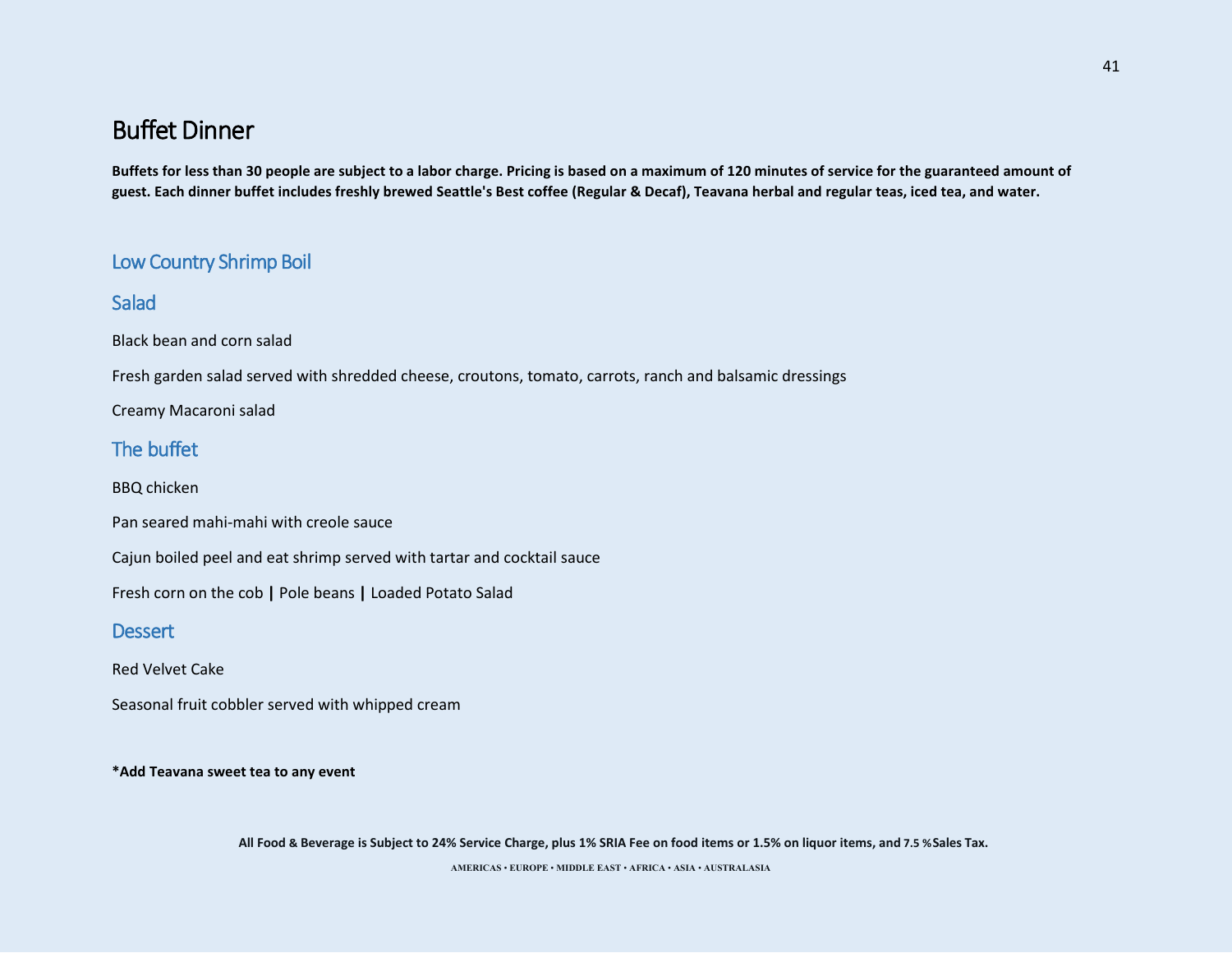**Buffets for less than 30 people are subject to a labor charge. Pricing is based on a maximum of 120 minutes of service for the guaranteed amount of guest. Each dinner buffet includes freshly brewed Seattle's Best coffee (Regular & Decaf), Teavana herbal and regular teas, iced tea, and water.** 

## Gina's Luau

## **Salad**

Tropical fruit salad

Fresh garden salad served with shredded cheese, croutons, tomato, carrots, ranch and balsamic dressings

Hawaiian pineapple salad with toasted coconut

## The buffet

Fresh suckling pig stuffed with fried rice, served on a traditional landau

Teriyaki glazed flank steak with pineapple relish

Hawaiian grilled fresh catch

Stir fried vegetables **|** Herb roasted new potatoes **|** Hawaiian sweet rolls with butter

### **Dessert**

Key Lime Pie

Truffle Peek A Boo Cake **GF**

**\*Add peel and eat shrimp to any event**

**\*Add Teavana sweet tea to any event**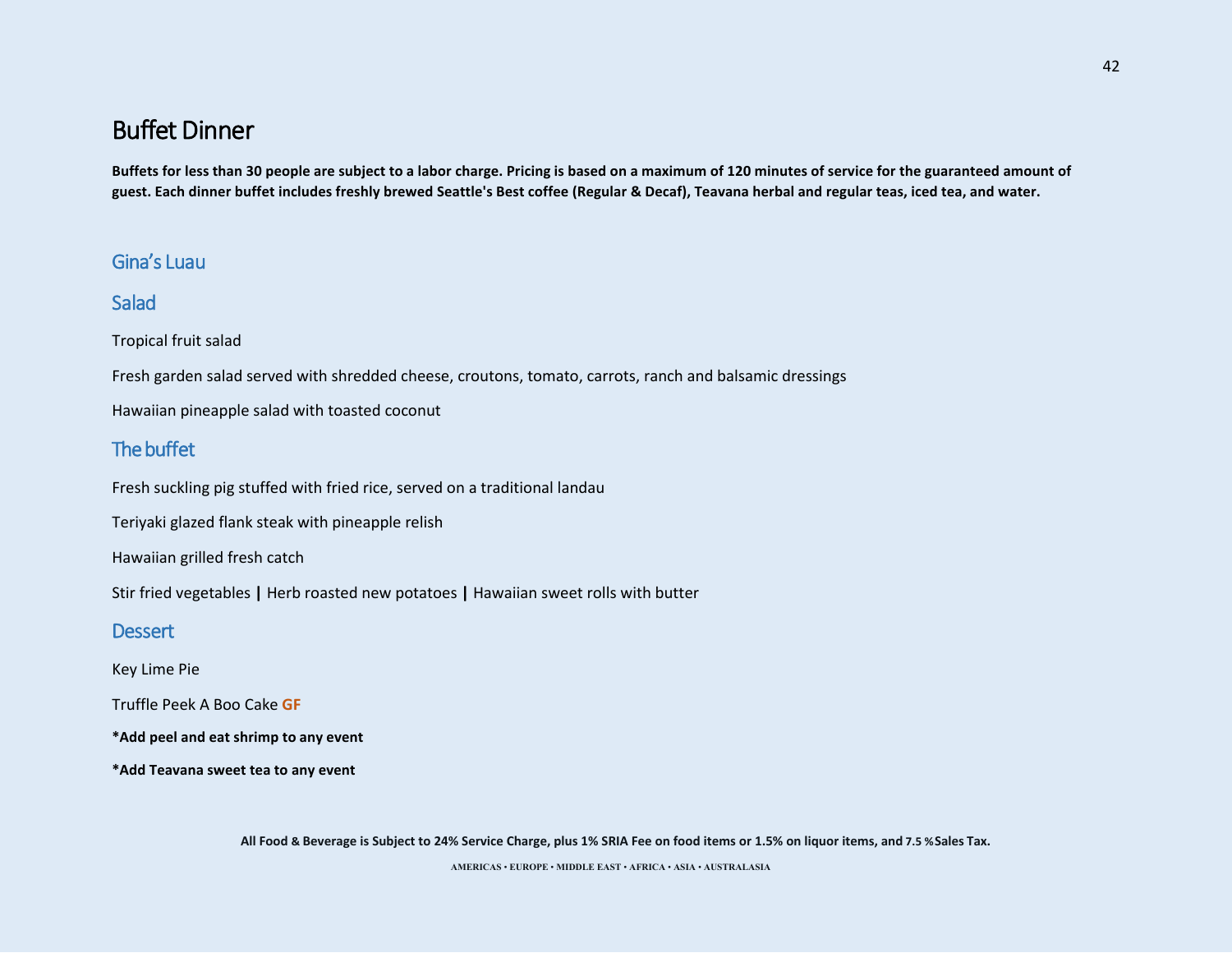**Buffets for less than 30 people are subject to a labor charge. Pricing is based on a maximum of 120 minutes of service for the guaranteed amount of guest. Each dinner buffet includes freshly brewed Seattle's Best coffee (Regular & Decaf), Teavana herbal and regular teas, iced tea, and water.** 

## Pensacola Beach Buffet

Soup

Crab and sweet corn chowder

**Salad** 

Marinated vegetable salad

Avocado, tomato and red onion salad

## The buffet

Mini cheeseburgers with American, cheddar, Swiss cheese, lettuce, tomato, onion, and an assortment of condiments.

Sliced roasted pork loin with a pineapple salsa

Local grilled fresh catch (Snapper when available)

Chef selection of vegetable medley **|** Red potatoes with sautéed peppers and onions **|** Assorted rolls with butter

### **Dessert**

Fresh fruit display with yogurt dipping sauce

Key Lime pie

**\*Add peel and eat shrimp to any event**

**\*Add Teavana sweet tea to any event**

**All Food & Beverage is Subject to 24% Service Charge, plus 1% SRIA Fee on food items or 1.5% on liquor items, and 7.5 %Sales Tax.**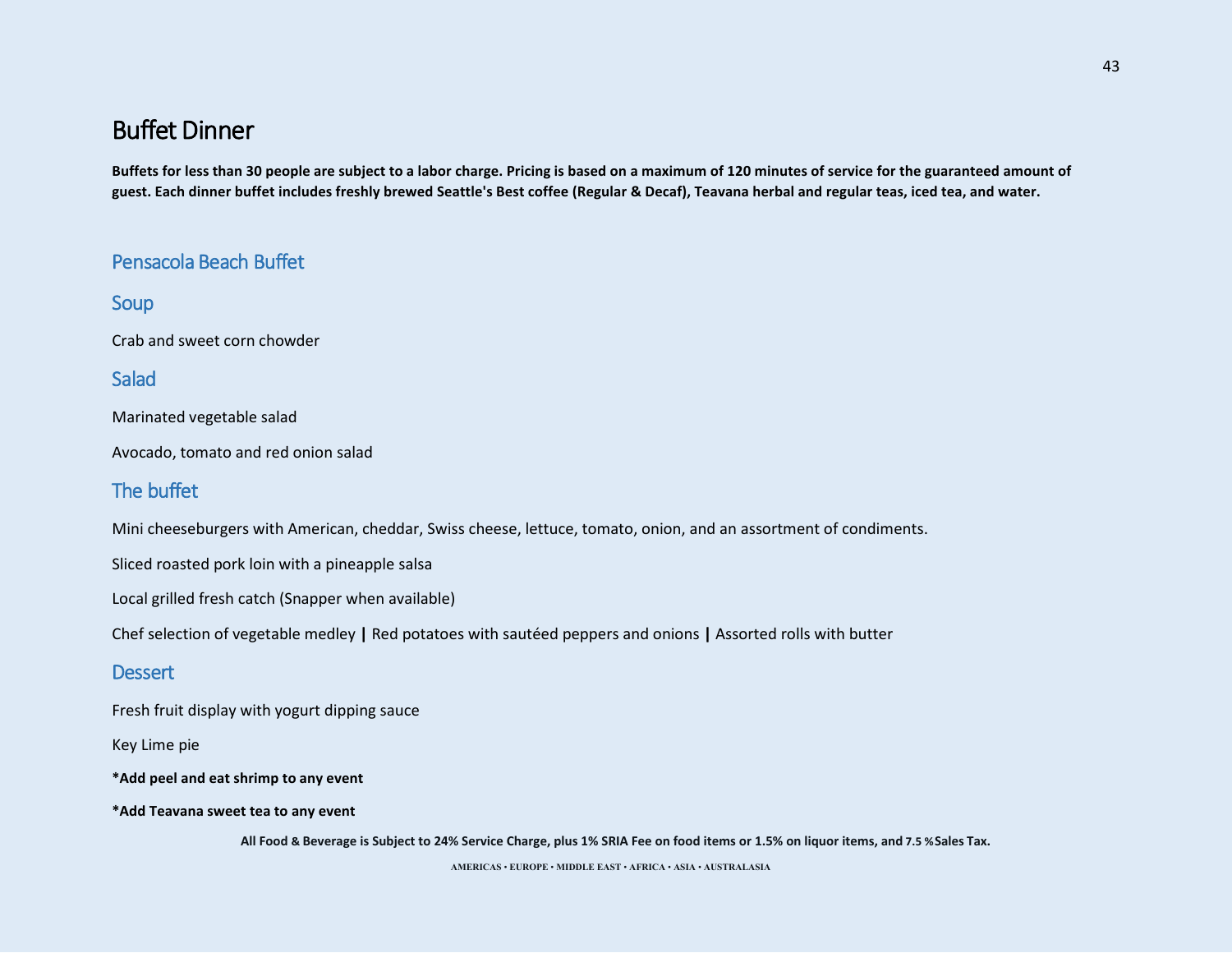### Sponsored Bars

**Bartender fee per bar. (Four hours maximum) One bartender per 75 guests for sponsored bars and one bartender per 100 guests for cash bars.** 

#### Sponsored Host bar

House name Brand cocktails Premium name Brand cocktails Super premium name Brand cocktails Imported beer Domestic beer House wine Soda and bottled water

#### Cash Bar

House name Brand cocktails Premium name Brand cocktails Super premium name Brand cocktails Imported beer Domestic beer House wine Soda and bottled water

Keg Beer Half Barrel Kegs - |Bud Light | Yuengling | Miller Light | Michelob Ultra | Goose Island IPA

House Brands – Pinnacle vodka | Ron Corina rum | Seagram's Gin | Cutty Shark | Evan Williams | Torada Tequila | Seagram's 7

Premium Brands – Absolut Vodka | Tanqueray Gin |Bacardi rum | Crown Royal | Olmeca Altos Reposado | Jim Beam | Jack Daniel's | Captain Morgan | Dewars White Label Scotch

Super Premium Brands – Maker's Mark | Hennessey | Titos |Myer's Rum | Grand Marnier | Bombay Sapphire Gin | Patron Silver | Chivas Regal 12 year

**All Food & Beverage is Subject to 24% Service Charge, plus 1% SRIA Fee on food items or 1.5% on liquor items, and 7.5 %Sales Tax.**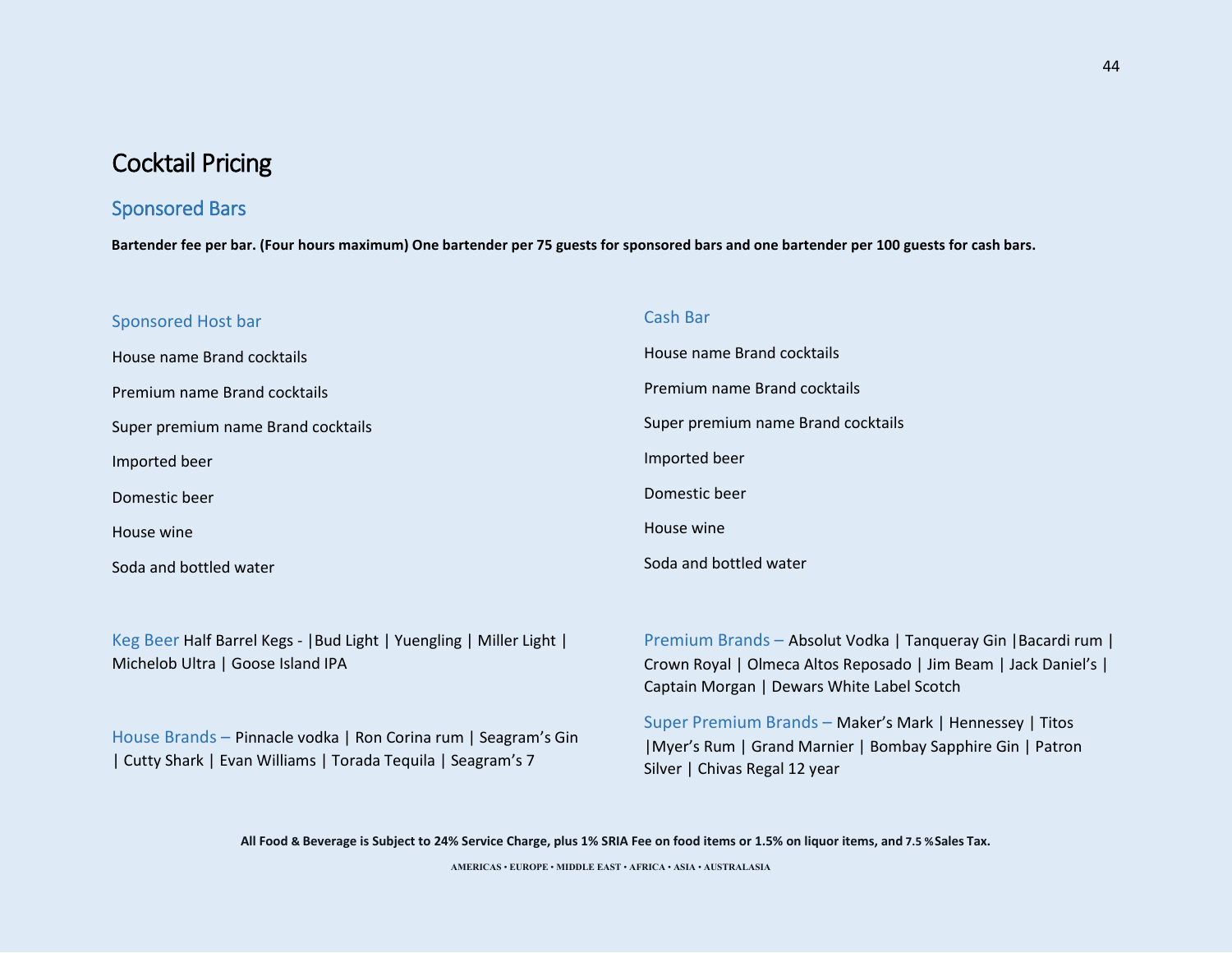### Sponsored Bars per 60 minutes of service

**Bartender fee per bar. (Four hours maximum) One bartender per 75 guests for sponsored bars and one bartender per 100 guests for cash bars.** 

#### Champagne and Mimosa Station | House Champagne

Bottomless champagne, mimosas, and poinsettias served with assorted juices and garnished with an assortment of fruit.

#### Bloody Mary Bar | House Vodka | Premium Vodka | Super Premium Vodka

Vodka, bloody Mary mix, assortment of garnishes to include, olives, pole beans, celery, pickled okra, pepperoncini, cherry peppers, and hot sauce variety.

Margarita Bar | House Tequila | Premium Tequila | Super Premium Tequila

Margarita's on the rocks of various flavors.

### Bar Enhancements Specialty cocktails| House Liquor | Premium Liquor | Super Premium Liquor

Blue Hawaiian | Lynchburg lemonade | Whiskey Sour Punch | Bourbon Peach Iced Tea | The Gimlet | Hurricane |

Ask about any specialty cocktail! We can create anything!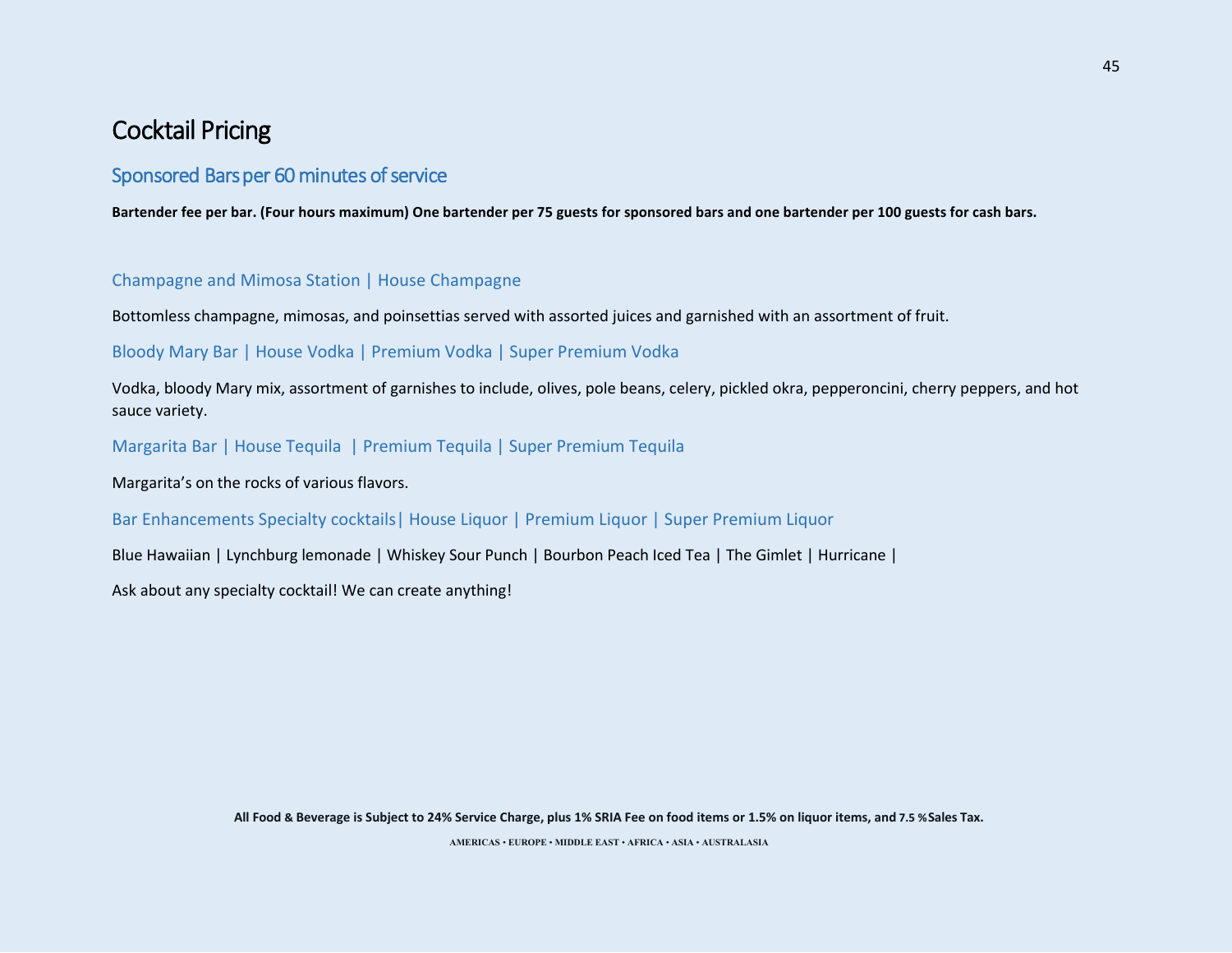## Wine List

**Bartender fee per bar. (Four hours maximum) One bartender per 75 guests for sponsored bars and one bartender per 100 guests for cash bars.** 

### Wine Selections| 750 ml bottles

House chardonnay, cabernet, merlot, pinot noir, pinot grigio, white zinfandel, moscato William Hill chardonnay, cabernet, merlot, pinot noir William Hill sauvignon blanc Imagery Estate cabernet, chardonnay, sauvignon blanc Chloe wine collection chardonnay, pinot grigio, prosecco, rose, merlot, pinot noir, red blend no. 249 Hahn Family wines, cabernet, chardonnay, merlot, pinot noir Starmont Winery & Vineyards Carneros chardonnay Starmont Winery & Vineyards Carneros pinot noir Starmont Winery & Vineyards Carneros cabernet sauvignon Starmont Winery & Vineyards Carneros sauvignon blanc Clos Du Bois chardonnay, cabernet, merlot, pinot noir Hogue chardonnay, pinot grigio, cabernet, merlot noir, merlot

Charles Smith chardonnay, riesling, merlot Charles Smith cabernet, syrah Kenwood chardonnay, pinot gris, sparkling brut, cabernet, merlot Columbia Crest chardonnay, pinot gris, chardonnay (unoaked), cabernet, merlot, red blend Sterling chardonnay, pinot grigio, sauvignon blanc, dark red blend, meritage, merlot Sterling cabernet Meiomi chardonnay, pinot noir Franciscan cabernet Franciscan chardonnay, sauvignon blanc, merlot Rodney Strong chardonnay, sauvignon blanc, cabernet, pinot noir, Merlot Wente Vineyards chardonnay, sauvignon blanch, cabernet, pinot

**All Food & Beverage is Subject to 24% Service Charge, plus 1% SRIA Fee on food items or 1.5% on liquor items, and 7.5 %Sales Tax.**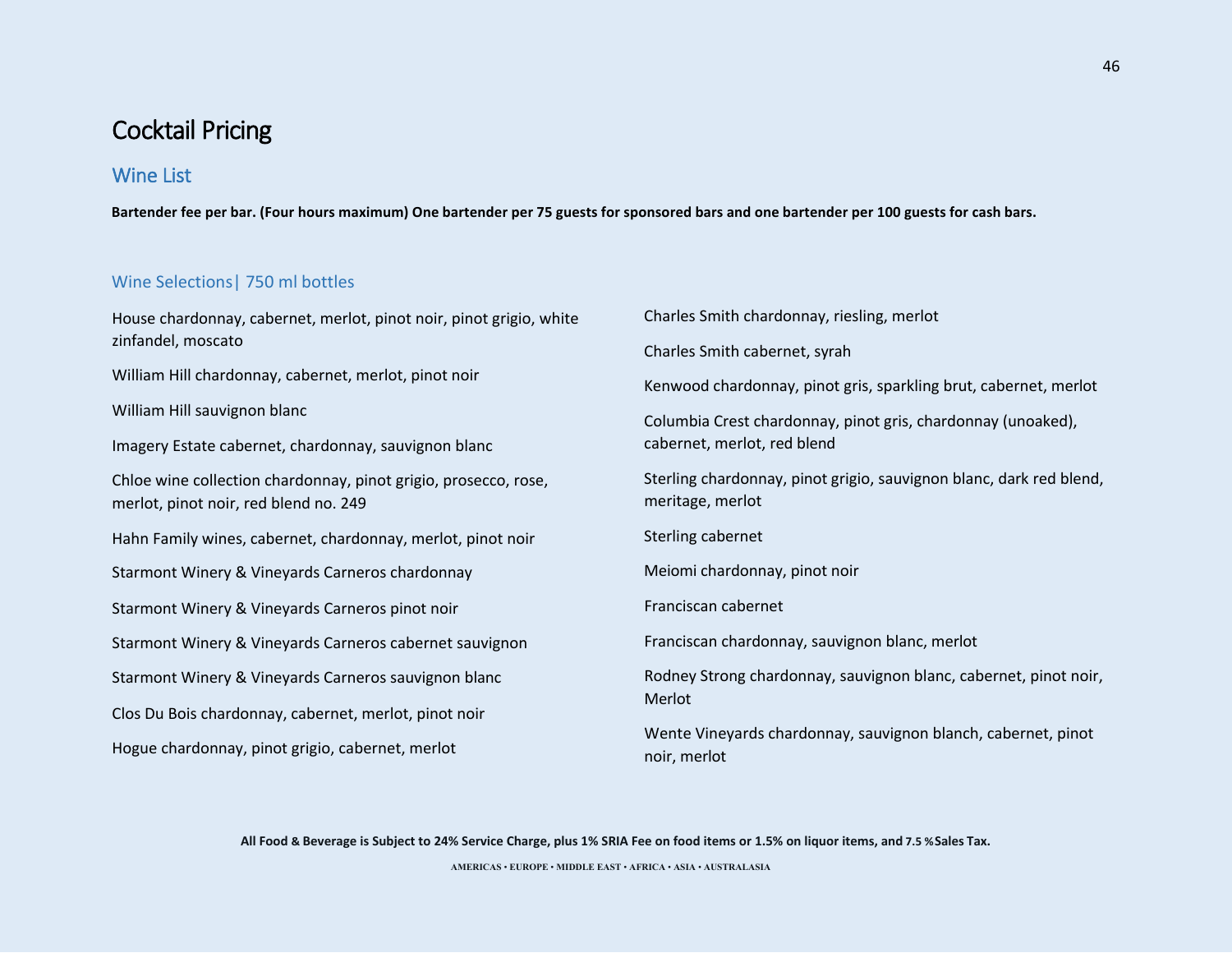## Wine List (Continued)

**Bartender fee per bar. (Four hours maximum) One bartender per 75 guests for sponsored bars and one bartender per 100 guests for cash bars.** 

Ferrari-Carano chardonnay, sparkling brut, fume blanc, merlot Joel Gott chardonnay, pinot gris, cabernet, merlot Terrazas Reserva cabernet, reserva chardonnay, reserva malbec Newton chardonnay, Claret Cloudy Bay sauvignon blanc Seaglass chardonnay (unoaked), riesling, sauvignon blanc, rose, cabernet Seaglass pinot grigio, pinot noir